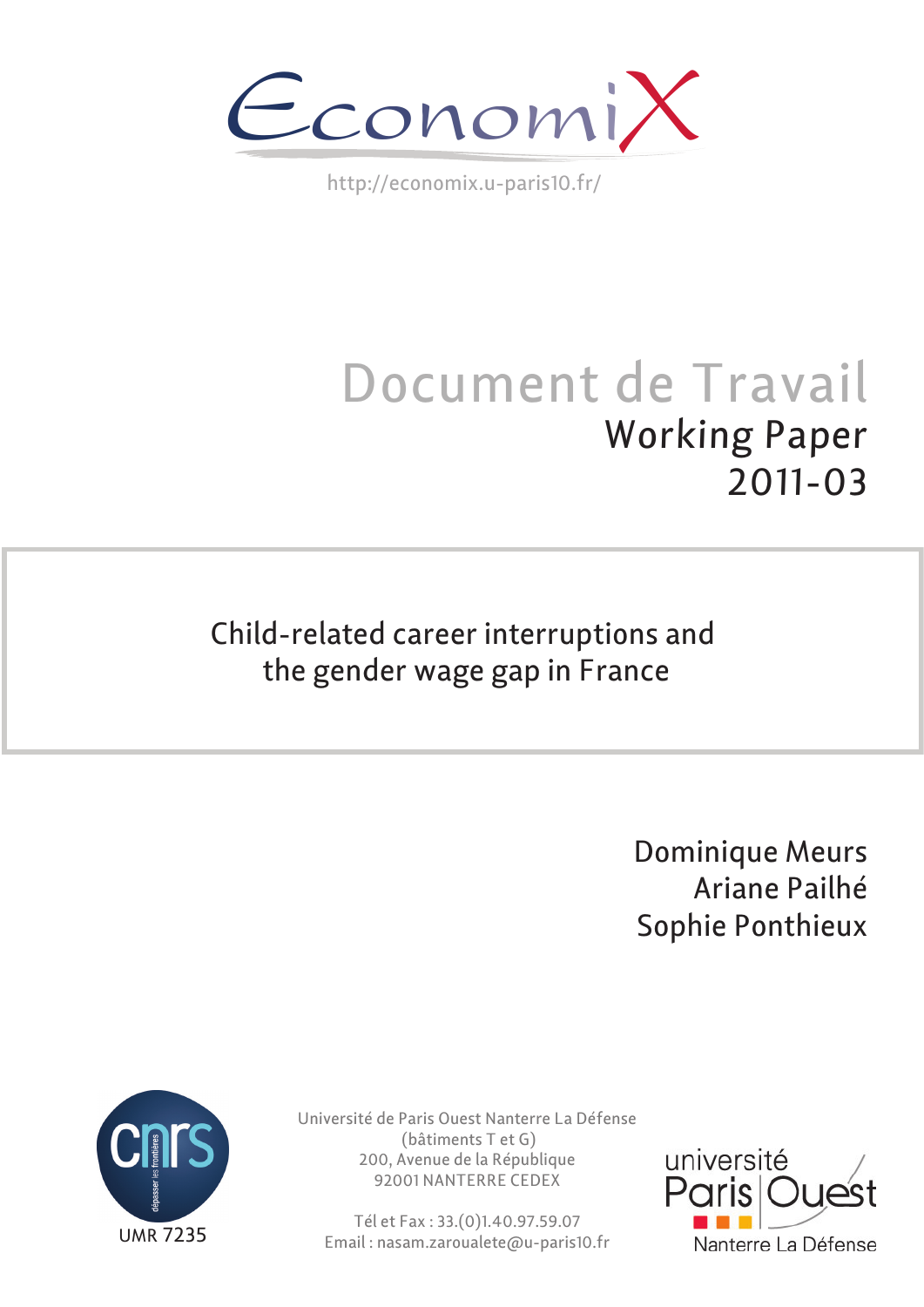## **Child-related career interruptions and the gender wage gap in France**

Dominique Meurs (Université Paris Ouest, EconomiX, Ined) Ariane Pailhé (Ined) Sophie Ponthieux (Insee)

#### **Abstract**

In this paper, we investigate the extent of the effects of children and child-related time out of the labor market on the gender wage gap in France, with special attention to its impact on the accumulation and composition of human capital. Measuring this impact requires detailed information on the individuals" activity history that is rarely available. The French survey "Families and Employers" (Ined, 2005) provides this information. We first look at men's and women's wage determinants, including the penalties associated with unemployment and time out of the labor market. We find that having controlled for the jobs' characteristics and selection into employment, there is a penalty attached to child-related time out of the labor market, which affects only women. We do not find any direct negative impact of children on women's current hourly wage at the mean. Then for a sub-sample of men and women aged from 39 to 49, we use a decomposition of the gender wage gap into an "interruption" wage gap between women and a gender wage gap between women who have never taken child-related time out and men; we find that the wage gap between men and women who have never interrupted their participation in the labor force is essentially "unexplained", while the wage gap between women who have had child-related interruptions and women who have not is essentially "explained".

Keywords: Wages, Human capital, Children, Family pay gap, Statistical discrimination, Wage gap decomposition.

JEL Classification: J13, J16, J24, J31

*Acknowledgements: The authors would like to thank the participants in the LoWER conference (Volos, 2007), the TEPP conference (Evry, 2007), the PAA conference (New-Orleans 2008) and the "Journées de microéconomie appliquée (Saint-Denis de la Réunion, 2008) for their comments, especially Nabanita Datta-Gupta, Miriam Beblo and Catherine Sofer; thanks also to Patrick Puhani for his reading of an earlier version, and to the two anonymous referees for their suggestions.*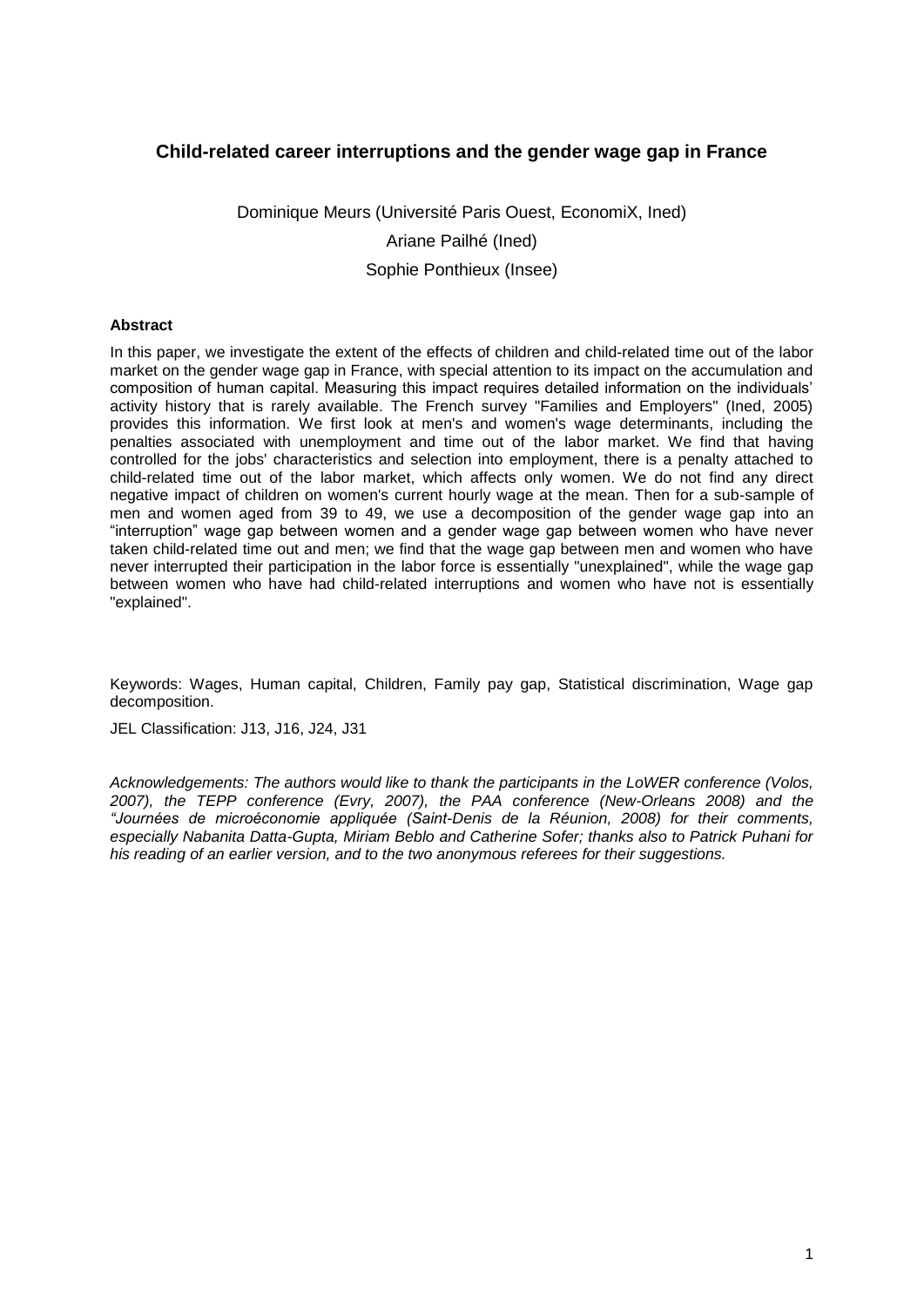#### **1. Introduction**

In many countries, women"s participation in the labor market has dramatically increased in recent decades, women"s education level has caught up with (or even overtaken) that of men, and the gender wage gap has tended to narrow. Yet despite these major - and related - changes, the gender wage gap remains substantial in all countries and progress seems to have stopped since the 1990s in some countries (Blau and Kahn, 2007; Datta Gupta and Smith, 2006; Meurs and Ponthieux, 2006). One important difference that remains between genders is that women still spend more time out of the labor market than men, on account of motherhood. The aim of this paper is to examine the effect of children on women"s and men"s wages and the subsequent impact of child-related career interruption on the gender wage gap in France.

The impact of career interruptions on women"s wages has been investigated since a long time (Mincer and Polachek, 1974; Mincer and Ofek, 1982), and has been found to be negatively associated with earnings in various studies (Stratton, 1995; Albrecht *et al*, 1999; Phipps *et al*, 2001; Beblo and Wolf, 2002; Datta Gupta and Smith, 2002). Employment breaks are also likely to contribute to the gender wage differential; for example, Hotchkiss and Pitts (2007) find that a significant part of the explained gender wage gap, about 60%, can be attributed to employment interruptions in the United States. Since women's career interruptions are much more likely than men's to be related to children, investigating the link between the gender wage gap and differences between women"s behavior regarding time out is of particular interest.

Since the mid-1990s, the "family pay gap", *i.e.*, the wage differential between women with and without children, has attracted increasing attention. If mothers face specific pay penalties, the "family gap in pay" could actually have a substantial influence on the level and evolution of the gender wage gap. Most of the evidence on the existence and extent of such a family pay gap is based on Anglo-American research (Waldfogel, 1997, 1998; Joshi *et al*, 1999; Lundberg and Rose, 2000; Budig and England, 2001) and a few comparative studies (Harkness and Waldfogel, 1999; Davies and Pierre, 2005). Significant pay penalties associated with motherhood have been found in the United States, the UK and Germany (Waldfogel, 1998; Davies and Pierre, 2005, Gangl and Ziefle, 2009), while in Nordic countries, women seem to escape a specific motherhood pay penalty when human capital accumulation and unobserved heterogeneity are controlled for (Harkness and Waldfogel, 1999; Albrecht *et al*, 1999; Datta Gupta and Smith, 2002). All these studies point at employment interruptions as a key factor behind the family pay gap. However, there are noticeable differences in the estimated penalties across studies; these differences are difficult to interpret because of divergence in methodology, especially whether work experience, child-related time out and part-time work (present and past) and selection in employment are controlled for, and whether the analysis is based on cross section or panel data.

In French studies, the question of a family/motherhood gap in pay has not yet been addressed. The only estimates we were able to find for France are those in Davies and Pierre"s comparison of European countries (2005). In this study, France appears as one of the few countries where mothers of one or two children do not seem to face a penalty, and the penalty for three or more children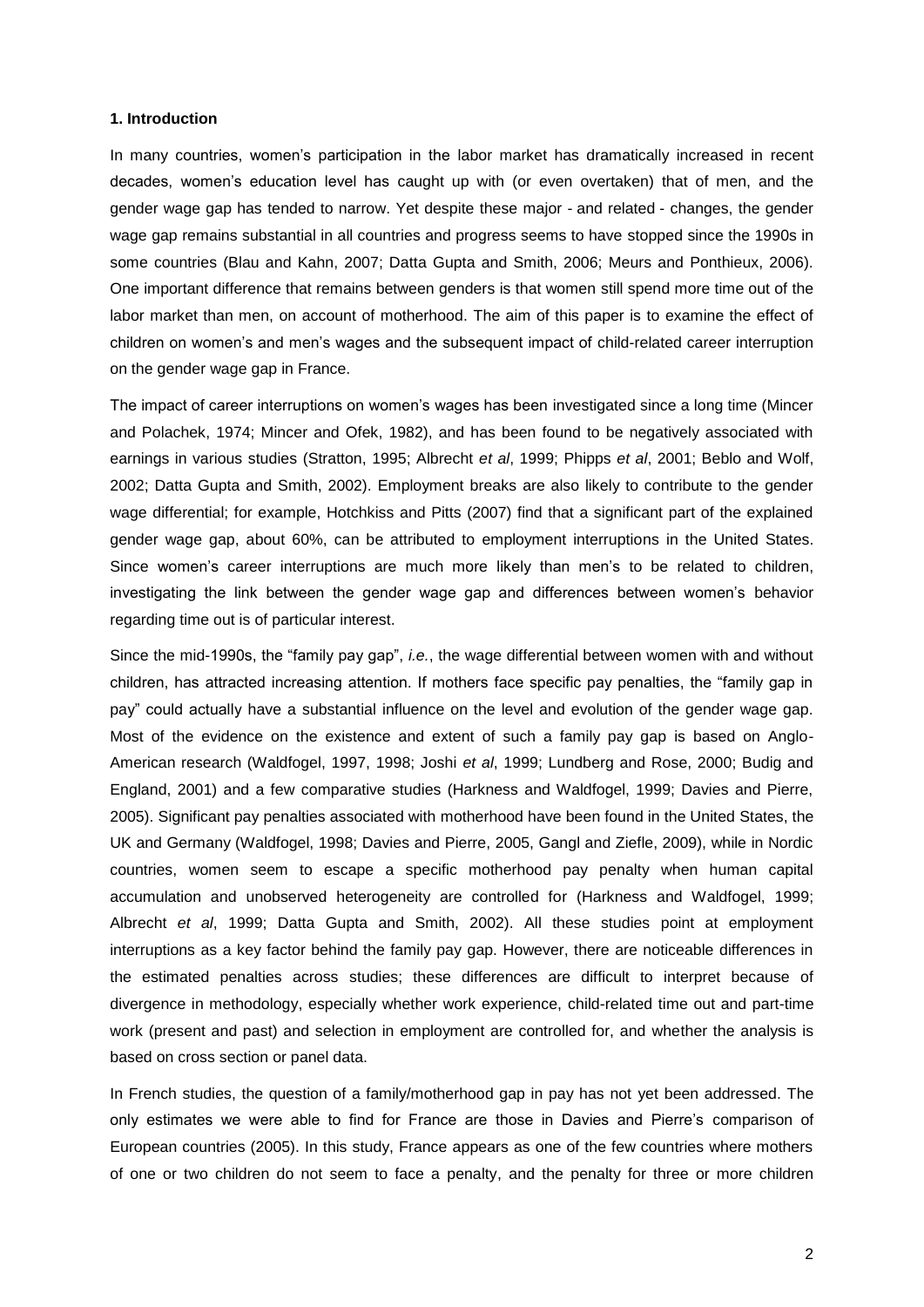depends on the estimation strategy. As for the impact of time out, previous French studies on the gender wage gap have provided some contrasted results: Sofer (1990) found no significant impact of time out either for women or for men, and even a positive significant impact for women after controlling for occupational feminization. Bayet (1996) obtained a comparable result for female clerical workers. Colin (1999) found significant negative penalties for unemployment and time out of the labor market, both lower for women than for men, and also that unemployment was more penalized than time out for women while the contrary was true for men. Similar results were obtained by Meurs and Ponthieux (2000) and, more recently, by Moschion and Muller (2010) for the private sector.

The absence of studies explicitly addressing the family pay gap in France is at least partly explained by the relatively high participation of mothers in the labor market and low gender wage gap compared to other European or Anglo-American countries. However, the reform of the parental leave allowance in 1994 has made the issue more relevant. This reform, which has extended the allowance to include the second child (it was only available from the third child before), has resulted in an increased incidence of work interruptions (Piketty, 2005) and in longer employment breaks after birth (Pailhé and Solaz, 2006). As for its impact on subsequent wages, Lequien (2009) finds a negative causal effect of parental leave on women's daily wages of about 10% per year of interruption.

Another reason for the small number of studies on the impact of child-related time out in France could be that it requires data, especially with regard to individuals' work experience and the duration and nature of employment breaks, that only a small number of French datasets can provide. Experience is then often approximated by potential experience measured as the number of years since leaving initial education, which means that any period, whether at work or not, is taken at the same value. Yet studies using detailed work histories (Light and Ureta, 1995; Green and Ferber, 2008) or actual work experience have shown that relying on potential experience may result in misestimating the returns to human capital or to other characteristics (Filer, 1993), while a lack of information on the duration and nature of employment breaks may result in misestimating penalties on time out (Albrecht *et al*, 1999) or skill depreciation (Edin and Gustavsson, 2008).

Datasets providing detailed information on wages, individuals" family characteristics, employment characteristics and activity history all at the same time are quite scarce. Especially, many data sources do not allow to compute actual work experience or to distinguish between various reasons for employment breaks. In France, the "*Enquête Familles et Employeurs"* collected by INED in 2004-05" (EFE after) that we are using in this paper is the most recent to provide this information. On the basis of individuals" activity history since the age of 18, it is possible to measure actual work experience and to distinguish between several different types of employment break. One drawback is that it only provides information on current wages. Consequently, it is not possible to deal with the possibility that children and wages are both linked to some unobservable differences between types of women - for instance, as suggested by Hakim (1998), home-centered women as opposed to work-centered women<sup>1</sup>. If that were the case, a wage penalty could be wrongly attributed to motherhood or employment breaks whereas it actually results from a lower career commitment, and the effect of

l

 $1$  However, in Hakim's own estimations, a large majority of women are either "adaptative" or work-centered.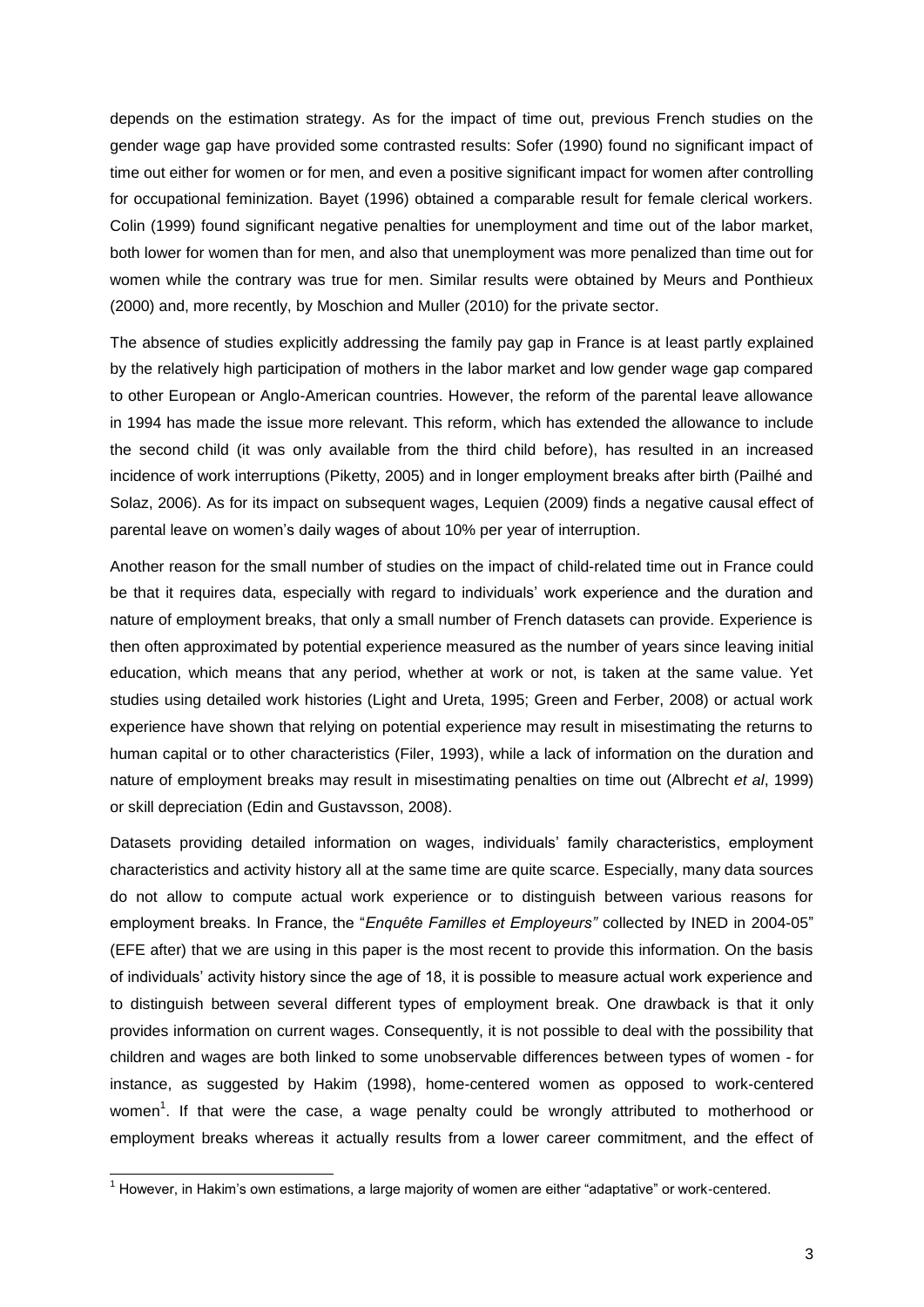career interruptions could then be overestimated. However, empirical studies suggest that unobserved heterogeneity is not the essential factor behind pay differentials between women: while some studies suggest that women with lower unobserved earning power are more likely to have children (Budig and England, 2001; Datta Gupta and Smith, 2006; Waldfogel, 1997), others do not find a significant heterogeneity bias (Waldfogel, 1998; Albrecht *et al*, 1999; Neumark and Korenman, 1994).

The contribution of this paper is twofold. Firstly, while - contrary to Anglo-Saxon countries - there is no apparent pay differential between mothers and childless women on average in France, we find that time spent out of the labor market to care for children results in a specific pay penalty. This result is based on the estimation of current hourly wages for the population of salaried women aged from 20 to 49, controlling for actual work experience, the composition of activity history, current job characteristics and selection in employment. Comparing women to men, we also find that the pay penalty resulting from past unemployment is higher for men than for women and that children have no significant impact on women's wages, while the impact is positive for men.

Secondly, restricting the analysis to workers aged from 39 to 49, who are considered to have completed their childbearing, we find that the wage differential between women who have never interrupted their career and those who have spent time out on childcare is mainly due to differences in observed characteristics, while the wage gap between men and women who have never interrupted their career is mostly unexplained. These results are based on a decomposition of the gender wage gap into an "interruption" wage gap between women and a gender wage gap between women who have never taken child-related time out and men. Each part is then decomposed following Oaxaca and Ransom (1994).

The paper proceeds as follows: section 2 gives more details on our data and variables of interest and presents some descriptive statistics; section 3 presents estimates of the impact of children and childrelated time out on women"s and men"s wages and section 4 presents the decomposition of the "interruption" wage gap and the gender wage gap. We conclude in section 5.

#### **2. Data, variables and descriptive statistics**

#### *2.1 Data and variables*

The EFE is a national representative survey conducted from November 2004 to March 2005 on a sample of 9547 individuals (5107 women and 4440 men) aged between 20 and 49. In this population, we retain as employees individuals who were working at least 10 hours per week at the date of interview, in order to minimize occasional participation in employment. We also exclude those whose monthly net wage was less than 260 euros, corresponding to the minimum monthly wage for a tenhour week<sup>2</sup>. Once restricted to observations with no missing value in any of the variables used in the

 2 The hourly minimum wage was 6.00 € net at the time. Applying this threshold results in the exclusion of only 126 individuals: 32 men (incl. 20 childless) and 94 women (incl. 28 childless, 17 with one child, 32 with 2 children and 17 with 3 and more), and does not bias the analysis.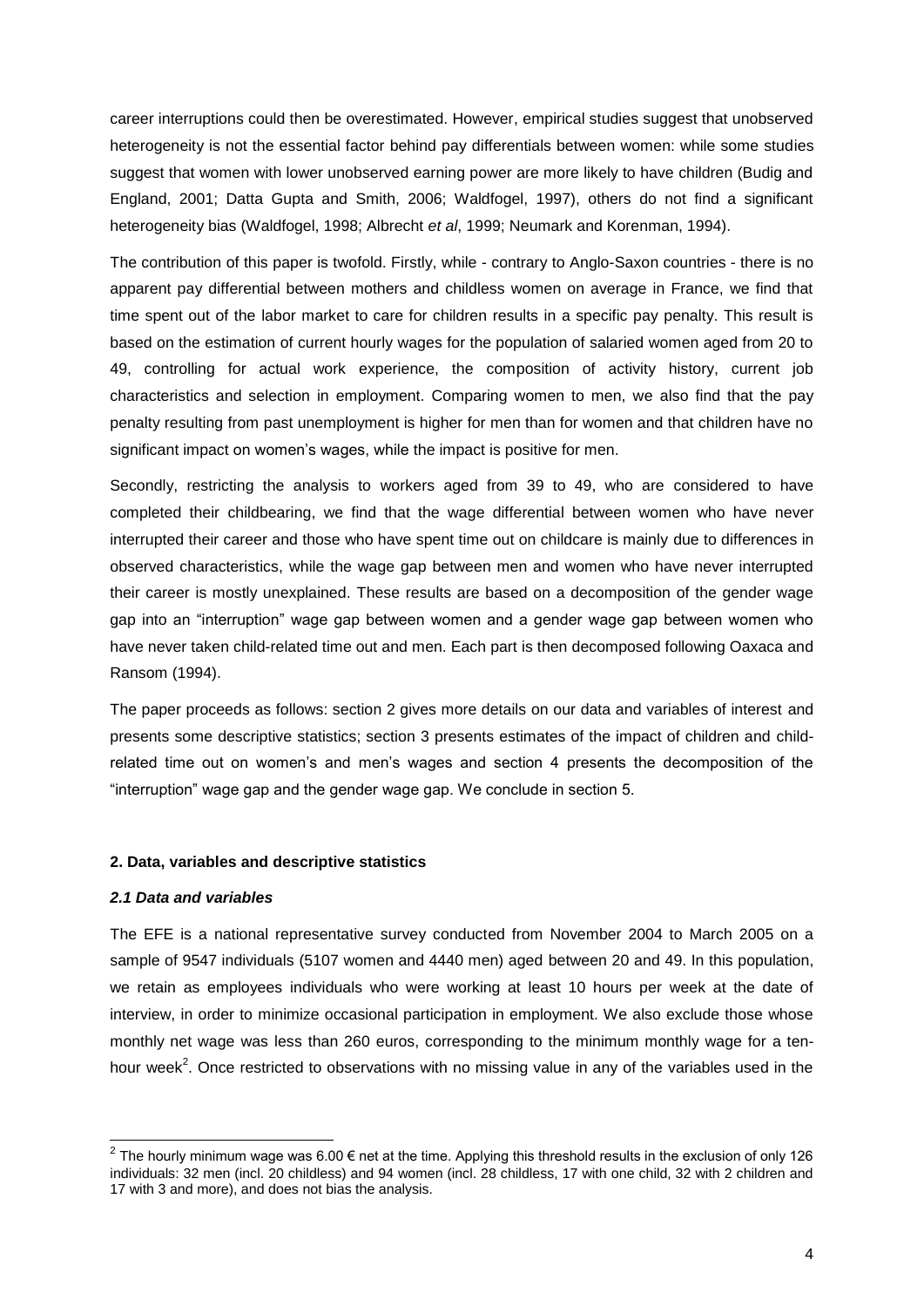analysis<sup>3</sup>, our sample contains 6232 wage earners (3101 women and 3131 men); 788 of the remaining  $individuals<sup>4</sup>$  were unemployed (346 men and 442 women), 717 were out of the labor market for reasons related to children (11 men and 706 women) and 167 individuals for other reasons (83 men and 84 women).

The main independent variables are related to children and activity history<sup>5</sup>. They are all derived from individual retrospective calendars of life events since the age of 18. Activity history was collected utilizing a grid-like format on a yearly basis. Although this retrospective information is less precise than repeated observations (*i.e.*, panel data), the method used (based on a computerized calendar covering family, residential and activity history) facilitates rapid and accurate recollection of life events. Six activity statuses were proposed: employment - distinguishing between part-time and full-time work -, unemployment, studies or training, military service, other economic inactivity. Respondents were asked to indicate the years of occurrence for each activity lasting more than 6 months<sup>6</sup>. An additional "status" was proposed to take into account shorter spells (*i.e*., less than 6 months) of employment or non-employment. Using this calendar, we construct the following variables:

- potential experience, measured as the number of years since the last year of initial education;

- actual work experience, measured as the number of years actually spent at work since leaving initial education<sup>7</sup>;

- tenure, the number of years working with the current employer;

- employment breaks (measured in years), divided into unemployment, training<sup>8</sup>, child-related time out and other reasons. Child-related time out corresponds to the time spent out of the labor force starting within 3 years of the birth of each child and not dedicated to training<sup>9</sup>. These periods can last more than 3 years, and thus do not necessarily correspond to formal parental leave.

 3 This results in the exclusion of 432 observations (245 men, 187 women).

<sup>&</sup>lt;sup>4</sup> Students, people in retirement and self-employed are not taken into account.

<sup>5</sup> Only 2 other surveys provide this information. An additional module to the LFS 1997 was dedicated to careers ("*Enquête Jeunes et carrières* 1997"), but this is too close to the year of the parental leave reform for its effects to show in wages. The 2004 survey on households" assets ("*Enquête Patrimoine* 2004*"*) is recent enough, but there is no information regarding the number of working hours, the public/private sector or the branch of industry for instance; moreover, one respondent per household answers for himself and his/her partner if any, which alters the quality of the retrospective information on activity history. Few panel data are available in France; the main French panel of employed individuals (the "Déclarations annuelles de données sociales" - DADS), drawn from annual employers' reports, does not give information on the reason for individuals' absence in a given year or period of time; in addition, it does not cover civil servants. The European panel EU-SILC, in which France participates, provides no retrospective information on either activity history or the number of children an individual has had (only the number of children currently living in the household).

 $6$  More than one situation can be declared for any given year: firstly because some situations are not exclusive (for example, studies + unemployment) and secondly because a 6-month period can start in year t and end in year t+1 (in which case the interviewers were instructed to tick both years). In these cases, we have divided the year by the number of situations identified and imputed to each situation a duration equal to the corresponding  $\frac{1}{2}$   $\frac{1}{2}$   $\frac{1}{2}$   $\frac{1}{2}$   $\frac{1}{2}$   $\frac{1}{2}$   $\frac{1}{2}$   $\frac{1}{2}$   $\frac{1}{2}$   $\frac{1}{2}$   $\frac{1}{2}$   $\frac{1}{2}$   $\frac{1}{2}$   $\frac{1}{2}$   $\frac{1}{2}$   $\frac{1}{2}$   $\frac{1}{2}$   $\frac{1}{2}$   $\frac{1}{2}$   $\frac{1}{2}$   $\frac{1}{2}$   $\frac{1}{2}$ 

<sup>7</sup> Within short spells, whose average duration is 0.7 year for both men and women, it is not possible to distinguish employment from non-employment, but they definitely include both. These short spells are then included in actual work experience but their effect is isolated in the analysis.

<sup>&</sup>lt;sup>8</sup> These years of training exclude initial education. Periods of compulsory military service, which was abolished in 1996, are included in training.

<sup>&</sup>lt;sup>9</sup> To test the robustness of this definition, two other alternative definitions of child-related time out have been used: i) as starting within the year after childbirth; ii) as starting within 6 years of childbirth. The results are only marginally affected by the choice of definition.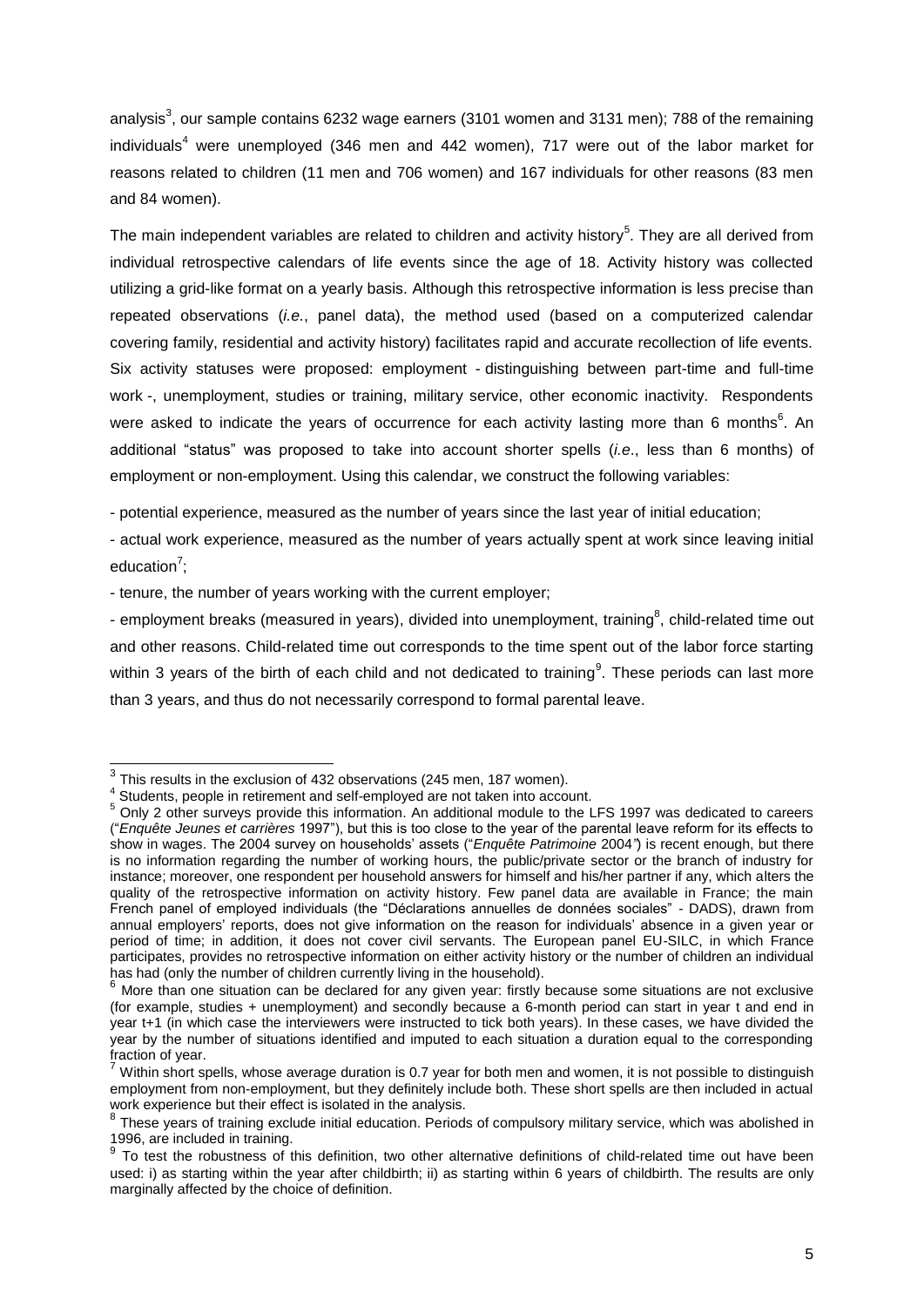The number of children is the total number of children that a person has had, not only - as is the case with many cross-section datasets - the number currently living in the household.

The dataset also provides other standard socio-demographic information (education, household type, region of residence, health status<sup>10</sup>, immigrant status) and for those employed at the time of interview, detailed information on the characteristics of the current job (monthly wage, weekly hours, time status, occupation, public/private sector, firm size).

Our dependent variable is the net hourly wage. It is not observed directly but computed on the basis of individuals" current monthly wages (net of social contributions, including overtime payments and monthly bonuses) and contractual weekly hours of work $^{11}$ .

#### *2.2 Descriptive statistics*

l

We start by looking at how children might affect women's and men's participation in the labor market, working hours, time status, activity history and then wages. The first child-related inequality between men and women lies in the fact that among parents, it is mostly women who withdraw from the labor force (table 1). In the total population aged 20-49 (excluding students and retired people), about 85 % of women participate in the labor force on average, and this percentage decreases with the number of children, falling from 98% among childless women to 69% among mothers of 3 and more children. The fact of having children has absolutely no such effect on men"s participation.

Among wage earners, the gender gap in average weekly hours increases with the number of children, because it grows with the number of children for men while decreasing for women. This gap is partly explained by part-time work, the incidence of which increases for women with the number of children: 16 % of childless women work part-time, and respectively 20 %, 34 % and 44 % of mothers of one, two and three or more children; part-time hours are very heterogeneous, but a substantial percentage (50% on average, 60% in the public sector) corresponds to a 4 or 4.5 day-week. Other sample characteristics are detailed in appendix 1.

As for experience and activity history, potential experience shows no difference by gender, while men"s actual work experience is longer than women"s by 1.4 years on average (table 2). For both men and women, most of this experience has been accumulated with the current employer, as shown by the length of tenure, which represents more than half the total length of actual work experience; this reflects the rather low external mobility in France. However, the ratio of tenure to actual work experience is higher for women than for men (resp. 68% and 64% on average). Women"s work history also differs from men's in part-time work experience, almost non-existent for men with any number of children, longer and increasing with the number of children for women.

Gender differences are notable in the length and composition of time out of employment. Firstly, women face longer spells of unemployment than men, on average as well as with any number of children, and among mothers, unemployment duration increases with the number of children.

 $10$  Health status is proxied by a variable indicating whether the person has suffered from a serious illness in the past or is permanently handicapped.

<sup>&</sup>lt;sup>11</sup> To obtain hourly wage rates, contractual weekly hours are multiplied by 4.33 (*i.e.*, the average number of weeks in a month).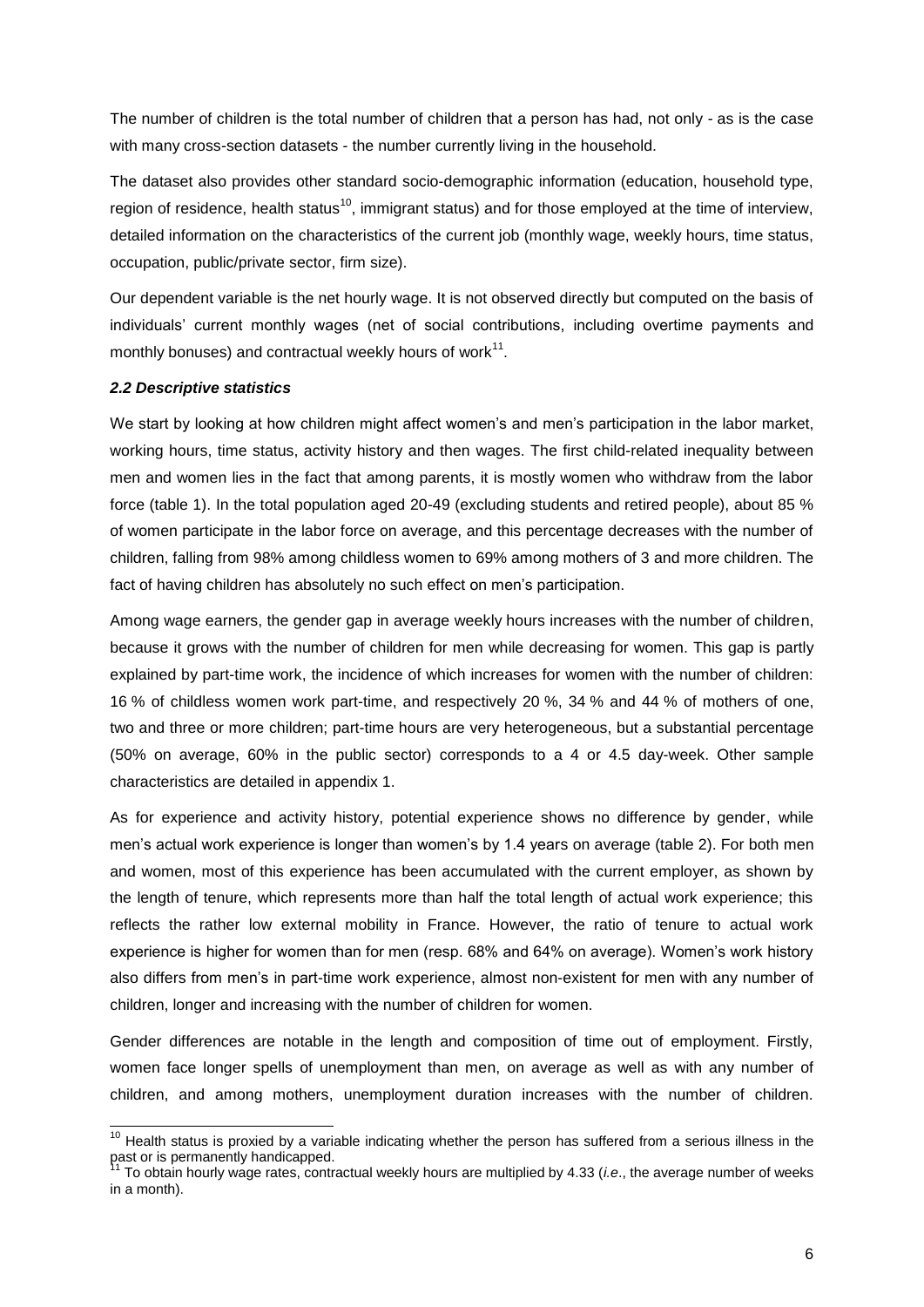Secondly, women also spend longer periods out of the labor market than men. Here, the largest difference is in the duration of child-related work interruptions, which fathers do not experience whereas mothers spend on average almost two years out of the labor market. Men"s major reason for time out of the labor force is related to training.

Finally, there are substantial differences in raw wages by gender and number of children (table 3). Between genders, the gap in hourly wages is about 13% on average - 10 percentage points lower than the gap in monthly wages. Childless women do rather well with an average hourly (resp. monthly) wage of 95% (resp. 89%) that of men. The gender wage gap increases with the number of children: mothers" hourly pay relative to fathers" varies from 86% with one child to 79% with 3 children, and from 78% to 64% for monthly wages.

Table 1 – Participation, weekly hours and part-time work by gender and number of children (%)

|                                   |      | Women |      |                    |      |            |      | Men                |      |      |      |            |  |
|-----------------------------------|------|-------|------|--------------------|------|------------|------|--------------------|------|------|------|------------|--|
|                                   |      |       |      | Number of children |      |            |      | Number of children |      |      |      |            |  |
|                                   | Αll  |       |      |                    |      | Total with | All  |                    |      |      |      | Total with |  |
|                                   |      |       |      |                    | $3+$ | children   |      |                    |      |      | 3+   | children   |  |
| % in the labor force <sup>a</sup> | 85.1 | 97.8  | 90.4 | 83.7               | 68.8 | 81.4       | 99.7 | 99.6               | 99.9 | 99.9 | 99.4 | 99.8       |  |
| Weekly hours <sup>b</sup>         | 32.8 | 34.2  | 33.7 | 32.2               | 30.6 | 32.3       | 37.1 | 36.3               | 37.4 | 37.6 | 37.3 | 37.5       |  |
| % working part-time <sup>b</sup>  | 27.7 | 16.0  | 20.3 | 34.1               | 43.5 | 31.8       | 3.5  | 5.8                |      |      | 1.7  | 2.4        |  |

Source: EFE, 2004-2005.

a: among individuals aged 20-49 excluding students and retired people.

b: among wage earners.

|                           |      | Women    |      |                    |      |                               |      | Men                |      |      |      |                        |  |
|---------------------------|------|----------|------|--------------------|------|-------------------------------|------|--------------------|------|------|------|------------------------|--|
|                           |      |          |      | Number of children |      |                               |      | Number of children |      |      |      |                        |  |
|                           | All  | $\Omega$ |      | 2                  | 3+   | <b>Total with</b><br>children | All  | 0                  |      | 2    | $3+$ | Total with<br>children |  |
| Potential experience      | 16.3 | 8.5      | 15.8 | 19.7               | 22.4 | 19.1                          | 16.6 | 9.9                | 16.9 | 20.1 | 22.7 | 19.8                   |  |
| Actual work experience    | 13.7 | 7.7      | 14.3 | 16.8               | 16.1 | 15.9                          | 15.2 | 8.9                | 15.4 | 18.6 | 20.8 | 18.2                   |  |
| Incl. tenure              | 9.3  | 5.4      | 9.6  | 11.6               | 10.1 | 10.7                          | 9.7  | 5.7                | 10.0 | 12.1 | 13.0 | 11.7                   |  |
| Incl. part-time work exp. | 2.5  | 0.8      | 1.7  | 3.6                | 4.0  | 3.1                           | 0.3  | 0.3                | 0.3  | 0.3  | 0.3  | 0.3                    |  |
| Unemployment              | 0.5  | 0.3      | 0.5  | 0.7                | 0.7  | 0.6                           | 0.3  | 0.3                | 0.3  | 0.2  | 0.4  | 0.3                    |  |
| Time out, total           | 1.9  | 0.5      | 0.9  | 2.1                | 5.2  | 2.4                           | 0.9  | 0.6                | 1.0  | 1.0  | 1.2  | 1.1                    |  |
| - on training             | 0.3  | 0.3      | 0.3  | 0.3                | 0.3  | 0.3                           | 0.8  | 0.6                | 0.9  | 1.0  | 1.0  | 1.0                    |  |
| - on childcare            | 1.4  | 0.0      | 0.4  | 1.6                | 4.6  | 1.9                           | 0.0  | 0.0                | 0.0  | 0.0  | 0.1  | 0.1                    |  |
| - other reasons           | 0.2  | 0.2      | 0.2  | 0.2                | 0.3  | 0.2                           | 0.1  | 0.1                | 0.1  | 0.0  | 0.1  | 0.0                    |  |
| N                         | 3101 | 807      | 710  | 1092               | 492  | 2294                          | 3131 | 1023               | 617  | 969  | 522  | 2108                   |  |

Table 2 – Experience and activity history by gender and number of children (average number of years)

Source: EFE, INED, 2004-2005.

Population of employees.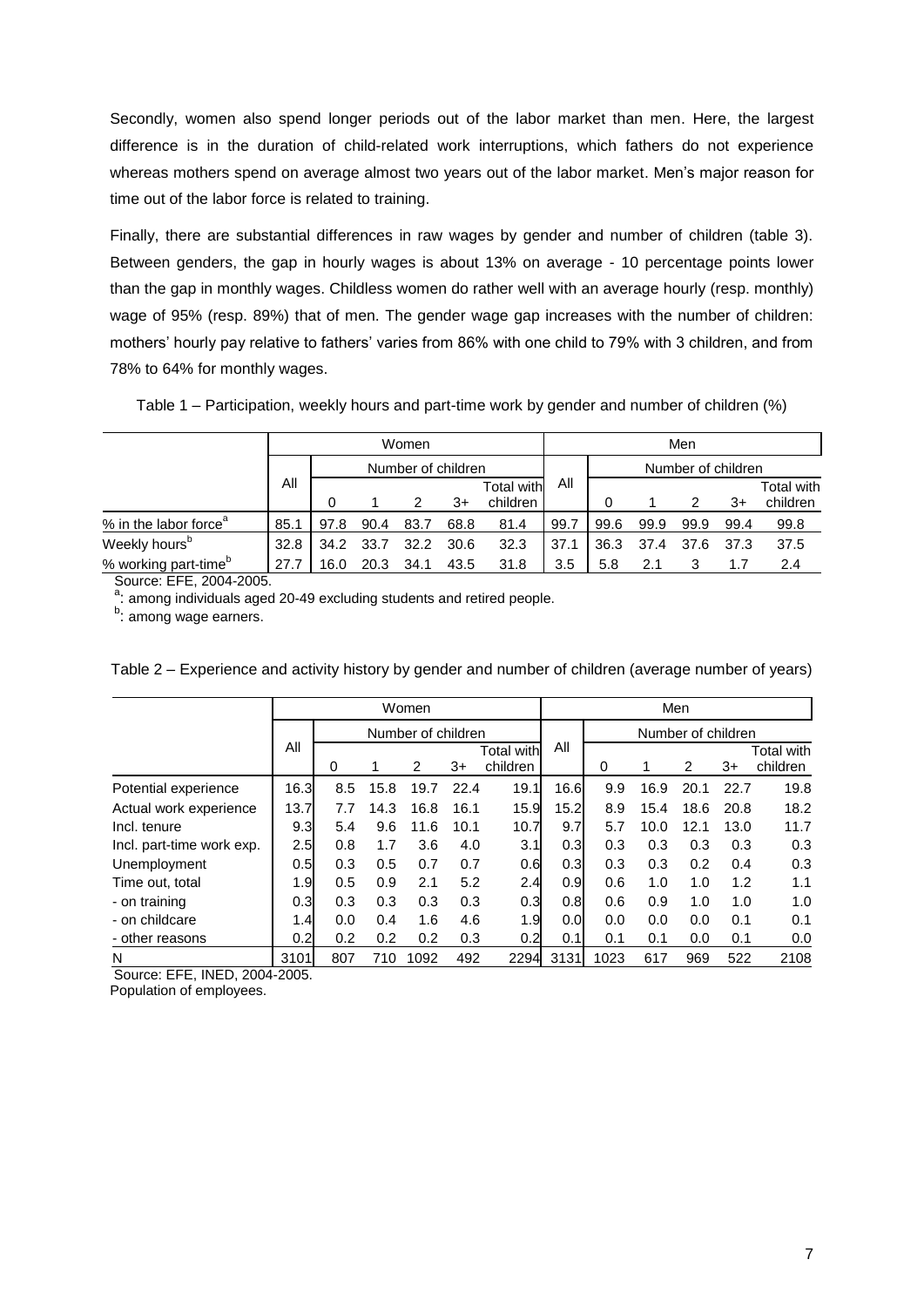|                                  |      |      |       | Number of children |       |                               |
|----------------------------------|------|------|-------|--------------------|-------|-------------------------------|
|                                  | All  | 0    | 1     | 2                  | 3+    | <b>Total with</b><br>children |
| Men                              |      |      |       |                    |       |                               |
| Monthly wage $(\epsilon)$        | 1724 | 1496 | 1734  | 1861               | 1903  | 1835                          |
| Hourly wage $(\epsilon)$         | 10.8 | 9.6  | 10.8  | 11.5               | 12.0  | 11.4                          |
| Women                            |      |      |       |                    |       |                               |
| Monthly wage $(\epsilon)$        | 1313 | 1338 | 1350  | 1310               | 1224  | 1304                          |
| Hourly wage $(\epsilon)$         | 9.4  | 9.1  | 9.3   | 9.5                | 9.5   | 9.5                           |
| By age group $<$ 30 $^{\circ}$   | 8.2  | 8.2  | 8.0   | 8.2 <sup>a</sup>   |       | 8.1                           |
| $30 - 39$                        | 9.4  | 10.0 | 9.4   | 9.2                | 9.5   | 9.3                           |
| $39 - 49$                        | 9.9  | 11.1 | 10.0  | 9.9                | 9.6   | 9.8                           |
| Gender wage gap (%)              |      |      |       |                    |       |                               |
| Monthly wage, all                | 76.2 | 89.4 | 77.9  | 70.4               | 64.3  | 71.1                          |
| Hourly wage, all                 | 87.0 | 94.8 | 86.1  | 82.6               | 79.2  | 83.3                          |
| Family wage gap <sup>b</sup> (%) |      |      |       |                    |       |                               |
| Monthly wage, all                |      |      | 100.9 | 97.9               | 91.5  | 97.5                          |
| Hourly wage, all                 |      |      | 102.2 | 104.4              | 104.4 | 104.4                         |
| By age group < 30 <sup>a</sup>   |      |      | 98.1  | 101.5              |       | 98.8                          |
| $30 - 39$                        |      |      | 94.4  | 96.9               | 104.1 | 93.0                          |
| $39 - 49$                        |      |      | 89.7  | 98.6               | 97.0  | 88.3                          |

Table 3 – Raw wages and unadjusted gender and family wage gaps

Source: EFE, 2004-2005.

 $a$ <sup>a</sup> The few observations having 3+ children are included with those having 2 children.

**b Mothers' mean wage relative to childless women's mean wage.** 

Between women, mothers' mean monthly pay is lower than that of childless women, but their mean hourly pay is higher. This difference illustrates the impact of part-time work among mothers. However, the higher mean hourly wage of mothers results essentially from the fact that older women are more likely both to earn higher pay and to have more children. Thus, by age group, the average hourly wage of mothers is lower than that of childless women, from only slightly among women in their twenties, to 7% among those in their thirties and about 12% among women in their forties. These differences reflect the fact that children do not have a linear effect over the life cycle. Under the age of 30, a large proportion of women (70%) have not (yet) had children and are in the early stages of their careers. In their thirties, 82% of women have children; they are further advanced in their careers but are also likely to experience difficulties in combining work and childcare and to interrupt their employment – this is the age group in which the percentage not in the labor force is the highest (9.6% *vs*. 7.0% of women under 30 and 7.4% of women in their forties). Women in their forties, of whom only about 10% are childless, are past the early stages of motherhood but may be facing the consequences of past adjustments and interruptions.

#### **3. Estimating the impact of children and child-related time out on individuals' current wages**

This section addresses the question of the existence and extent of an impact of children on women"s and men"s earnings. By "impact of children", we mean either a direct impact, *i.e.*, a significant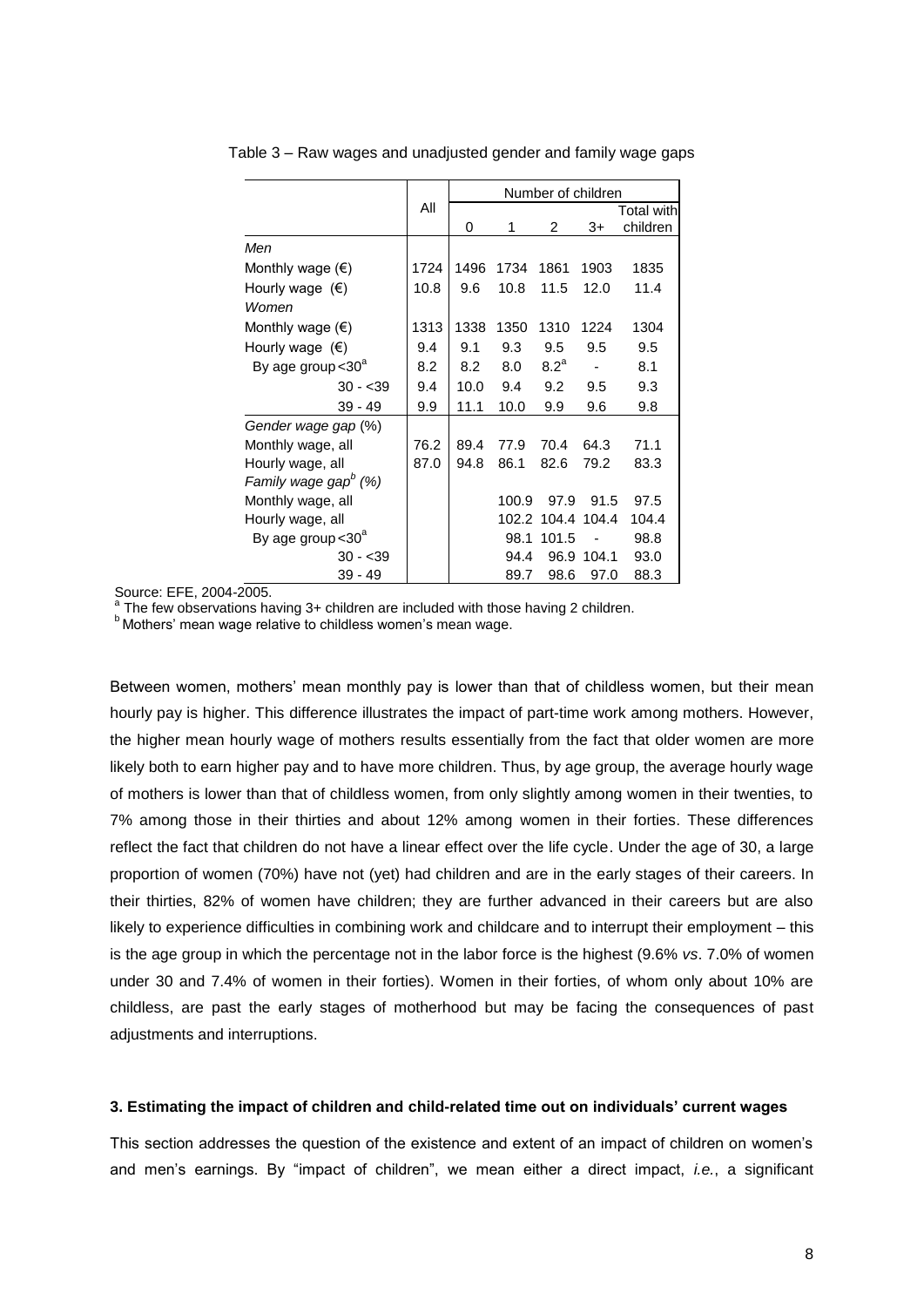coefficient on the number of children in the wage equation, or an indirect impact, *i.e.*, significant coefficients on variables that can reasonably thought to be related to childcare, for example working part-time or having spent time out of the labor force.

We expect to find a "direct" positive effect and few or no "indirect" effects of children on men's wages, and negative effects, either direct or indirect, on women"s. In the case of men, positive returns to fatherhood (direct effects of children) would be consistent with the marriage premium regularly found in men"s earnings (Korenman and Neumark, 1991; Gray, 1997; Dougherty, 2006); we do not expect indirect effects simply because men do not seem to "adjust" to fatherhood by changing their employment behavior (Pailhé and Solaz, 2006). In the case of women, it is precisely the contrary; motherhood has actually been found to influence women"s earnings in two main and essentially "indirect" ways<sup>12</sup> (for a detailed review see e.g. Budig and England, 2001). Firstly, working mothers are more likely than men or childless women to have spent time out of the labor market, and consequently to have accumulated less human capital; these employment breaks may result not only in foregone experience but also in an additional penalty resulting from skills atrophy (Mincer and Polachek, 1974). Secondly, having children to care for may also influence mothers' allocation of effort (Becker, 1985); left with less energy than men or childless women, mothers could limit their occupational choices to jobs and positions which are compatible with their family responsibilities - seeking "more convenient and less energy-intensive jobs" in Becker"s terms. These adjustments, under the form of working or having worked in part-time jobs or in jobs or firms that are more "family-friendly" (or simply closer to home or school) may result in reduced work opportunities or, according to the theory of compensating differentials, lower pay (Filer, 1985).

Our empirical investigation is conducted by steps, starting with a standard human capital wage equation where the log hourly wage is explained by human capital and personal characteristics. Regressions are conducted separately for women and for men.

Human capital characteristics include a set of 8 dummy variables indicating the highest diploma obtained by the individual (EDUC), work experience (EXP) and the number of years with the same employer (TENURE). For all variables related to experience and for TENURE we adopt a quadratic form. The set of personal characteristics includes the number of children<sup>13</sup> (NBCHILD, that we set apart in the expressions below since it is one of the variables of interest), and dummy variables for living in a couple (either married or not), 3 age groups, immigrant status, health status and area of residence (see Appendix 1 for detailed definitions of the variables and sample means).

In a first step (model 1), experience is implemented as actual work experience (EXP): Lwh =  $a$  EDUC + b EXP + c TENURE +  $i_1$  NBCHILD + i CONTROLS + e (1) where e is the error term.

Then in a second step, we extend our approach to experience by taking into account not only work experience but also the whole activity history, accounting for the duration and type of employment

 $\overline{\phantom{a}}$ 

 $12$  Aside from unobserved heterogeneity that, as discussed in section 1, we are not able to deal with.

<sup>&</sup>lt;sup>13</sup> We use the total number of children rather than dummy variables, following Budig and England (2001) who found that the simplification did not affect the analysis.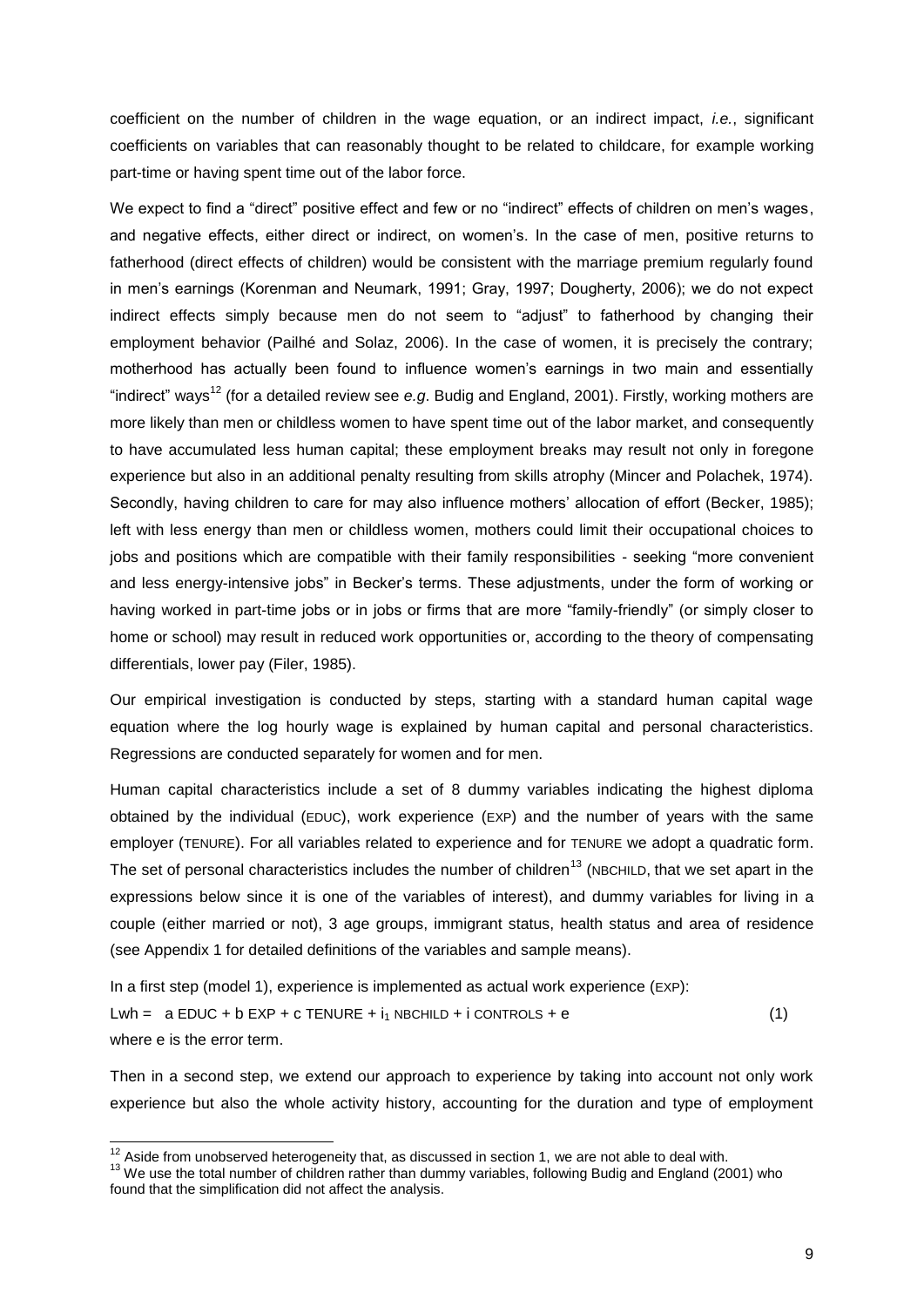interruptions (model 2). In addition, the periods of alternation between short spells employed/not employed are taken into account separately (PRECA). It is important to distinguish between different types of employment interruption, because although they all result in lower employment experience, they may not all have the same influence on wages: some are clearly expected to increase the individual"s human capital (training), while others (unemployment, time out of the labor force for reasons other than training) are more likely to have a negative impact - either due to skill depreciation or signaling effects. Employment interruptions are then divided into:

- unemployment (UNEMP),
- time-out of the labor force, broken down into child-related (CHILDOUT)<sup>14</sup>, training (TRAINING) and other reasons (OTHERO),

and we estimate:

 $\overline{\phantom{a}}$ 

Lwh =  $a$  EDUC + b EXP + c TENURE +  $e_1$  PRECA +  $e_2$  UNEMP + f CHILDOUT + g TRAINING + h OTHERO  $+i<sub>1</sub>$  NBCHILD + i CONTROLS + e (2)

In the last step, we incorporate a set of covariates related to the current job characteristics into the specification, including especially the time status (PARTIME), public/private sector (PUBLIC) and their interaction (PTPUB)<sup>15</sup>, and other controls (JOBSET) for having extra hours paid, working conditions (night or weekend work), a position of responsibility, the size of the firm and the sector:

Lwh = a EDUC + b EXP + c TENURE +  $e_1$  PRECA +  $e_2$  UNEMP + f CHILDOUT + g TRAINING + h OTHERO

 $+ j_1$  PARTIME +  $j_2$  PUBLIC +  $j_3$  PTPUB + j JOBSET +  $i_1$  NBCHILD + i CONTROLS + e (3)

For women, in order to correct for selection in employment, we also estimate models 1', 2' and 3' including an additional regressor IMR (the inverse Mills ratio) following Heckman"s two-steps procedure (Heckman, 1979). The IMR is obtained from a probit equation where the dependant variable is "to be employed" (vs. "to be inactive"<sup>16</sup>) and the explanatory variables are those in model 1<sup>17</sup>, plus a dummy

 $14$  Time-out of the labor force to care for children is potentially endogenous, i.e. mothers who have spent time out to care for children have the worst prospects on the labor market (Lequien, 2009; Piketty, 2005). This may lead to a biased estimate of the return to time out and the conclusion that children have an indirect impact on female wage which actually comes from women"s behavior. The cross-sectional nature of our dataset does not allow to control properly for this bias. However, an instrumental variable (IV) approach was used, with religiosity and family background (number of siblings and a dummy variable equal to one if the respondent's parents have divorced or split up) as instruments. The Hausman test does not lead to a rejection of the exogeneity of time-out from the labor force to care for children, and the OLS method is therefore more efficient.

<sup>&</sup>lt;sup>15</sup> We pay special attention to working in the public sector for two reasons. Firstly, because its incidence is higher for women than for men. Secondly, because it includes the majority of school teachers, who most often declare only the number of hours spent in the classroom as their contractual working hours. This does not include the time spent on preparation, marking, etc., which is at least partly acknowledged in the monthly pay, resulting in higher apparent hourly wages. We include a crossed-effect of part-time and the public sector to control for the specific regime of part-time work in this sector, where "long" part-time hours (4 days out of five and 4.5 days out of five) are 'overpaid' on the basis of resp. 6/7<sup>th</sup> and 32/35<sup>th</sup> the pay for full-time work, with the result that for a given monthly wage, part time hourly pay is higher than in the private sector.

<sup>&</sup>lt;sup>16</sup> Participation in employment is estimated among individuals who are neither students nor retired. We also exclude the self-employed and, given involuntary unemployment that we cannot distinguish and since we want to be able to interpret non-participation as "voluntary", we also exclude the unemployed (*cf.* Beblo *et al*, 2003). Selection into employment is not corrected for in the case of men, because within the population defined above, about 100% of men are employed.

<sup>17</sup> In principle (*cf*. Wooldridge, 2002), the selection equation should include the same set of variables defined on the whole sample as in the wage equation (plus at least one exclusion variable, *i.e*., influencing participation but not the wage). However, we do not completely follow this principle, because when activity history is detailed, including the same set of variables in the participation equation is equivalent to including the current participation status in the explanatory variables. We therefore use potential experience instead.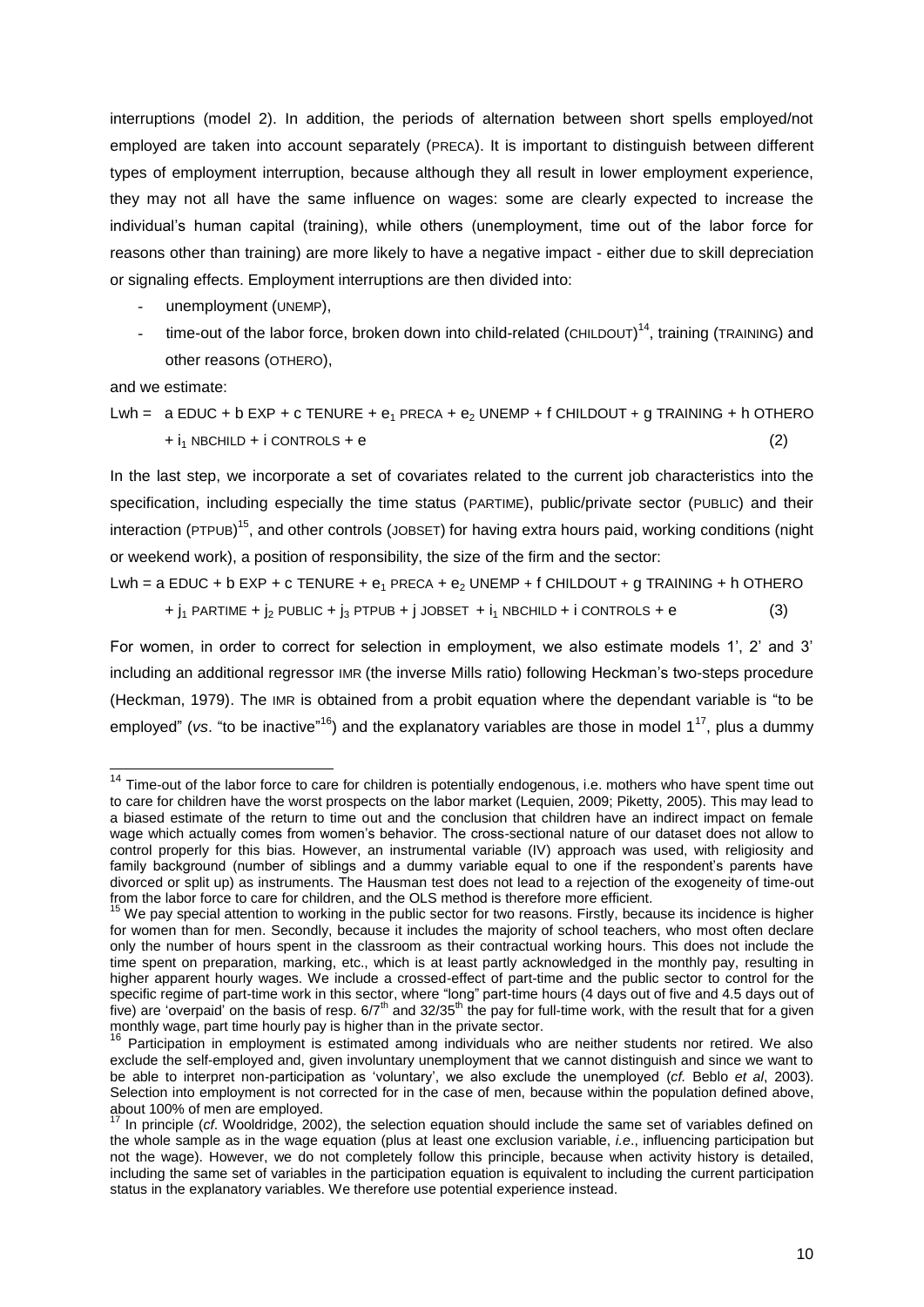variable for having at least one child aged under 3 (the age at which children are accepted in public pre-school), an indicator of the woman's own mother's activity history ("always at work" *vs.* "other situations") and the amount of non-work income (measured as the household income minus individual's own earnings); these three last variables are our exclusion variables. The estimation (detailed results in Appendix 2) shows the expected effects of the presence of small children and unearned income (both negative and significant) and mother"s employment history (positive and significant: women whose mothers always worked are more likely to be employed).

Table 4 below presents a summary of the results<sup>18</sup>, focusing on children and the variables which are most likely to be influenced by children: EXP and TENURE, the length of which can be reduced by interruptions, CHILDOUT, a measure of past adjustments to having children that may have a negative influence, and PARTIME, taken as an indicator of current indirect effects of having children to care for.

For women, the effect of the number of children is never significant, but when the specification is changed the sign of the coefficient changes: it is positive with model 1, negative with model 1" (when selection into employment is controlled for), then positive again when more information about the past influence of children on the activity history (model 2') and the current influence on employment characteristics (model 3') are taken into account<sup>19</sup>. As for the IMR, it is positive and significant in all models; this positive sign is as expected, showing that the unobserved characteristics, which influence participation, are positively correlated with the wage (*i.e*., women who have the highest propensity to participate have the best unobserved productive characteristics – conversely, women who would be the worst off if they were employed are out of the labor force). Considering all these results together suggests omitted variables in model 1, while the negative influence of children in model 1" indicates an effect of factors not accounted for in the human capital variables and other personal characteristics, since they are taken into account at this step, *i.e*., the effect of adjustments to children either in the past (interruptions) or in the current employment characteristics (part-time) that we introduce in models 2" and 3". This suggests that our careful accounting of activity history and controls for current job characteristics allow to avoid much of the possible endogeneity of the number of children. This endogeneity bias, if any, would probably be smaller than in other European countries since fertility behavior in France is rather homogeneous<sup>20</sup> and social differentials regarding fertility behavior are smaller (Toulemon et al., 2008)<sup>21</sup>. Within this limit, we conclude from this part of our results that children have no direct effect on women"s hourly wages, a conclusion which is consistent with the main expected effects of children on wages in the framework of human capital theory ("indirect" effects, cf. Korenman and Neumark 1992).

As for the effects of employment interruptions, the estimation shows firstly that child-related time out has the negative and significant effect that could be expected, *i.e.,* women who have interrupted their

l

 $18$  See Appendix 3 for complete regressions.

<sup>&</sup>lt;sup>19</sup> The effect is the same when the current job characteristics are introduced first and activity history variables second.

 $^{20}$  There is a large concentration of families with 2 children: among women born in 1950, 10% are childless, 20% have one child, 40% two children, 20% three children, and 10% have four or more children

 $^{21}$  Women with higher educational attainment have fewer children on average, but when they do have them, they are more likely to have three children than women of medium educational level (Toulemon *et al.*, 2008).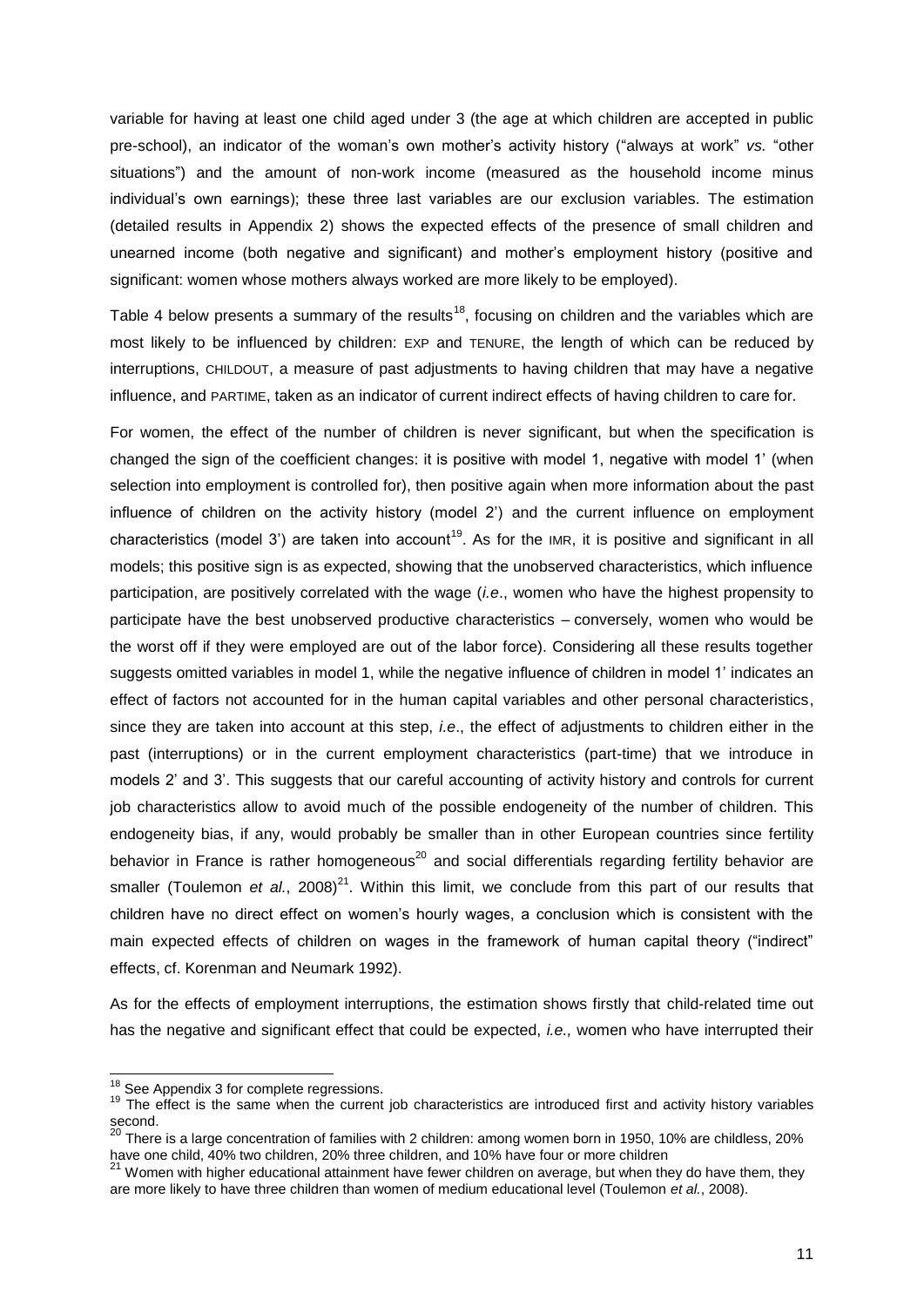employment for childcare reasons face a specific penalty: one year out on childcare reduces their hourly wage by - 2.5% if estimated with model 2' and by -2.1% with model 3'. This penalty comes in addition to reduced work experience and possible reduced tenure, the missing returns being, respectively, + 1.7% and + 0.9% (+1.6% and +0.6% with model 3"). Other indirect effects of children on women"s hourly wages appear through part-time work, the incidence of which is twice as high among mothers as it is among childless women (cf. table 2); however, the negative influence of parttime work is largely offset for those working in the public sector.

None of these effects are observed for men. Firstly, children appear to have a steady positive and significant influence on men's hourly wages. Secondly, the coefficient on child-related time-out is negative but not significant – men just do not interrupt their employment to take charge of childcare. Thirdly, the incidence of part-time work among men is too low for it to have any significant impact on their hourly wage.

|                    |            | Women      |             |             |             | Men         |             |
|--------------------|------------|------------|-------------|-------------|-------------|-------------|-------------|
| Model              | (1)        | (1')       | (2')        | (3')        | (1)         | (2)         | (3)         |
| <b>EXP</b>         | $0.015***$ | $0.015***$ | $0.016***$  | $0.016***$  | $0.033***$  | $0.035***$  | $0.034***$  |
| EXP2*100           | $-0.024*$  | $-0.022*$  | $-0.038***$ | $-0.035***$ | $-0.076***$ | $-0.087***$ | $-0.082***$ |
| <b>TENURE</b>      | $0.014***$ | $0.013***$ | $0.009***$  | $0.006*$    | 0.004       | 0.000       | $-0.003$    |
| <b>TENURE2*100</b> | $-0.017$   | $-0.016$   | $-0.006$    | $-0.002$    | 0.012       | $0.020*$    | $0.022**$   |
| <b>NBCHILD</b>     | 0.007      | $-0.011$   | 0.005       | 0.001       | $0.019***$  | $0.017***$  | $0.014***$  |
| <b>PRECA</b>       |            |            | $-0.019***$ | $-0.015**$  |             | $-0.022***$ | $-0.021***$ |
| PRECA2*100         |            |            | $0.145***$  | $0.097*$    |             | $0.104***$  | $0.095**$   |
| <b>UNEMP</b>       |            |            | $-0.044***$ | $-0.038***$ |             | $-0.073***$ | $-0.069***$ |
| <b>UNEMP2*100</b>  |            |            | $0.356***$  | $0.322***$  |             | $0.687***$  | $0.695***$  |
| <b>CHILDOUT</b>    |            |            | $-0.025***$ | $-0.021***$ |             | $-0.018$    | $-0.026$    |
| CHILDOUT2*100      |            |            | $0.110***$  | 0.096***    |             | 0.222       | 0.275       |
| <b>TRAINING</b>    |            |            | $0.025*$    | 0.011       |             | 0.009       | 0.005       |
| TRAINING2*100      |            |            | $-0.214$    | $-0.048$    |             | 0.021       | 0.095       |
| <b>OTHERO</b>      |            |            | $-0.023**$  | $-0.017*$   |             | $-0.069***$ | $-0.057**$  |
| OTHERO2*100        |            |            | $0.103*$    | 0.084       |             | $0.406**$   | $0.368*$    |
| <b>PARTIME</b>     |            |            |             | $-0.027*$   |             |             | 0.026       |
| <b>PUBLIC</b>      |            |            |             | $0.035**$   |             |             | $0.052**$   |
| <b>PTPUB</b>       |            |            |             | $0.071***$  |             |             | 0.003       |
| <b>PAIDHSUP</b>    |            |            |             | $0.142***$  |             |             | $0.087***$  |
| <b>RESP</b>        |            |            |             | $0.104***$  |             |             | $0.104***$  |
| <b>IMR</b>         |            | $0.140***$ | $0.119***$  | $0.112***$  |             |             |             |
| <b>JOBSET</b>      |            |            |             | X           |             |             | X           |
| <b>EDUC</b>        | х          | х          | х           | X           | X           | х           | X           |
| <b>CONTROLS</b>    | X          | X          | X           | Χ           | X           | X           | X           |
| Intercept          | 1.579***   | $1.558***$ | $1.712***$  | 1.778***    | 1.662***    | 1.763***    | $1.771***$  |
| R-sq               | 0.41       | 0.42       | 0.43        | 0.49        | 0.44        | 0.45        | 0.49        |
| Observations       | 3101       | 3101       | 3101        | 3101        | 3131        | 3131        | 3131        |

Table 4 – Estimations of women"s and men"s log hourly wage

\* significant at 10%; \*\* significant at 5%; \*\*\* significant at 1%. X indicates a variable or set of variables included in the regression.

See detailed results in Appendix 3.

Aside from the influence of children, the other results of the estimations of men"s and women"s hourly wages are similar to those usually found in the literature (Bayet, 1996; Colin, 1999 for the French case). With any specification, returns to experience appear lower for women than for men (by about one half), reflecting that women"s careers are flatter than men"s. Returns to tenure are higher for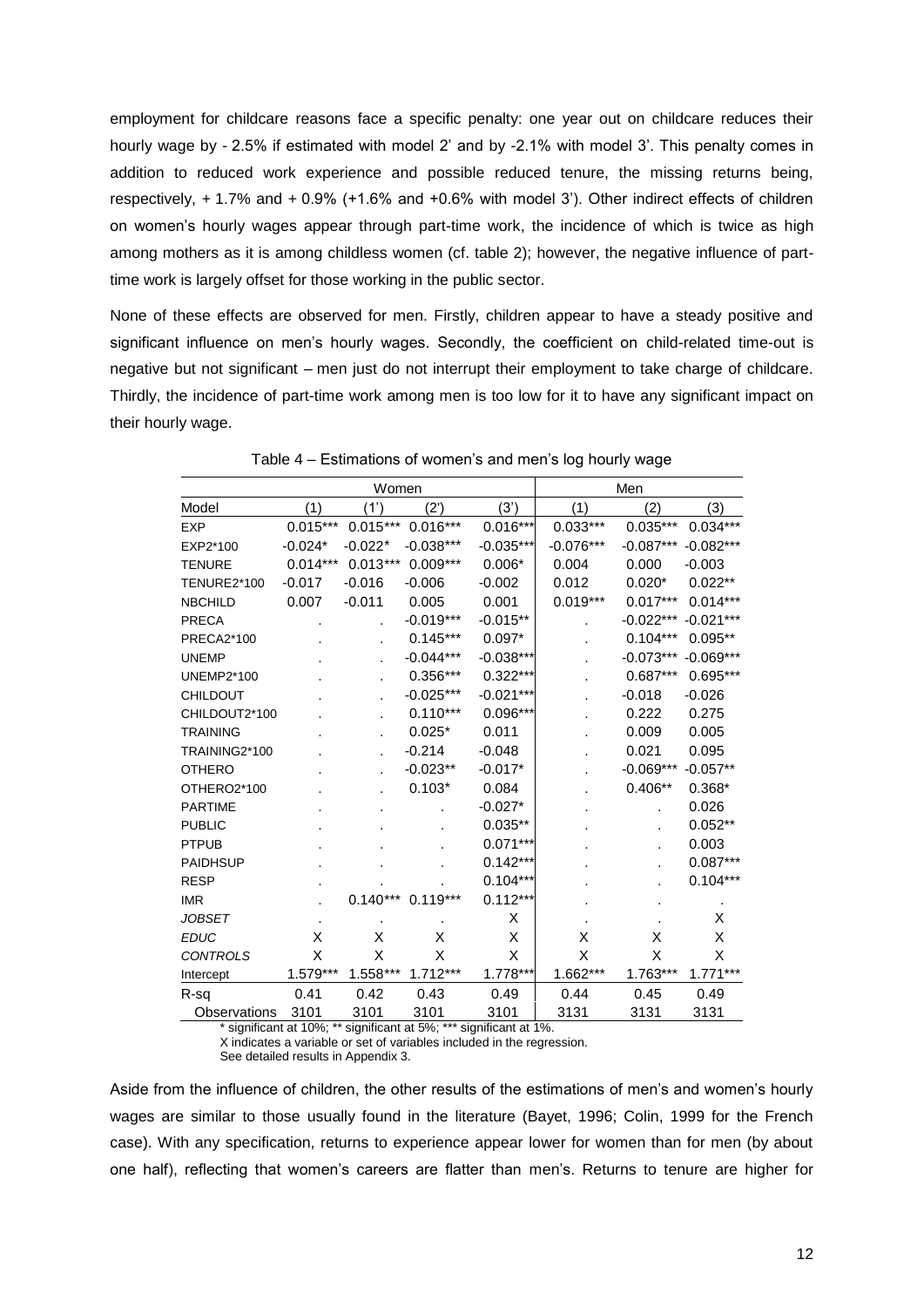women; this suggests that staying with the same employer is more rewarding for women than for men, or that mobility is more penalizing for women. However, these returns decrease steadily when activity history then job characteristics are introduced and, all in all, even with the same employer, a year in employment is less rewarding for women than for men.

Among employment interruptions, the most penalizing is unemployment: the fact of having been unemployed has a marked negative impact on women's as well as men's hourly wages, this time more pronounced for men than for women, as found previously by Bayet (1996). Periods of precarious employment also have a negative and significant influence on women"s and men"s wages. For women, unemployment is more penalizing than child-related time out, suggesting that different types of employment interruption convey different signals<sup>22</sup>. The effect of time spent out of the labor force for reasons other than training or childcare is negative and significant for both women and men, and more penalizing on men"s wages; for women, the magnitude of the coefficient is smaller than that on childrelated time-out, while for men it is close to that of unemployment<sup>23</sup>. Interestingly, time out on training seems to have no significant impact on men's hourly wages, while it is weakly significant in the case of women with model 2' (i.e. when the current job's characteristics are not taken into account); given that women spend on average less time in training than men, this could be interpreted as a signaling effect or a selection into training.

Adding controls for current employment characteristics (model 3) tends to reduce slightly all the other coefficients, but especially those on children<sup>24</sup> and on time out variables for both women and men (for women, time out on training becomes non-significant). The coefficients on job characteristics are of the expected signs: working part-time is negative for women (not significant for men), working in the public sector has a positive effect for all, and for women working part-time in the public sector has the positive impact that could be expected. The effect of having been paid extra hours or a position of responsibility is positive and significant for all, extra hours yielding higher returns for women than for men – this could be related to the fact that for women extra hours are more likely to happen within a higher occupational status, whereas they are more generalized in the case of men.

At this point, the main results are 1) that children have no direct impact on women"s hourly wage but a positive one on men"s, 2) that the reward for a year in employment is higher for men than for women, 3) that for types of time out which are common to women and men, a year out appears more penalizing to men"s than to women"s wages. But women face additional penalties for part-time work (which can reasonably be taken, at least partly, as an effect of having children) and for time out on childcare; multiplied by the fact that, on average, they work more often in part-time jobs and spend

l

 $22$  However in general, the penalty for time out on childcare will be greater because women spend on average more time out on childcare than in unemployment. It cannot be excluded that mothers (especially mothers of younger children) having difficulties in finding jobs may tend to withdraw from the labor market.

 $3$  Since we do not know the 'other reasons', it is difficult to provide an explanation. However, it cannot be ruled out, especially for women, that time out for "other reasons" is actually related to care – either for children if the interruption starts later than the three years after childbirth by which we have defined child-related time out, or for parents or relatives. For both sexes, it may also correspond, at least partly, to discouraged workers.

Better controls on job characteristics also have effects on the apparent premium to family life for men: aside from the reduced coefficient on children, living in a couple becomes non-significant (see Appendix 3). This would support the hypothesis of selection of higher wage-earning men into family life (*cf*. Korenman and Neumark, 1991; Gray, 1997).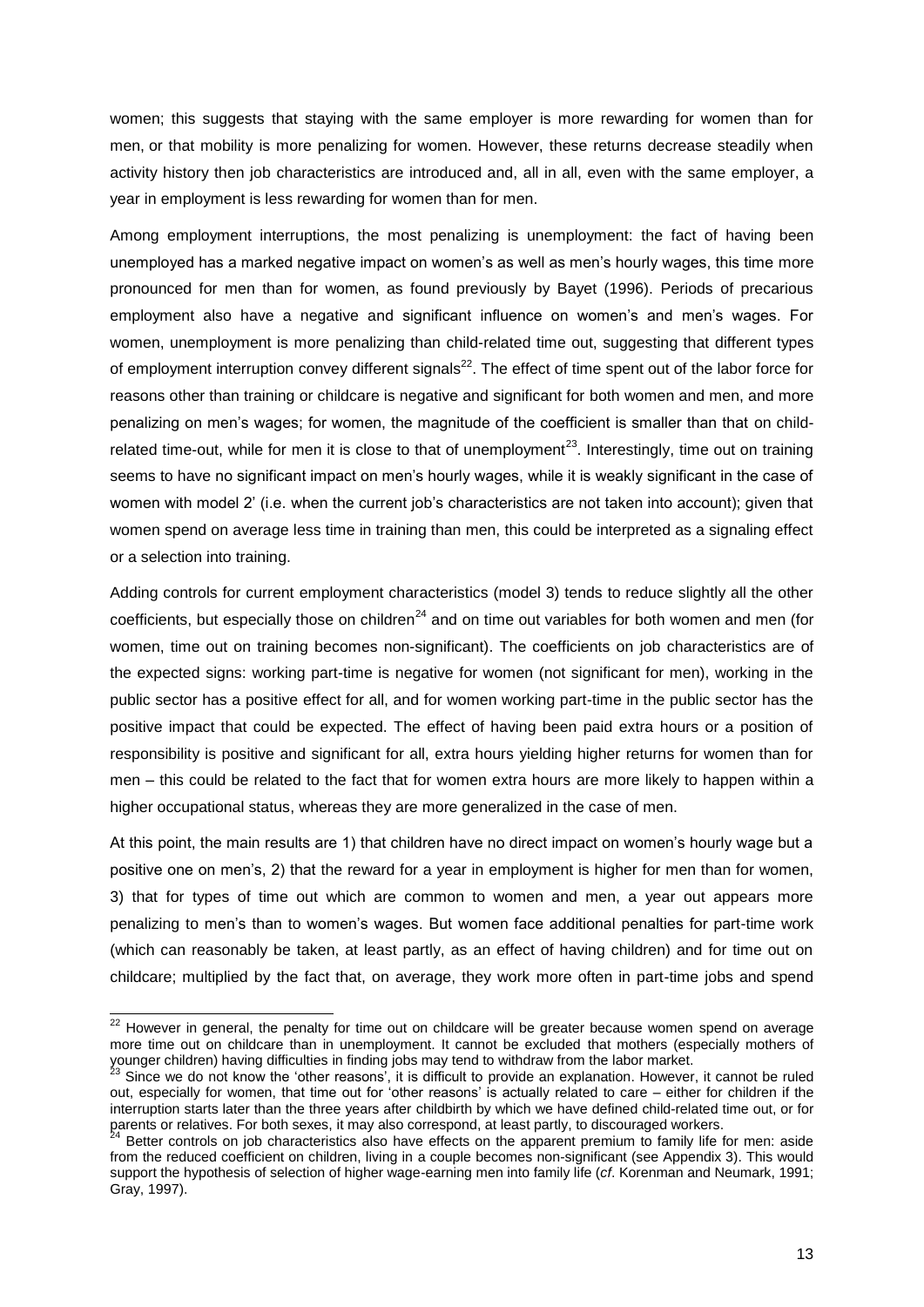more years out of the labor force for reasons related to children than men do, this suggests that children are actually a key factor behind the gender wage gap. Moreover, the substantial impact of doing extra hours or having a position of responsibility suggests possible missed opportunities of higher wages for mothers – if children prevent them from working extra hours or reaching positions of responsibility, or if employers consider women as potential mothers and therefore less reliable or committed workers.

#### **4. The gender wage gap and the "interruption gap"**

In this last section of the paper, we turn to a decomposition of the gender wage gap in which we seek to isolate the impact of children. As seen above, the main effect of children on women"s wages is an indirect negative effect, resulting from the combination of reduced experience and a penalty on time out, while for men there is a direct positive effect. To take this gender asymmetry into account, we consider three subgroups: men, women with continuous participation in the labor force, and women with child-related interruptions. The gender wage gap is then analyzed as resulting from two sorts of pay differentials:

- firstly, an "interruption pay gap" between women with continuous or interrupted workforce participation; here, our approach is in a way based on that of the family pay gap, in that the decomposition includes a comparison between women; but unlike the family gap approach, we do not make a comparison between mothers and childless women, but between women who have and have not taken time out for childcare.

- secondly, a "gender" pay gap between men and the group of women who have continuously participated in the labor force (whether they are mothers or not) $^{25}$ .

The analysis is conducted on individuals aged between 39 and 49 years. This restriction presents several advantages. Firstly, it provides a more homogeneous group, as these workers have experienced the same labor market conditions and are observed at the same stage of their lifecycle. Secondly, it allows to compare women who are likely to have already completed their fertility<sup>26</sup>. In addition, the rate of activity of women in this age group is high: women who have returned work when their children are grown up are joining those who have had uninterrupted careers (86% of women in this age group are active in the EFE), and so the impact of their activity history on their current wages can be more accurately measured.

#### *4.1. Characteristics of men and women between 39 and 49 years old*

l

 $^{25}$  In a similar spirit, Manning and Swafffield (2008), for the British case, compared men and women with a continuous full-time employment, no children and no desire to have any.

<sup>26</sup> In 2004, the partial total fertility rate, *i.e.*, the number of births per 100 women during a given age span, was 6.4% for women aged 40 and over, compared to 64.3% for women aged 25-29 and 60.4% for those aged 30-34 [Insee, Bilan démographique].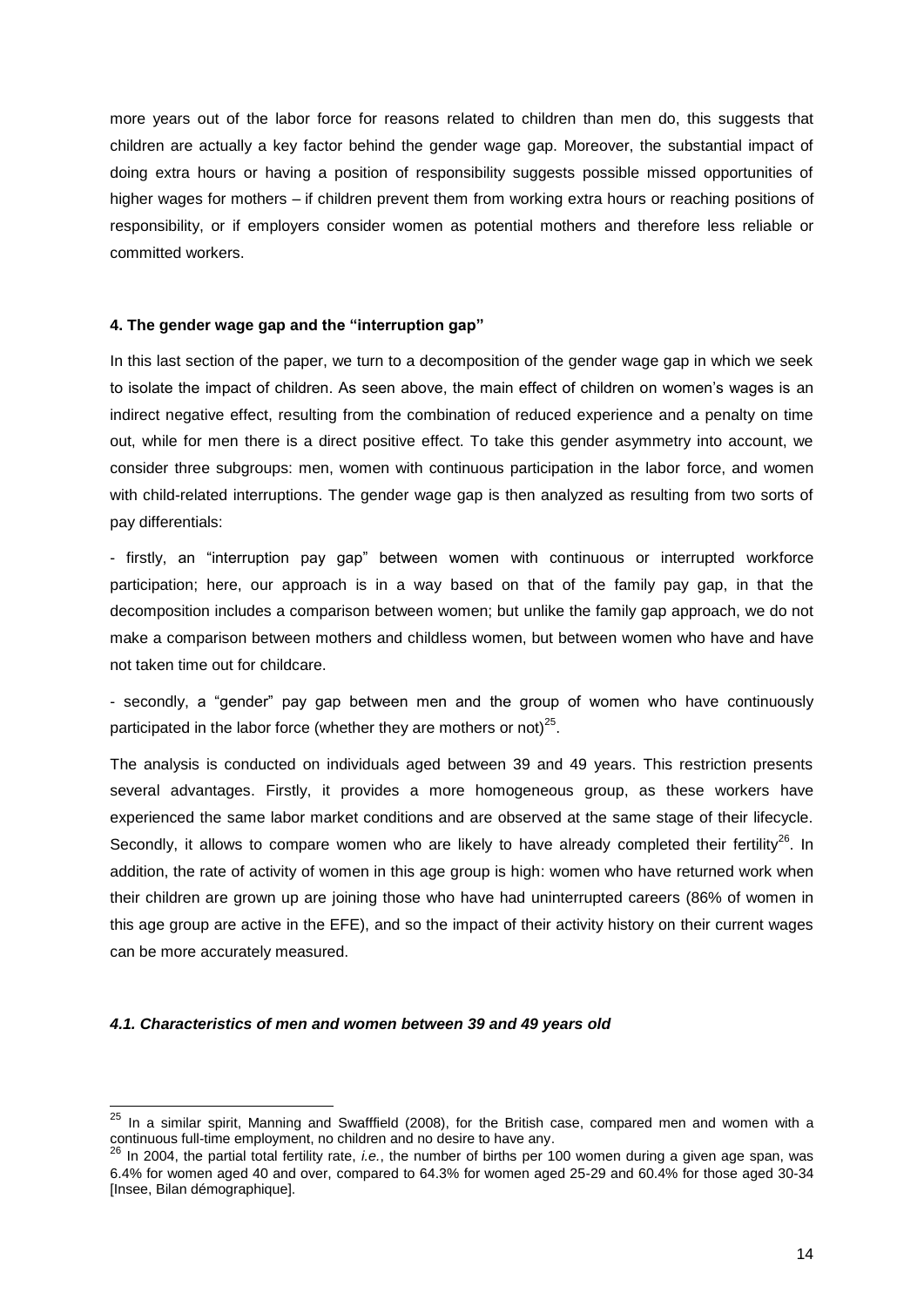The subsample of wage earners aged between 39 and 49 is composed of 1360 men and 1356 women, of whom 781 (58%) have never interrupted their activity to care for children and 575 (42%) have taken time out of the labor market for this reason. The interesting point is that, among women in this age group, a large majority (85 %) of those who have never interrupted their activity are mothers and a meaningful proportion of mothers have never interrupted their workforce participation. The big difference between those who have taken time out from the labor market and those who have not is in the number of children they have (Table 5): at one end, only 10% of mothers who have taken childrelated time out have only had one child, compared to 32 % of those without interruption; at the other end, 44 % and 14 % respectively have had three children or more.

|                 | $0.400$ $0.701$ $0.701$ |      |      |       |  |  |  |  |  |
|-----------------|-------------------------|------|------|-------|--|--|--|--|--|
|                 | Number of children      |      |      |       |  |  |  |  |  |
|                 |                         | 2    | $3+$ | Total |  |  |  |  |  |
| Interruption    | 10.4                    | 45.2 | 44.3 | 575   |  |  |  |  |  |
| No interruption | 32.4                    | 53.3 | 14.4 | 646   |  |  |  |  |  |
| Total           | 269                     | 604  | 348  | 1221  |  |  |  |  |  |

Table 5 – Children and child-related career interruptions among employed mothers  $(29 - 49 - 49)$ 

Source: EFE, INED, 2004-2005.

 $\overline{a}$ 

The two groups of women also differ in their education level and experience (see Table 6 part a). Women without child-related interruptions are more educated, with 19% having at least 3 years of higher education compared to only 12% of the other women. This gap is consistent with human capital theory, which predicts that less-educated women are more prone to interrupt their participation in employment (Mincer and Polachek, 1974) $^{27}$ . Quite logically, the length of actual work experience (Table 6, part b.) is longest among women without career interruption (around 23 years) and shortest among those who have taken time out (18 years on average, decreasing steadily with the number of children). Childless women have a shorter actual experience than the average "continuers" (21 years), this being due to late entrance into the labor market related to their longer studies. Not surprisingly, the difference in average actual experience within the group of women is mostly due to time spent out of the labor market caring for children. Tenure represents a large proportion of actual experience for women without career interruption (around 72%). The smaller ratio of tenure to experience for women with career interruption (around 60%) probably stems from those who did not return to their previous employer when returning to work.

As for hourly wages (table 7), the gender differential is, as could be expected, much larger between men and the group of women with interruptions (26%) than between men and the group of women with continuous participation (10%); it is 20% on average between men and all women. The hourly wage of mothers of 3+ children with no interruption is very close to that of men, reflecting their higher level of education, but otherwise the gender wage differential does not vary much with the number of children. Finally, the raw "interruption" gap (between women with and without interruption) amounts to

 $^{27}$  Among the "continuers", the most educated group are childless: 28% have at least 3 years of higher education. But the next most educated group is that of women with 3 children or more: 26% have at least 3 years of higher education.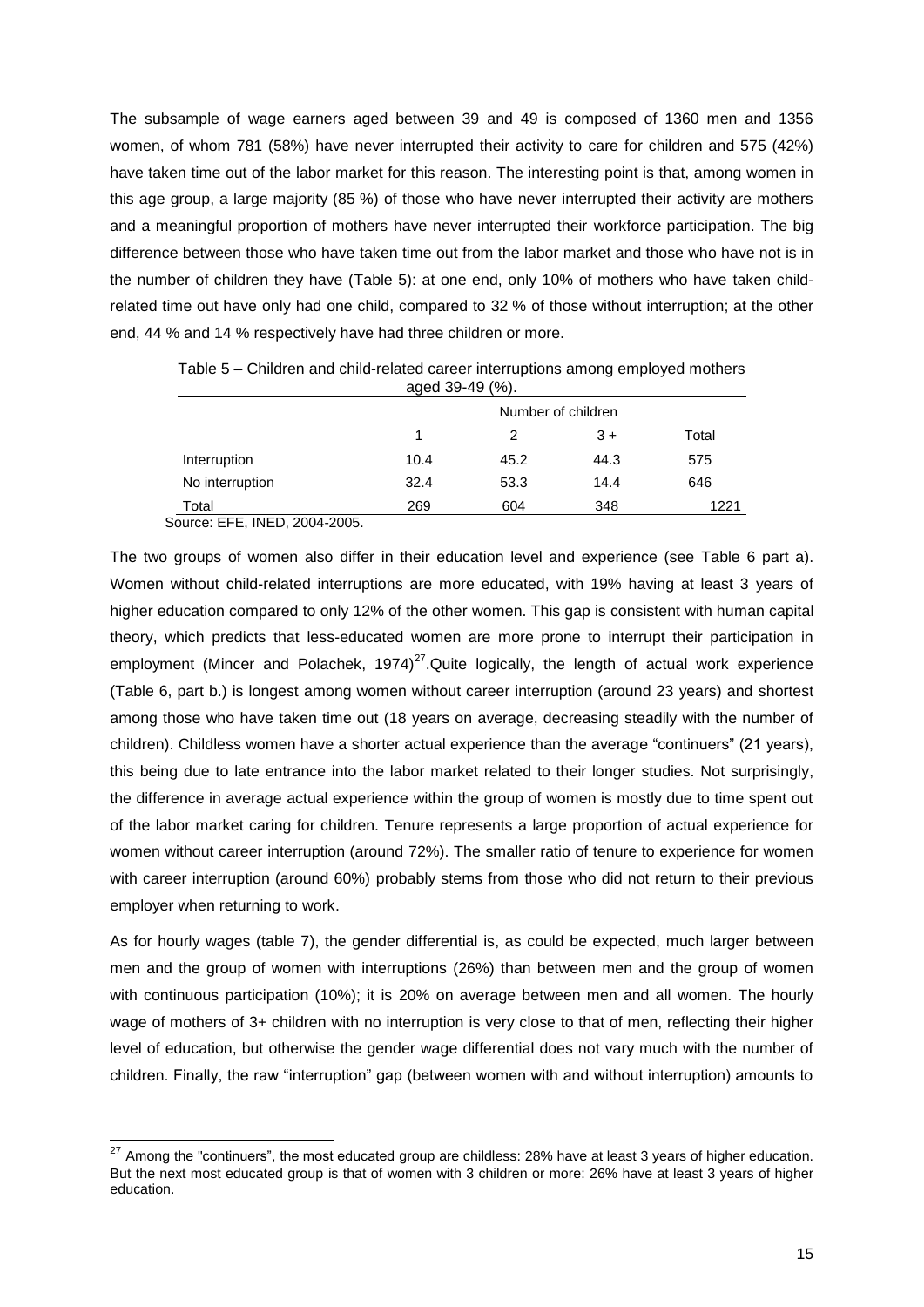19%, which is consistent with the negative return to time out of the labor market found in the previous section.

|                                                       |      |                   |                    |      | Women    |                    |                      |                |          | Men      |
|-------------------------------------------------------|------|-------------------|--------------------|------|----------|--------------------|----------------------|----------------|----------|----------|
|                                                       |      | With interruption |                    |      |          |                    | Without interruption |                |          |          |
|                                                       | All  |                   | Number of children |      | All      | Number of children |                      |                |          |          |
|                                                       |      | 1                 | $\overline{2}$     | $3+$ |          | $\Omega$           | 1                    | $\overline{2}$ | $3+$     |          |
| a. Education                                          |      |                   |                    |      |          |                    |                      |                |          |          |
| 5 yrs + higher education                              | 4.9  | 6.7               | 5.0                | 4.3  | 7.2      | 13.3               | 4.3                  | 6.1            | 8.6      | 8.4      |
| 3-4 yrs higher education                              | 7.3  | 5.0               | 7.3                | 7.8  | 12.4     | 14.8               | 8.6                  | 12.5           | 17.2     | 7.6      |
| Up to 2 yrs higher education                          | 8.7  | 6.7               | 9.6                | 8.2  | 12.2     | 13.3               | 11.0                 | 12.8           | 10.8     | 7.6      |
| Secondary general education<br>Secondary professional | 10.4 | 8.3               | 11.2               | 10.2 | 10.5     | 12.6               | 9.6                  | 10.8           | 8.6      | 4.6      |
| education                                             | 7.7  | 5.0               | 7.3                | 8.6  | 8.8      | 5.2                | 11.0                 | 9.0            | 8.6      | 6.1      |
| Vocational diploma                                    | 28.5 | 25.0              | 33.5               | 24.3 | 28.9     | 23.7               | 32.5                 | 29.9           | 24.7     | 40.2     |
| <b>Primary level</b>                                  | 9.6  | 15.0              | 10.0               | 7.8  | 7.0      | 4.4                | 11.0                 | 6.7            | 3.2      | 9.0      |
| No diploma                                            | 23.0 | 28.3              | 16.2               | 28.6 | 12.9     | 12.6               | 12.0                 | 12.2           | 18.3     | 16.5     |
| b. Experience and Activity history                    |      |                   |                    |      |          |                    |                      |                |          |          |
| Actual exp                                            | 17.9 | 20.3              | 18.8               | 16.5 | 23.0     | 20.9               | 23.8                 | 23.2           | 23.4     | 23.0     |
| Incl. Tenure                                          | 10.8 | 12.0              | 11.8               | 9.5  | 16.6     | 15.2               | 16.8                 | 17.1           | 15.9     | 14.9     |
| Unemployment<br>Time out:                             | 0.9  | 0.7               | 1.0                | 0.8  | 0.6      | 0.9                | 0.6                  | 0.6            | 0.5      | 0.4      |
| - on training                                         | 0.4  | 0.4               | 0.4                | 0.4  | 0.4      | 0.6                | 0.3                  | 0.4            | 0.4      | 1.0      |
| - on childcare                                        | 5.4  | 3.0               | 4.5                | 7.0  | $\Omega$ | $\Omega$           | $\Omega$             | 0              | $\Omega$ | $\Omega$ |
| - other reason                                        | 0.5  | 0.8               | 0.4                | 0.4  | 0.2      | 0.7                | 0.2                  | 0.1            | 0.2      | 0.1      |
| % tenure in actual exp                                | 0.60 | 0.59              | 0.63               | 0.58 | 0.72     | 0.73               | 0.71                 | 0.74           | 0.68     | 0.65     |
| Interruption ratio                                    | 0.81 | 0.86              | 0.81               | 0.81 |          |                    |                      |                |          |          |
| N                                                     | 575  | 60                | 260                | 255  | 781      | 135                | 209                  | 344            | 93       | 1360     |

Table 6. Education and activity history, population aged 39-49

Source: EFE, INED, 2004-2005.

| Table 7. Hourly wages (euros) - Population aged 39-49 |  |
|-------------------------------------------------------|--|
|                                                       |  |

|                                                      |      |                          | Number of children |                |          | Total<br>with |
|------------------------------------------------------|------|--------------------------|--------------------|----------------|----------|---------------|
|                                                      | All  | 0                        |                    | $\overline{2}$ | $3+$     | children      |
| Men                                                  | 12.6 | 11.3                     | 11.                | 12.<br>4       | 12.<br>5 | 12.5          |
| Women with interruption                              | 8.8  | $\blacksquare$           | 9.4                | 8.6            | 8.8      | 8.8           |
| Women without interruption                           | 10.8 | 11.1                     | 10.                | 10.<br>8       | 11.      | 10.7          |
| Gender wage gap (%) - Women with interruption (a)    | 69.5 |                          | 80.<br>3           | 69.<br>4       | 70.<br>4 | 70.1          |
| Gender wage gap (%) - Women without interruption (b) | 85.7 | 98.2                     | 86.<br>3           | 87.            | 93.<br>6 | 85.6          |
| Interruption wage gap $(\%)$ (c)                     | 81.1 | $\overline{\phantom{a}}$ | 93.                | 79.<br>6       | 75.<br>2 | 81.9          |

(a) ratio of hourly wage of women with career interruption vs. men

(b) ratio of hourly wage of women without career interruption vs. men

(c) ratio of hourly wage of women with career interruption vs. women without career interruption Source: EFE, INED, 2004-2005.

*4.2. Methodology*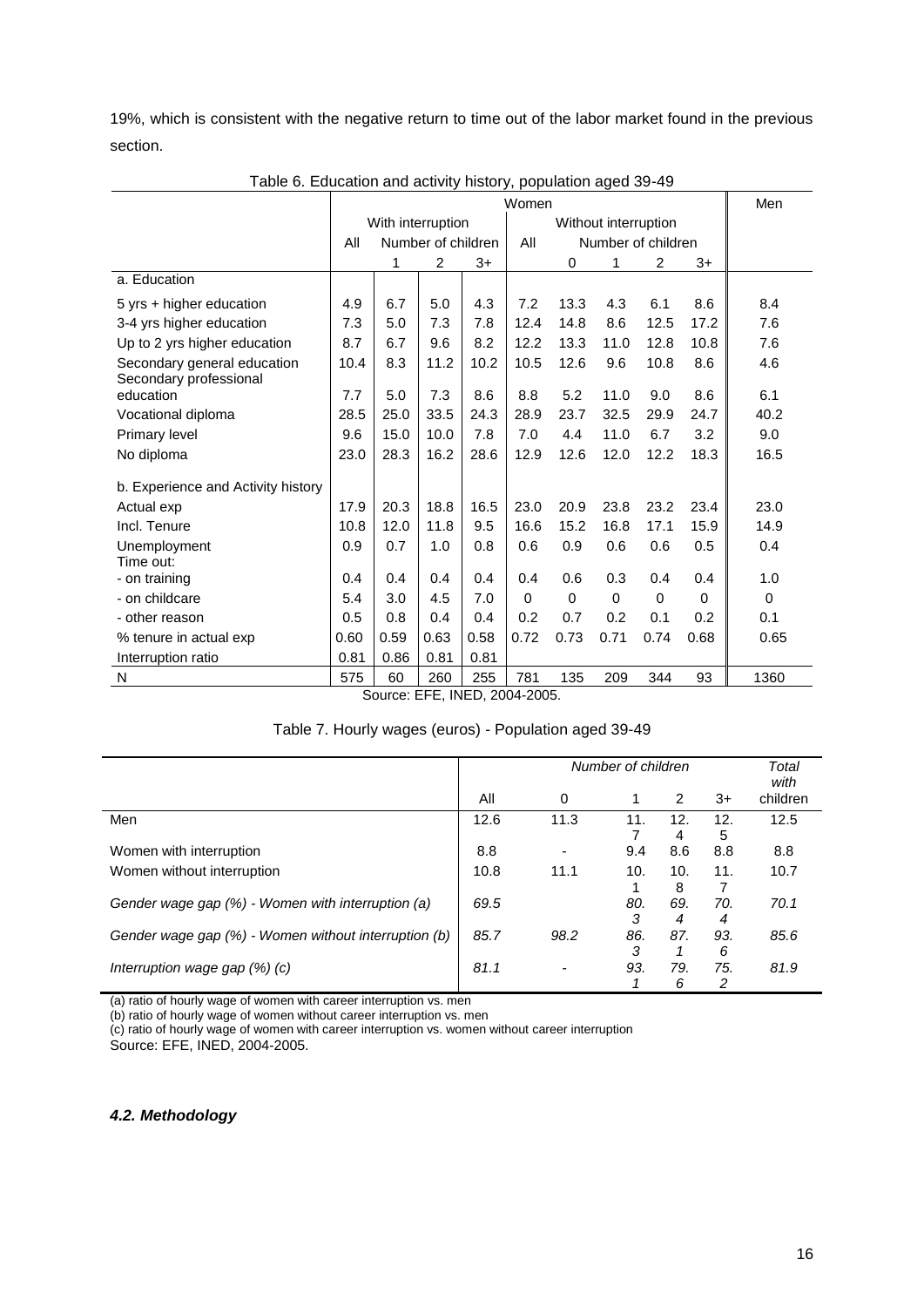To investigate the link between children and child-related interruptions and the gender wage gap, we consider that the gender wage gap results from the addition of the interruption gap between women and the gap between men and the group of women who have had no career interruption.

We start by writing the "interruption" wage gap as follows:

$$
\overline{W}_{f} = (1-k)\ \overline{W}_{f1} + k\ \overline{W}_{f2} \tag{i}
$$

where  $f_1$  and  $f_2$  are respectively the women without and with interruption, and  $k$  is the share of women who have interrupted their careers,

then we replace  $\overline{W}_f$  in the general expression of the gender wage gap**:** 

$$
\overline{W}_m - \overline{W}_f = \overline{W}_m - [(1-k) \overline{W}_{fl} + k \overline{W}_{fl}],
$$

l

which is equivalent to  $\,\overline{W}_m\!-\!\overline{W}_f = \overline{W}_m$  -  $\,\overline{W}_{f1}$  +  $k$  (  $\overline{W}_{f1}$  -  $\,\overline{W}$ *f2) (ii)*

On this basis, we decompose ( $W_{fl}$  -  $W_{f2}$ ), the "interruption wage gap" and ( $W_{m}$  -  $\overline{W}_{fl}$ ) the "gender wage gap" using the standard Oaxaca-Ransom method (Oaxaca & Ransom, 1994). For each differential, the estimated average wage gap is as follows: differential, the estimated average wage gap is as follows:<br> $\bar{W}_{g1} - \bar{W}_{g2} = \bar{X}^{\dagger}{}_{g1}(\hat{\beta}{}_{g1} - \hat{\beta}) + \bar{X}^{\dagger}{}_{g2}(\hat{\beta} - \hat{\beta}{}_{g2}) + \hat{\beta}(\bar{X}_{g1} - \bar{X}_{g2})$ 

$$
\overline{W}_{g1} - \overline{W}_{g2} = \overline{X}^{\dagger}{}_{g1}(\hat{\beta}_{g1} - \hat{\beta}) + \overline{X}^{\dagger}{}_{g2}(\hat{\beta} - \hat{\beta}_{g2}) + \hat{\beta}(\overline{X}_{g1} - \overline{X}_{g2})'
$$
\n(*iii*)

where  $gI$  and  $g2$  stand for any pair of groups - their value is respectively  $(m, fI)$  and  $(fI, f2)$ ,  $X$   $gI$  is the average characteristics of each group and  $\hat{\beta}$  *gi* their estimated returns.  $\hat{\beta}$  represents the "norm", *i.e.* ideally the return to productive characteristics on a perfect competitive market with no wage discrimination. Following Oaxaca and Ransom (1994), we estimate  $\,\hat{\beta}\,$  from the wage equation of the pooled sample of men and all women as the more "neutral" measure of returns to variables; for consistency we use the same vector of returns in both parts of the decomposition.

The first two terms in *(iii)* correspond to the so-called "unexplained" gap, that is the differential between  $\hat{\beta}$   $_{gi}$  the returns of each group and  $\hat{\beta}$  the returns of the "norm". The first term in *(iii)* corresponds to the "advantage" of group 1, the second term to the "disadvantage" of group 2 and their sum total accounts for the "unexplained" part of the wage gap. The last term in *(iii)* is the "explained" part of the gap, which results from differences in the characteristics of the two groups. These differences are valued at the estimated returns of the norm.

As in the previous section, women"s wage equations are corrected for selection into employment, following the Heckman two-step procedure. The selection equation is estimated on the sub-sample of women aged 39-49 years, using the same specification as previously, except that we replace the variable "at least one child under 3 years old" by "at least one child under 6 years old", to take into account the fact that women in this age group are more likely to have "older" children<sup>28</sup>. The results of the probit equation are given in Appendix 2.

 $^{28}$  In this age group, only 47 women, of which 19 are employed, have at least one child under 3 years old, whereas 135, of which 95 are employed, have at least one child under 6 years old.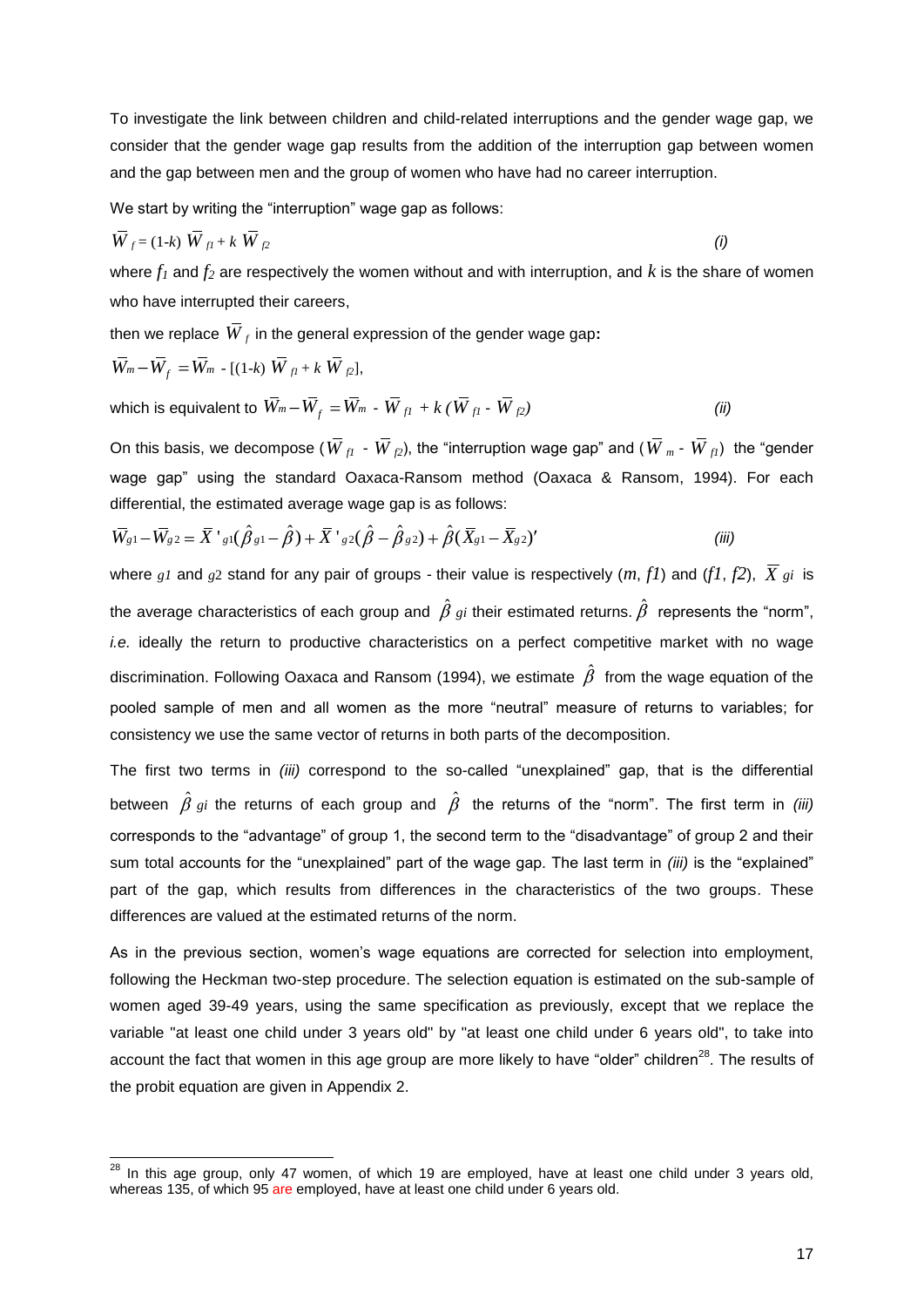This correction results in an additional term,  $(\lambda_{g1}$  IMR<sub>g1</sub> -  $\lambda_{g2}$  IMR<sub>g2</sub>), in expression (*iii*), where IMR<sub>gi</sub> is the Inverse Mills Ratio and  $\lambda_{gi}$  the estimated coefficients (Neuman and Oaxaca, 1998). For men, the IMR is equal to zero.

The decomposition is performed on the wage gap adjusted for selection, *i.e.*, the estimated wage differential minus the average selection component for women. Each adjusted "sub-gap" can be written as follows:

$$
AW_{g1} - AW_{g2} = (W_{g1} - W_{g2}) - (\lambda_{g1} \, IMR_{g1} - \lambda_{g2} \, IMR_{g2})
$$
 (iv)

We use four sets of covariates in the wage equations. The specifications are the same as in section 3, with an additional specification (model 4) in which we introduce the occupational status, since it may be correlated with past interruptions. Table 8 below summarizes the specifications; the detailed results of the regressions are presented in Appendices 5a and 5b.

| Set of variables                   | Model 1 | Model 2 | Model 3 | Model 4 |
|------------------------------------|---------|---------|---------|---------|
| Human capital                      |         |         |         |         |
| Personal characteristics           |         |         |         |         |
| <b>Activity History</b>            |         |         |         |         |
| <b>Current Job Characteristics</b> |         |         |         |         |
| Occupations                        |         |         |         |         |
| Correction for selection<br>bias   |         |         |         |         |

Table 8 – Specifications used in decompositions

#### *4.3. Results*

l

We look firstly at the "interruption" wage gap, defined here as the hourly wage gap between women who have not  $(f_i)$  / who have  $(f_2)$  interrupted their careers to care for children (table 9). This gap amounts to 0.202 (log points). The selectivity component is negative with any specification and approximately equal to 0.05 (log points). The estimated coefficient of the IMR is higher for women with career interruptions than for "continuers", which suggests that women who interrupted and went back in employment are probably more productive than those who remain out of the labor market. But the selectivity effect is of limited size and the standard errors are large.

The explained part of the "interruption" gap equals 0.130 (log), *i.e.*, more than half (52%) the estimated wage differential (adjusted for selection effect) in model 1 and rises to more than 84% when the activity history is introduced (model  $2)^{29}$ . Conversely, the unexplained part is small (48% with model 1 and 16% 20% with model 2) and significant only in model 1. In other words, the interruption gap is mostly due to differences in the observed characteristics, especially once work history is taken into

 $^{29}$  These results hold with alternative norms: when the norm is defined as the group of women with career interruptions, the explained part is equal to 72% in model 1, 87% in model 2, 88% in model 3 and 96% in model 4; when the norm is defined as all the women, the explained part is equal to 70%, 84%, 85% and 87% respectively. Note that the norm based on the group of women without interruptions cannot be used here, because we need to be able to compute the return to child-related time out of the labor market.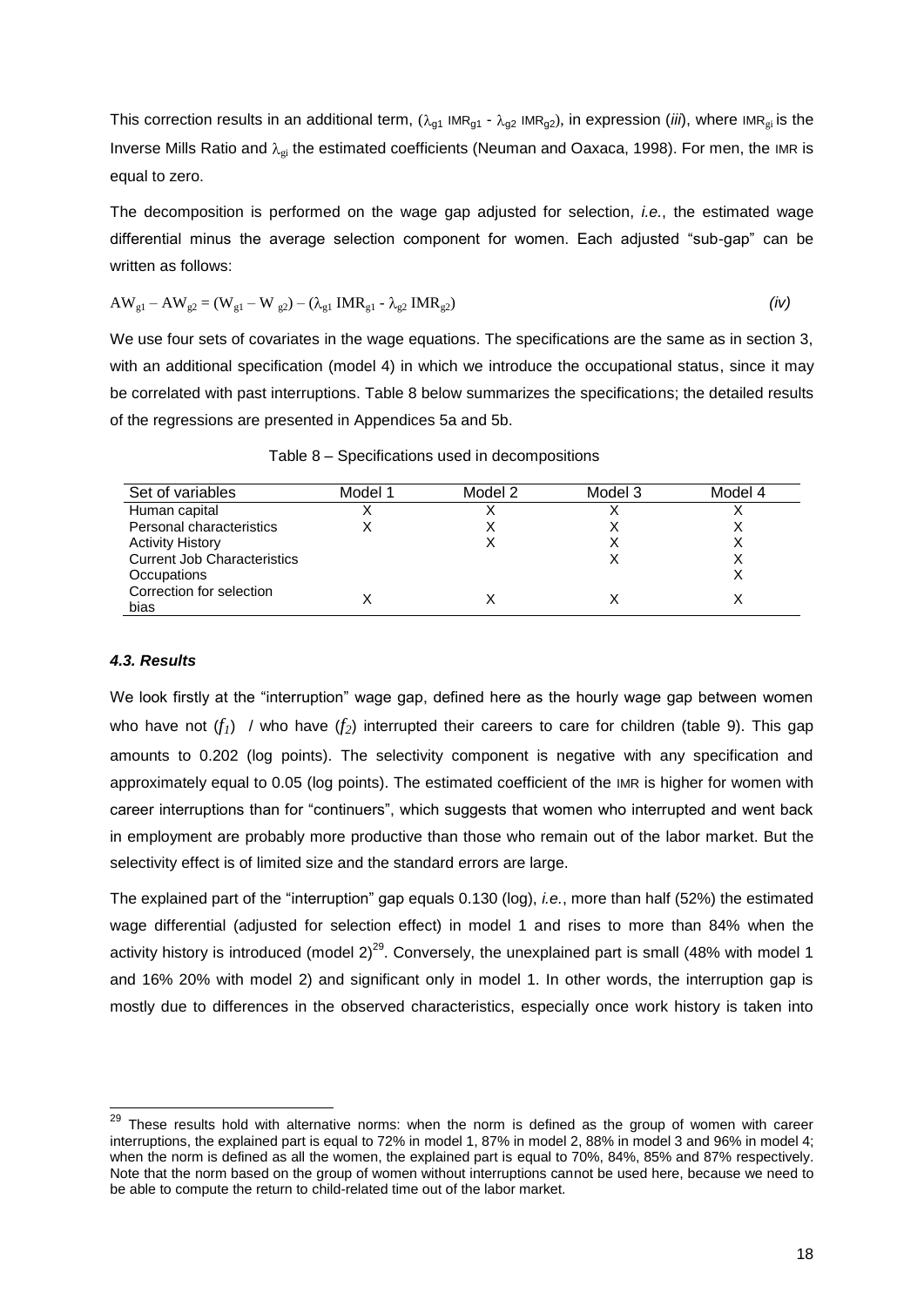account. There is a rather small additional penalty for interrupted careers in terms of differences of returns to productive characteristics $^{30}$ .

|                                     | Model 1  |            | Model 2  |            | Model 3  |            | Model 4  |            |
|-------------------------------------|----------|------------|----------|------------|----------|------------|----------|------------|
| Raw differential (Lwh)              | 0.202    |            | 0.202    |            | 0.202    |            | 0.202    |            |
| Differential due                    |          |            |          |            |          |            |          |            |
| to the selection variable           | $-0.046$ |            | $-0.034$ |            | $-0.046$ |            | $-0.040$ |            |
| Standard error                      | 0.036    |            | 0.036    |            | 0.034    |            | 0.034    |            |
| Differential adjusted for selection | 0.248    |            | 0.236    |            | 0.248    |            | 0.242    |            |
| Standard error                      | 0.042    |            | 0.054    |            | 0.041    |            | 0.041    |            |
| a. Components                       |          |            |          |            |          |            |          |            |
| of the adjusted wage gap            |          | $\%$       |          | $\%$       |          | $\%$       |          | $\%$       |
| Explained                           | 0.130    | 52.4       | 0.199    | 84.3       | 0.207    | 83.5       | 0.205    | 84.5       |
| Standard error                      | 0.018    |            | 0.021    |            | 0.021    |            | 0.021    |            |
| Unexplained                         | 0.118    | 47.6       | 0.037    | 15.6       | 0.041    | 16.5       | 0.037    | 15.4       |
| Standard error                      | 0.038    |            | 0.045    |            | 0.036    |            | 0.036    |            |
| b. Composition                      |          | $\%$       |          | $\%$       |          | $\%$       |          | $\%$       |
| of the explained part               |          | expl. part |          | expl. part |          | expl. part |          | expl. part |
| Education                           | 0.066    | 50.8       | 0.059    | 29.7       | 0.055    | 26.6       | 0.031    | 15.2       |
| Standard error                      | 0.013    |            | 0.012    |            | 0.012    |            | 0.007    |            |
| Experience, tenure                  | 0.083    | 63.8       | 0.045    | 22.6       | 0.038    | 18.4       | 0.037    | 18.1       |
| Standard error                      | 0.009    |            | 0.012    |            | 0.011    |            | 0.010    |            |
| Children                            | $-0.023$ | $-17.7$    | $-0.023$ | $-11.6$    | $-0.015$ | $-7.2$     | $-0.012$ | $-5.9$     |
| Standard error                      | 0.006    |            | 0.006    |            | 0.006    |            | 0.005    |            |
| Personal characteristics            | 0.004    | 3.1        | 0.006    | 3.0        | 0.005    | 2.4        | 0.004    | 1.7        |
| Standard error                      | 0.004    |            | 0.003    |            | 0.003    |            | 0.002    |            |
| Interruptions due to children       |          |            | 0.084    | 42.2       | 0.064    | 30.9       | 0.049    | 24.0       |
| Standard error                      |          |            | 0.017    |            | 0.017    |            | 0.015    |            |
| Other interruptions                 |          |            | 0.028    | 14.1       | 0.022    | 10.5       | 0.017    | 8.3        |
| Standard error                      |          |            | 0.005    |            | 0.005    |            | 0.004    |            |
| <b>Current Job characteristics</b>  |          |            |          |            | 0.038    | 18.4       | 0.026    | 12.7       |
| Standard error                      |          |            |          |            | 0.007    |            | 0.007    |            |
| Occupations                         |          |            |          |            |          |            | 0.053    | 25.9       |
| Standard error                      |          |            |          |            |          |            | 0.008    |            |
| Nobs                                | 1356     | 100.0      | 1356     | 100.1      | 1356     | 99.9       | 1356     | 100.0      |

Table 9 – Decomposition of the "interruption" wage gap

Standard errors are estimated by bootstraps (1000 replications)

More precisely, the largest part of the explained component corresponds to differences in the length and composition of activity history. Child-related time out of the labor market constitutes almost half of the explained gap (42%). The two other largest components are the differences in the level of

l  $30$  The return to time spent out of the labor market to raise children in the pooled sample is close to the return estimated for the group of women with career interruptions, because very few men (36 individuals) have taken time out for children. So the difference in returns between the norm and the estimated return is close to zero and the effect of this dimension in the unexplained part of the wage decomposition within women is negligible.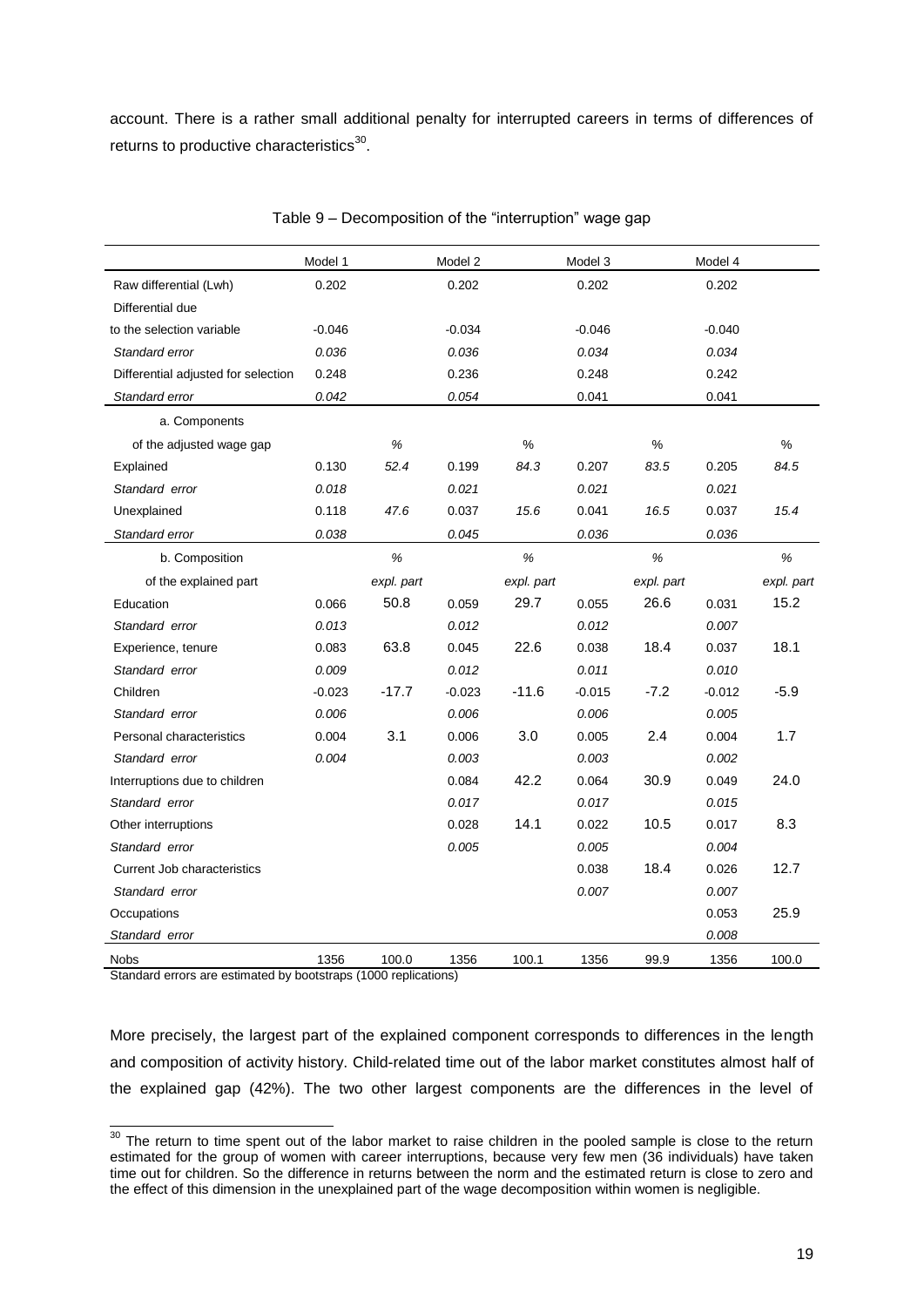education (30%) and work experience (23%). The wage gap between the two groups of women is then due not only to the reduced length of work experience but also to the negative return to time spent out of labor market to care for children. These two factors (work experience and interruptions for children) taken together represent two thirds of the "interruption" wage gap.

The explained part of the gap does not vary much when the current job characteristics are controlled for (model 3). Differences in job characteristics account for 18% of the explained component. The difference due to time out of the labor market is reduced to 31% of the explained gap, but the part due to experience and time out of the labor market still represents about one half of the raw wage differential. Finally, the average difference in occupations represents 26% of the interruption gap (model 4); this suggests that women without interruption have reached on average better occupational status than women with career breaks. But the share explained by time out of the labor market remains close to the level in model 3 (24%) and the total of differences in time out and work experience amounts to 42% of the wage differential in this last specification.

The explained part of the wage differential due to the number of children is small (- .01 log points in model 4). It is negative and significant in all models, because the return to children is positive when estimated at the norm and women taking time out have on average more children.

Secondly, using the same four specifications, we decompose the gender wage gap between men and women without labor force interruption; this gap is equal to 10.2 (log points). The results are reported in table 10. Here the component due to selectivity is even smaller than in the previous decomposition (-0.02 log points in model 1, negligible in model 4) and never significant.

In models 1 and 2, the unexplained part is higher than the estimated differential (resp. 136% and 112%). In other words, women who have never taken child-related time out of the labor force would be paid more than men if they were getting the same returns to their productive characteristics. When current job characteristics are taken into account in the wage equations (model 3), the unexplained part falls to 76% and the explained part of the wage differential becomes positive. This shows that a substantial share of the hourly wage differential between these two groups results from differences in employment characteristics. Some of them, related to differences in industry sector or firm size can be interpreted as reflecting horizontal gender segregation; others such as working conditions, part-time work or overtime hours can be viewed as reflecting an unequal commitment to work – whether or not related to children. But all these factors together explain only a quarter of the wage differential and controlling for occupations does not substantially change the picture: the explained part rises to 31%, and 68% of the wage gap remains unexplained by the differences in observable characteristics<sup>31</sup>.

l

 $31$  Here again, we have tested the robustness of these results using alternative norms. Taking women without career interruption as the norm, the unexplained part is equal to 153% in model 1, 129% in model 2, 93% in model 3 and 106% in model 4; taking men and women without career interruption as the norm, the unexplained part is equal to 137%, 113%, 75% and 67% respectively.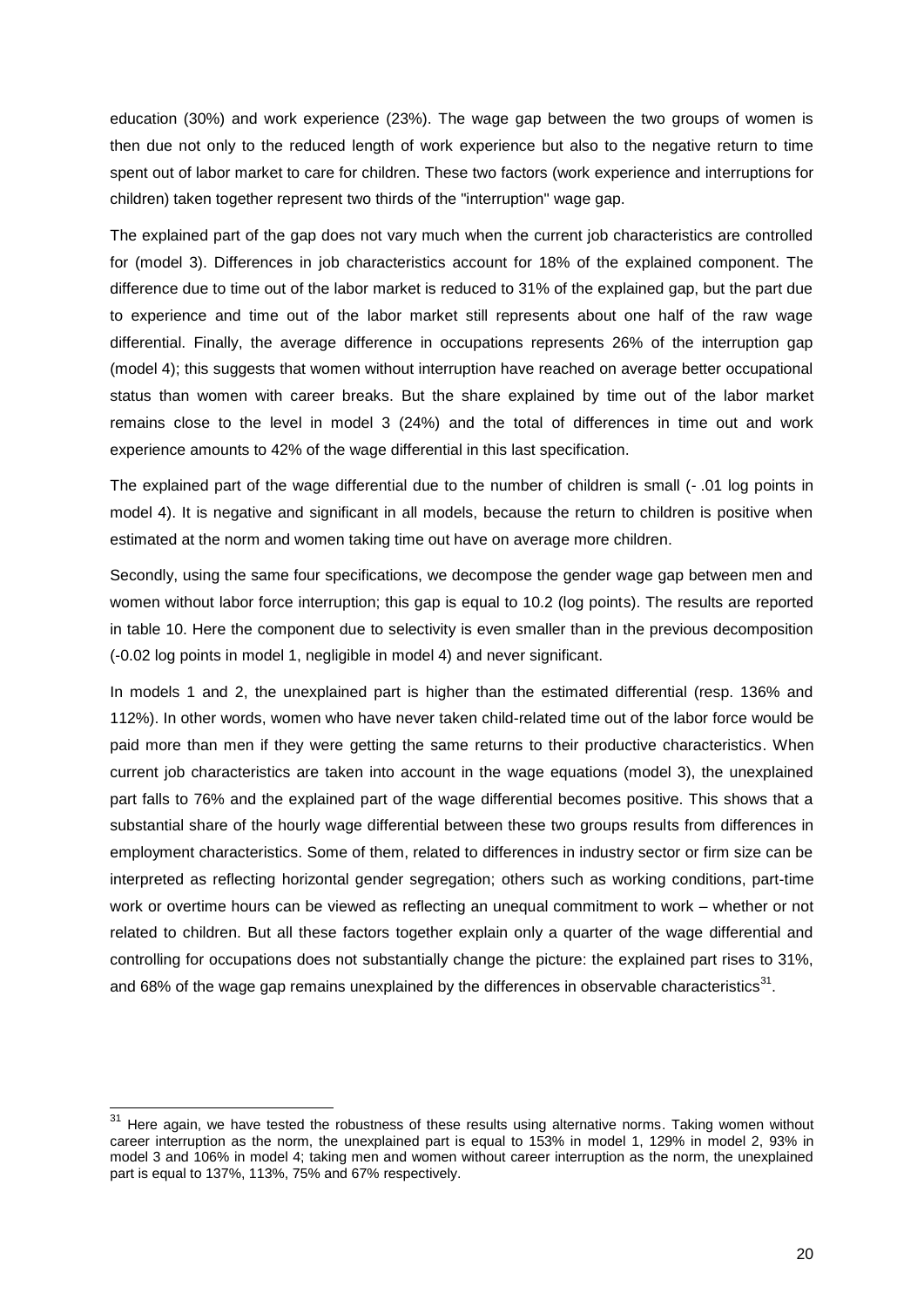|                               | Model 1  |         | Model 2  |         | Model 3  |      | Model 4 |      |
|-------------------------------|----------|---------|----------|---------|----------|------|---------|------|
| Total wage differential       |          |         |          |         |          |      |         |      |
| between men and women         | 0.102    |         | 0.102    |         | 0.102    |      | 0.102   |      |
| Differential                  |          |         |          |         |          |      |         |      |
| due to the selection variable | $-0.024$ |         | $-0.021$ |         | $-0.009$ |      | 0.000   |      |
| Standard error                | 0.022    |         | 0.022    |         | 0.020    |      | 0.017   |      |
| Differential                  |          |         |          |         |          |      |         |      |
| Adjusted for selection        | 0.127    |         | 0.123    |         | 0.111    |      | 0.102   |      |
| Standard error                | 0.029    |         | 0.028    |         | 0.027    |      | 0.026   |      |
| Explained                     | $-0.045$ | $-35.5$ | $-0.015$ | $-12.1$ | 0.027    | 24.5 | 0.032   | 31.4 |
| Standard error                | 0.013    |         | 0.014    |         | 0.015    |      | 0.016   |      |
| inc. Children                 | 0.010    |         | 0.010    |         | 0.006    |      | 0.005   |      |
| Standard error                | 0.003    |         | 0.003    |         | 0.002    |      | 0.002   |      |
| inc. Occupations              |          |         |          |         |          |      | 0.004   |      |
| Standard error                |          |         |          |         |          |      | 0.009   |      |
| Unexplained                   | 0.172    | 135.5   | 0.138    | 112.1   | 0.0839   | 75.5 | 0.070   | 68.5 |
| Standard error                | 0.027    |         | 0.025    |         | 0.024    |      | 0.021   |      |
| <b>Nobs</b>                   | 2141     |         | 2141     |         | 2141     |      | 2141    |      |

Table 10 - Decomposition of the gender wage gap between men and women with no child-related interruption

Standard errors are estimated by bootstraps (1000 replications)

It is interesting to note that the explained part due to the number of children is positive and significant – salaried men have on average more children than women without time out and are rewarded for it – but it represents only a very limited part of the gender wage gap (0.009 log points in model 1, 0.005 log points in model 4).

To sum up, most of the gender wage gap between men and women continuously in the labor force is unexplained. This result is consistent with Moschion and Muller (2010) who, applying our approach to data restricted to the private sector, find that two-thirds of the hourly wage gap between men and women without career interruptions remain unexplained by differences in productive characteristics.

Finally, the total gender wage gap, equal to 0.188, is composed of an "interruption" gap (weighted by the proportion of women with career interruptions, equal to 0.424), a "gender" wage gap between men and women without child-related employment interruptions and a selection effect which is negligible in all models (see table 11). With the most parsimonious model (model 1), the total unexplained part is nearly equal to the adjusted wage gap (96%). It then falls to 69% with model 2, when the activity history is taken into account. It is only when job characteristics are introduced in model 3 that it drops to less than half the total adjusted gender wage gap (47% with model 3 and 42% with model 4). The part due to interruptions for children accounts for about 10% (model 1) and 6% (model 4) of the overall gender wage gap, which is rather small.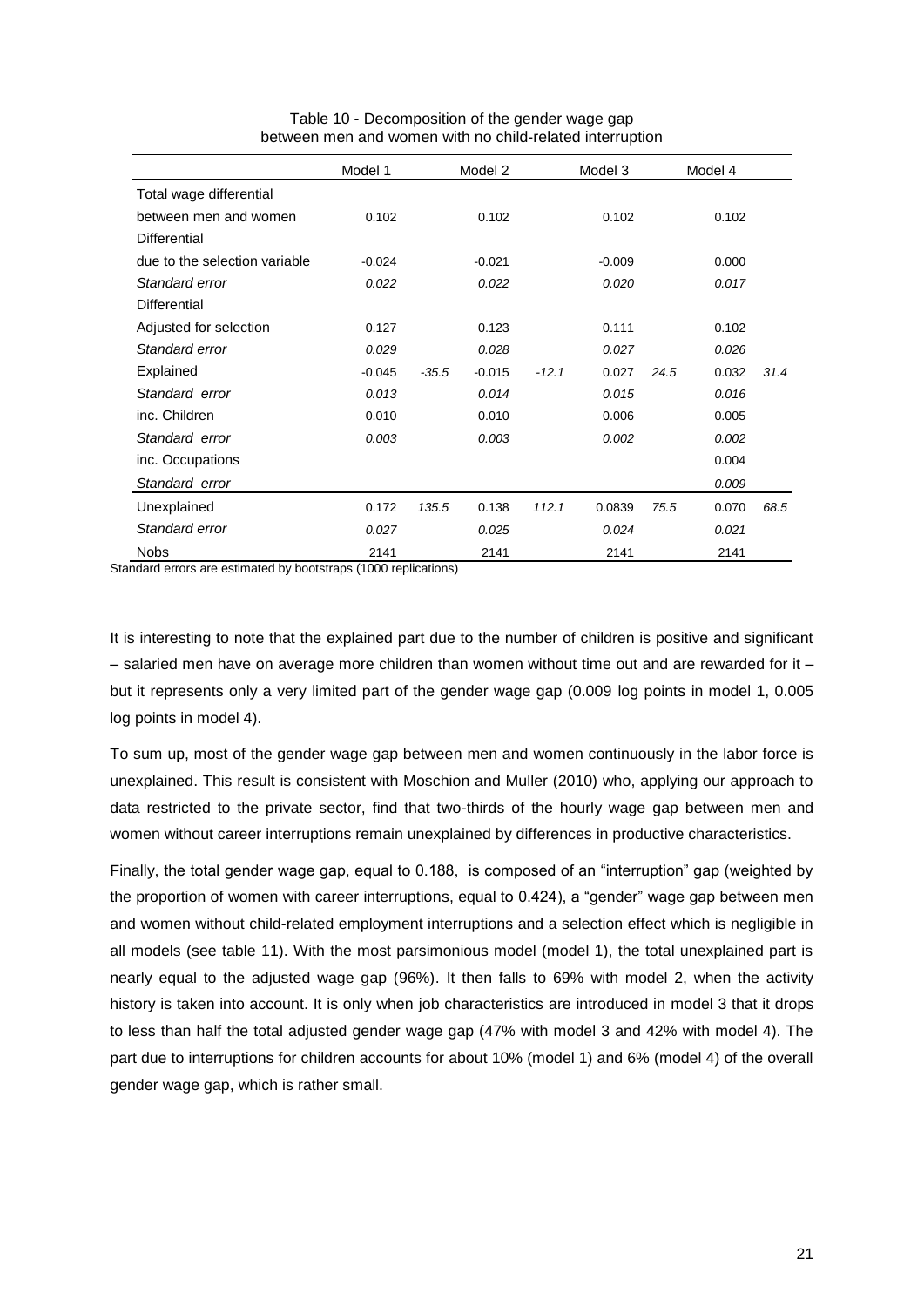|                                     | Model 1  |         | Model 2  |      | Model 3  |      | Model 4  |      |
|-------------------------------------|----------|---------|----------|------|----------|------|----------|------|
| Observed wage differential          | 0,188    |         | 0,188    |      | 0,188    |      | 0,188    |      |
| selection effect                    | $-0.044$ |         | $-0.035$ |      | $-0.029$ |      | $-0.017$ |      |
| Differential adjusted for selection |          |         |          |      |          |      |          |      |
| Components:                         | 0,232    |         | 0,223    |      | 0,216    |      | 0.205    | %    |
| unexplained                         | 0.222    | 95,6    | 0.153    | 68,8 | 0.101    | 46,8 | 0,086    | 53.2 |
| explained                           | 0,010    | 4,4     | 0,069    | 31,2 | 0,115    | 53,2 | 0.119    | 46.8 |
| Incl. child-related interruptions   | 0,000    | $-0,02$ | 0.035    | 15,9 | 0,027    | 12,6 | 0,020    | 8.2  |
| <b>Nobs</b>                         | 2716     |         | 2716     |      | 2716     |      | 2716     |      |

Table 11 - Components of the total gender gap

More importantly, this decomposition shows that, even though women who have never interrupted their activity are very close to men in their productive characteristics, they get lower returns to these characteristics than men. This suggests that women with continuous participation in the labor force cannot convey a credible signal to employers of their long-term commitment to work, or that employers are not ready to decipher the signal. Consequently, their wages are determined "as if" they were likely to interrupt their careers. This supports an interpretation of the gender wage gap in terms of statistical discrimination (Phelps, 1972).

#### **5. Conclusion**

Children and resulting career interruptions have long been cited as one of the major causes of the gender wage gap. Time spent out of the labor market to care for children may result not only in women accumulating less professional experience than men on average, but also in a specific pay penalty. By using the new French survey "Families and Employers" (Ined, 2005), we have been able to measure the impact on current wages of the different components of activity history.

We first look at men's and women's returns to observable characteristics. The cross-sectional results are essentially consistent with studies in other countries, pointing at adjustments related to unequally shared family responsibilities. Children do not influence women"s hourly wages directly, but may have various indirect effects on hourly wages if they cause their mothers to work part-time, interrupt their careers or adjust by not working extra hours or by avoiding (or being excluded from) positions of responsibility. The main difference from other studies, especially those on Anglo-American countries, is that we do not find any direct negative impact of children on women"s mean hourly wage when time out of employment and job characteristics are taken into account. Our data do not allow to go much farther into the reasons for this difference, but we can at least mention some institutional features that might account for it: the minimum wage, which is higher in France than the average hourly wage in many countries and which covers all occupations and sectors of industry; public pre-schools that accept almost all children from 3 years old (97% in 2002), the substantial (though insufficient) supply of all-day childcare and advantageous tax schemes for using personal childcare services.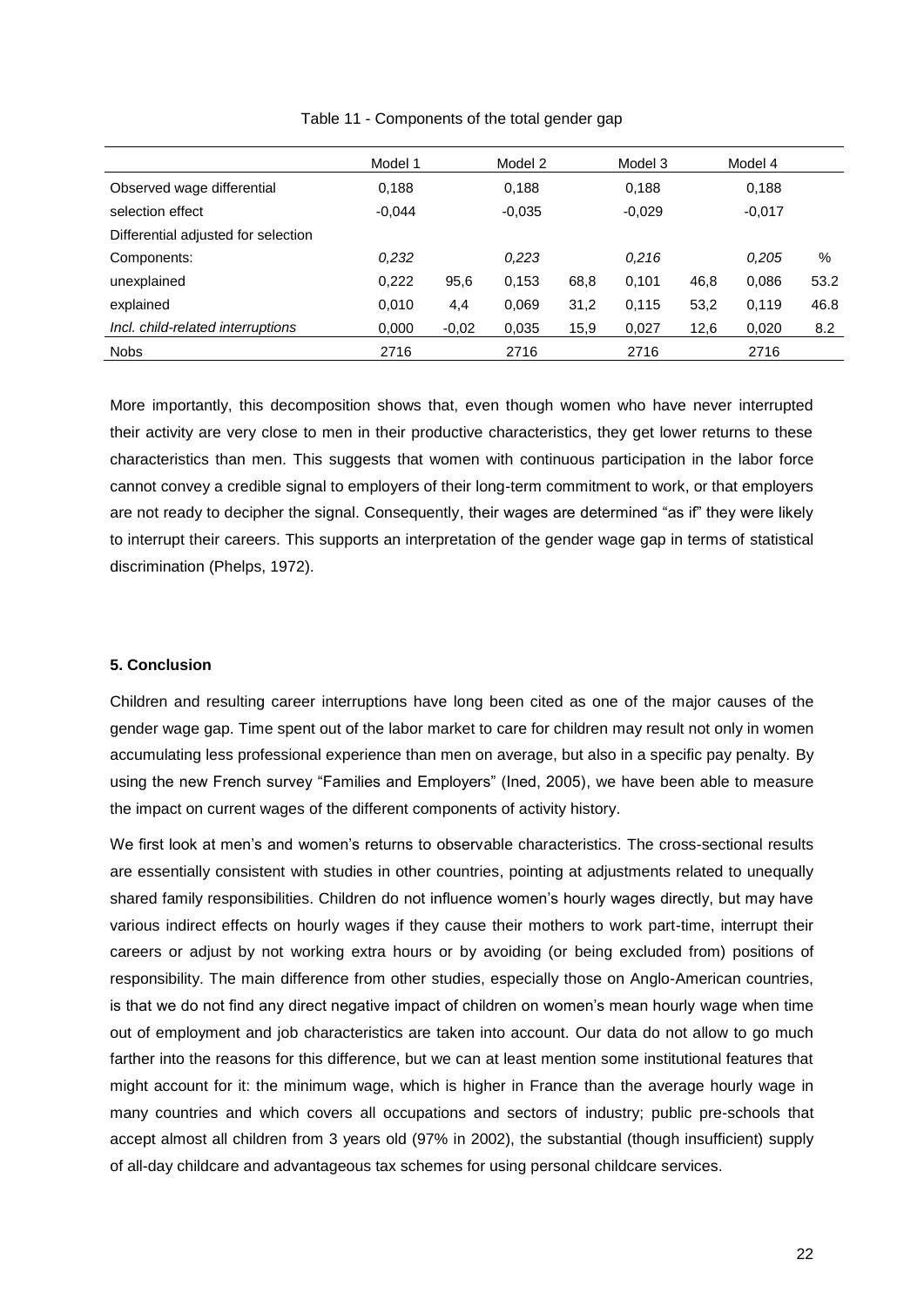We then decompose the gender wage over a sample of men and women aged 39-49 in order to focus on a homogeneous group. Our results indicate that the wage gap between women who have never interrupted their participation in the labor market and women who have taken time out for childcare is almost entirely "explained" by their observable characteristics, while the wage gap between men and women who have never interrupted their participation in the labor market is mostly "unexplained". In other words, the wage penalty associated with the "interruption" gap between women corresponds to differences in human capital, length of work experience and time out to care for children. Conversely, women who have remained in the labor force, whether they have children or not, are disadvantaged in term of returns to their productive characteristics when compared with men. These results are compatible with an explanation of the gender wage gap in terms of statistical discrimination, *i.e*., employers are unable to make a correct assessment of women"s commitment to work.

#### **References**

ALBRECHT, J.W., P-E. EDIN, M. SUNDSTRÖM and S.B. VROMAN (1999): "Career interruptions and subsequent earnings: A reexamination using Swedish data", *Journal of Human Resources*, Vol. 34, No. 2, pp. 294-311. [2,3,4]

BAYET, A. (1996): "Carrières continues, carrières incomplètes et salaires, *Economie et Statistique* No. 299, pp. 21-36. [3,12,13]

BEBLO, M. and E. WOLF (2002): "Wage penalties for career interruptions - An empirical analysis for West-Germany", ZEW Discussion paper n°02-45. [2]

BEBLO, M., D. BENINGER, A. HEINZE and F. LAISNEY (2003): "Methodological issues related to the analysis of gender gaps in employment, earnings and career progression", Final Report to European Commission - DG Employment and Social Affairs. [10]

BECKER, G. (1985): "Human capital, effort and the sexual division of labor", *Journal of Labor Economics,* Vol. 3, No. 1, pp. S33-S58. [9]

BLAU, F.D. and L. KAHN (2007): "The US gender pay gap in the 1990s: slowing convergence", *Industrial and Labor Relations Review*, Vol. 60, No. 1, pp. 45-66. [2]

BUDIG, M.T. and P. ENGLAND (2001): "The wage penalty for motherhood", *American Sociological Review*, Vol. 66, No. 2, pp. 204-225. [2,4,9]

COLIN, C. (1999): "Carrières et salaires, une comparaison hommes/femmes", *in* Conseil d"Analyse Economique "*Egalité entre femmes et hommes - Aspects économiques*" Rapport n°15, Paris: La documentation française, pp. 161-168. [3,12]

DATTA GUPTA, N. and N. SMITH (2002): "Children and career interruptions: the family gap in Denmark", *Economica*, Vol. 69, No. 276, pp. 609-629. [2]

DATTA GUPTA, N., R.L. Oaxaca and N. Smith (2006): "Swimming upstream, floating downstream: Comparing women"s relative wage progress in the United States and Denmark", *Industrial and Labor Relations Review*, Vol. 59, No. 2, pp. 243-266. [2,4]

DAVIES, R. and G. PIERRE (2005): "The family gap in pay in Europe: a cross-country study", *Labour Economics,* Vol. 12, No. 4, pp. 469-86. [2]

DOUGHERTY, C. (2006): "The marriage earnings premium as a distributed effect", *Journal of Human Resources*, Vol. 41, No. 2, pp. 433-443. [9]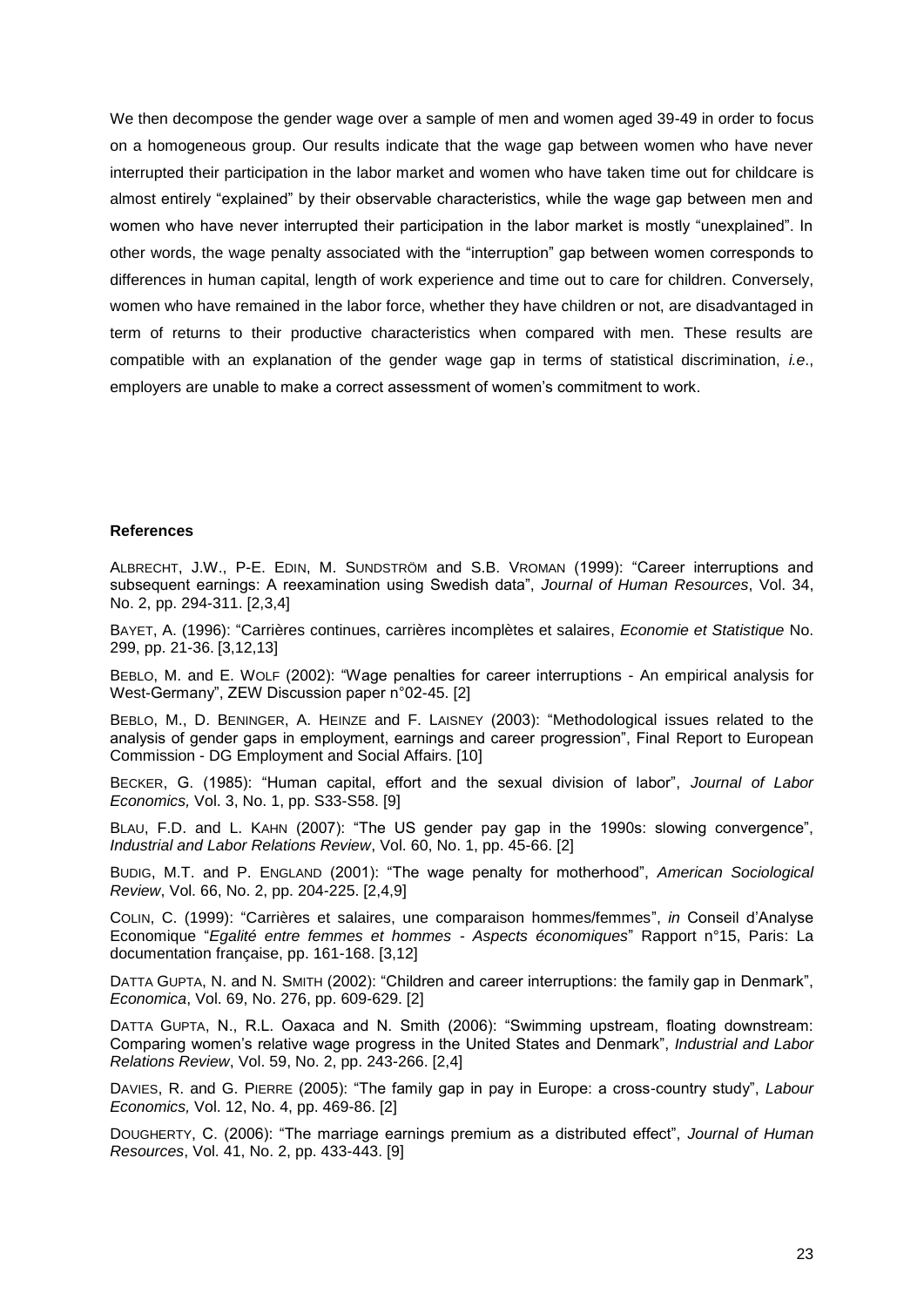EDIN, P-E and M. GUSTAVSSON (2008): "Time out of work and skill depreciation", *Industrial Labor and Relations Review* Vol. 61, No. 2, pp. 163-180. [3]

FILER, R.K. (1993), "The usefulness of predicted values for prior work experience in analyzing labor market outcomes for women", *The Journal of Human Resources*, Vol. 28, No. 3, pp. 519-537. [3,9]

GANGL, M. and A. ZIEFLE (2009): "Motherhood, labor force behavior and women"s careers: an empirical assessment of the wage penalty for motherhood in Britain, Germany and the United-States", *Demography*, Vol. 46, No. 2, pp. 341-369. [2]

GRAY, J. (1997): "The fall in men"s return to marriage: declining productivity effects or changing selection?", *Journal of Human Resources*, Vol. 32, No. 3, pp. 481-504. [9,13]

GREEN, C.A. and M.A. FERBER (2005): "Do detailed work histories help to explain gender and race/ethnic wage differentials?" *Review of Social Economy*, Vol. 113, No. 1, pp. 55-85. [3]

HAKIM, C (1998): "Developing a sociology for the 21st century: preference theory", *British Journal of Sociology,* Vol. 49, No. 1, pp. 150-62. [3]

HARKNESS, S. and J. WALDFOLGEL (1999): "The family gap in pay: Evidence from seven industrialized countries", L.S.E., CASE paper 29. [2]

HECKMAN, J. (1979): "Sample selection bias as a specification error", *Econometrica*, Vol. 47, No. 1, pp. 153-161. [10]

HOTCHKISS, J.L. and M.M. PITTS (2007): "The role of labor market intermittency in explaining gender wage differentials", *American Economic Review*, Vol. 97, No. 2, pp.417-21. [2]

JOSHI, H., P. PACI and J. WALDFOGEL (1999): "The wages of motherhood: better or worse?", *Cambridge Journal of Economics*, Vol. 23, pp. 543-564. [2]

KORENMAN, S and D. NEUMARK (1991): "Does Marriage Really Make Men More Productive?", *Journal of Human Resources*, Vol. 26, No. 2, pp. 281-307. [9,13]

KORENMAN, S and D. NEUMARK (1992): "Marriage, motherhood and wages", *Journal of Human Resources,* Vol. 27, No. 2, pp. 233-55. [11]

LEQUIEN, L. (2009): L"impact sur les salaires de la durée d"une interruption de carrière suite à une naissance, Paris: colloque de l"AFSE,

http://www.crest.fr/ckfinder/userfiles/files/Pageperso/llequien/Lequien\_ape\_did\_10.pdf. [3,10]

LIGHT, A. and M. URETA (1995): "Early-career work experience and gender wage differentials", *Journal of Labor Economics*, Vol. 13, No. 1, pp. 121-54. [3]

LUNDBERG, S. and E. ROSE (2000): "Parenthood and the earnings of married men and women", *Labor Economics*, Vol. 7, No. 6, pp. 689-710. [2]

MANNING, A. and J. K. SWAFFIELD (2008): "The gender gap in early-career wage growth", *The Economic Journal*, Vol. 118, No. 530, pp 983-1024. [14]

MINCER J. and S. POLACHEK (1974): "Family investments in human capital: earnings of women", *Journal of Political Economy* Vol. 82, No. 2 Part II, pp.S76-S108. [2,9,15]

MINCER J. and H. OFEK (1982), Interrupted work careers: depreciation and restoration of human capital, *Journal of Human Resources*, Vol. 17, No. 1, pp. 3-24. [2]

MEURS, D. and S. PONTHIEUX (2000): "Une mesure de la discrimination dans l"écart de salaire entre hommes et femmes", *Économie et Statistique* No. 337-338, pp. 135-158. [3]

MEURS, D. and S. PONTHIEUX (2006): "L"écart des salaires entre les femmes et les hommes peut-il encore baisser ?", *Économie et Statistique* No. 398-399, pp. 99-129. [2]

MOSHION, J and L. MULLER (2010): "Interruptions de carrière professionnelle et salaires des hommes et des femmes en 2006"*, Premières Synthèses* n°011. [3,21]

NEUMAN, S. and R.L. OAXACA (1998): "Estimating labour market discrimination with selectivity corrected wage equations: methodological considerations and an illustration from Israel", *CEPR Discussion Paper Series* n°1915. [17]

NEUMARK, D. and S. KORENMAN (1994): "Sources of Bias in Women's Wage Equations: Results Using Sibling Data", *Journal of Human Resources*, Vol. 29, No. 2, pp. 379-405. [4]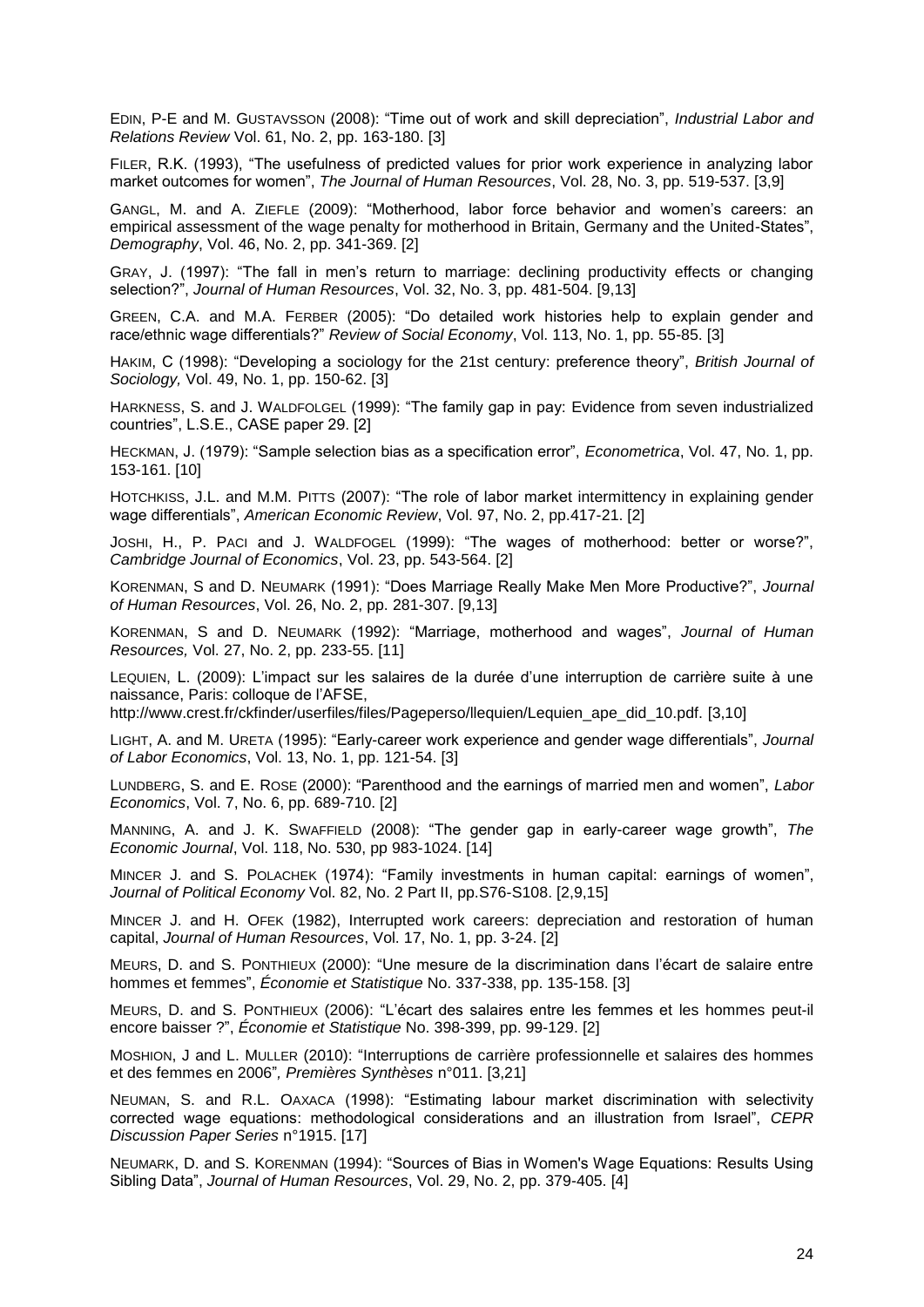OAXACA, R.L. and M.R. RANSOM (1994): "On discrimination and the decomposition of wage differentials", *Journal of Econometrics*, Vol. 61, No. 1, pp. 5-21. [4,17]

PAILHÉ, A. and A. SOLAZ (2006): "Employment and childbearing: women bear the burden of the workfamily balance", *Population & Societies* n°426. [3,9]

PHIPPS, S., P. BURTON and L. LETHBRIDGE (2001): "In and out of the labour market: Long-term income consequences of child-related interruptions to women"s paid work", *The Canadian Journal of Economics*, Vol. 34, No. 2, pp. 411-29. [2]

PHELPS, E. S (1972): "The Statistical Theory of Racism and Sexism", *The American Economic Review*, Vol. 62, No. 4, pp. 659-61. [22]

PIKETTY, T. (2005): "L'impact de l'allocation parentale d'éducation sur l'activité féminine et la fécondité en France 1982-2002", *in* LEFÈVRE C., FILHON A. (dir), *Histoires de familles, histoires familiales*, Cahiers de l'Ined, No. 156, pp. 79-109. [3,10]

SOFER, C. (1990): "La répartition des emplois par sexe : capital humain ou discrimination ?", *Économie et prévision*, No. 92-93, pp. 77-85. [3]

STRATTON, L. (1995): "The effect interruptions in work experience have on wages", *Southern Economic Journal*, Vol. 61, No. 4, pp. 955-70. [2]

TOULEMON, L., A. PAILHÉ and C. ROSSIER (2008): "France: High and stable fertility", *Demographic Research,* Vol. 19, No. 16, pp. 503-556. [11]

WALDFOGEL, J. (1997): "The effect of children on women"s wages", *American Sociological Review*, Vol. 62, No. 2, pp. 209-17. [2,4]

WALDFOGEL, J. (1998): "Understanding the "family gap" in pay for women with children", *The Journal of Economic Perspectives*, Vol. 12, No. 1, pp. 137-56. [2,4]

WOOLDRIDGE, J. (2002), *Econometric Analysis of Cross Section and Panel Data*, Cambridge, Ma.: The MIT Press. [10]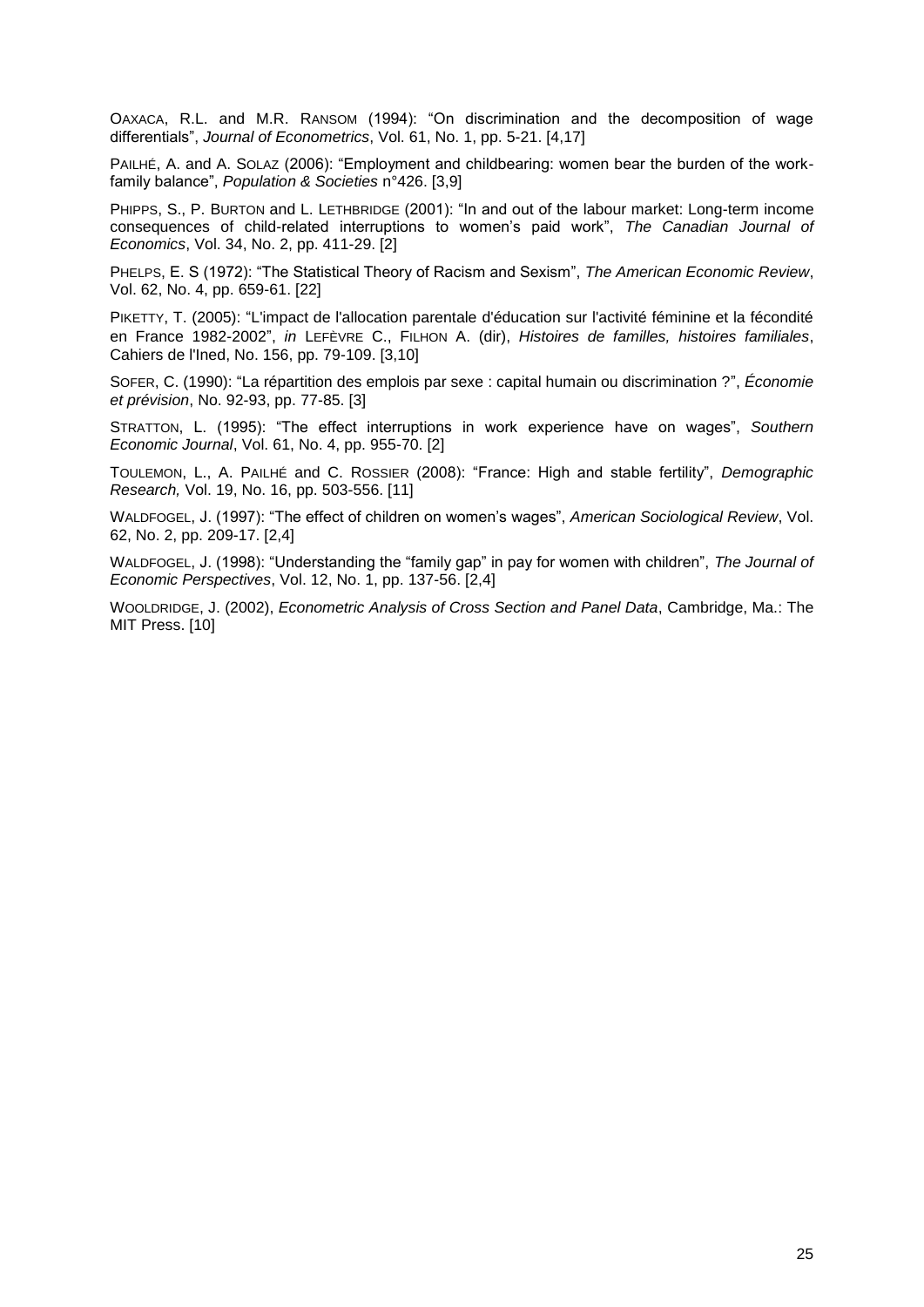| Variable          | <b>Appendix 1. Descriptive statistics</b><br>Definition | Women  |         | Men               |         |
|-------------------|---------------------------------------------------------|--------|---------|-------------------|---------|
|                   |                                                         | Mean   | Std. D. | Mean              | Std. D. |
| <b>WAGEM</b>      | Monthly wage (net)                                      | 1312.8 | 634.3   | 1723.9            | 991.7   |
| <b>WAGEH</b>      | Hourly wage                                             | 9.37   | 4.40    | 10.83             | 6.00    |
| <b>NBH</b>        | Number of worked hours by week                          | 32.82  | 7.56    | 37.07             | 6.49    |
| DIPL1             | 5 yrs + higher education                                | 0.09   | 0.28    | 0.10              | 0.30    |
| DIPL <sub>2</sub> | 3-4 yrs higher education                                | 0.15   | 0.35    | 0.09              | 0.28    |
| DIPL3             | Up to 2 yrs higher education                            | 0.16   | 0.36    | 0.11              | 0.31    |
| DIPL <sub>4</sub> | Secondary general education                             | 0.08   | 0.27    | 0.05              | 0.21    |
| DIPL <sub>5</sub> | Secondary professional education                        | 0.11   | 0.32    | 0.11              | 0.32    |
| DIPL <sub>6</sub> | Vocational diploma                                      | 0.24   | 0.43    | 0.35              | 0.48    |
| DIPL7             | Primary level                                           | 0.06   | 0.24    | 0.07              | 0.26    |
| DIPL <sub>8</sub> | No diploma                                              | 0.11   | 0.32    | 0.12              | 0.33    |
| <b>EXPP</b>       | Potential experience                                    | 16.31  | 9.15    | 16.57             | 9.11    |
| <b>EXP</b>        | Actual experience                                       | 13.74  | 8.34    | 15.17             | 8.59    |
| <b>TENURE</b>     | Tenure                                                  | 9.73   | 8.11    | 9.28              | 7.98    |
| <b>PRECA</b>      | # years short spells job or                             | 0.66   | 1.74    | 0.68              | 1.92    |
|                   | unemployment                                            |        |         |                   |         |
| <b>UNEMP</b>      | # years of unemployment                                 | 0.55   | 1.37    | 0.30              | 0.87    |
| <b>CHILDOUT</b>   | # years OLF related to childcare                        | 1.39   | 3.26    | 0.04              | 0.40    |
| <b>TRAINING</b>   | # years OLF for training                                | 0.30   | 0.76    | 0.83              | 1.08    |
| <b>OTHERO</b>     | # years OLF for other reasons                           | 0.19   | 0.98    | 0.06              | 0.43    |
| <b>NBCHILD</b>    | Number of children                                      | 1.45   | 1.13    | $\overline{1}.37$ | 1.20    |
| <b>COUPLE</b>     | Living in couple (either married or<br>not)             | 0.77   | 0.42    | 0.78              | 0.42    |
| AGE1              | <30 years                                               | 0.22   | 0.42    | 0.23              | 0.42    |
| AGE <sub>2</sub>  | $30 - 39 years$                                         | 0.34   | 0.47    | 0.34              | 0.47    |
| AGE3              | 39-49                                                   | 0.44   | 0.50    | 0.43              | 0.50    |
| <b>IMMI</b>       | Immigrant                                               | 0.06   | 0.24    | 0.07              | 0.25    |
| <b>HEALTH</b>     | Health problem                                          | 0.13   | 0.33    | 0.12              | 0.33    |
| <b>IDF</b>        | Parisian Region                                         | 0.19   | 0.39    | 0.18              | 0.39    |
| <b>PARTIME</b>    | Part-time                                               | 0.27   | 0.45    | 0.04              | 0.18    |
| <b>PUBLIC</b>     | Public sector                                           | 0.33   | 0.47    | 0.21              | 0.41    |
| <b>PTPUB</b>      | Part time in public sector                              | 0.09   | 0.28    | 0.01              | 0.09    |
| <b>PAIDHSUP</b>   | Paid extra working hours                                | 0.04   | 0.20    | 0.09              | 0.28    |
| <b>RESP</b>       | Supervision                                             | 0.17   | 0.37    | 0.32              | 0.47    |
| FIRM1             | Firm size: 0-19                                         | 0.35   | 0.48    | 0.28              | 0.45    |
| FIRM <sub>2</sub> | Firm size: 20-49                                        | 0.15   | 0.36    | 0.14              | 0.35    |
| FIRM3             | Firm size:50-199                                        | 0.22   | 0.41    | 0.24              | 0.43    |
| FIRM4             | Firm size: 200-499                                      | 0.13   | 0.33    | 0.14              | 0.35    |
| FIRM <sub>5</sub> | Firm size: 500-999                                      | 0.06   | 0.24    | 0.07              | 0.26    |
| FRIM <sub>6</sub> | Firm size: 1000 & +                                     | 0.10   | 0.30    | 0.12              | 0.33    |
| SECT1             | Agriculture, industry, building                         | 0.15   | 0.35    | 0.39              | 0.49    |
| SECT <sub>2</sub> | Transportation. energy                                  | 0.03   | 0.16    | 0.09              | 0.28    |
| SECT <sub>3</sub> | Trade. Private services                                 | 0.27   | 0.44    | 0.18              | 0.39    |
| SECT4             | Finance, real estate, corporate<br>services             | 0.13   | 0.33    | 0.12              | 0.32    |
| SECT5             | Education, Health, Administration                       | 0.43   | 0.49    | 0.22              | 0.41    |
| <b>EVENING</b>    | Regular work on evenings                                | 0.15   | 0.35    | 0.20              | 0.40    |
| <b>SUNDAYR</b>    | Regular work on Sundays                                 | 0.13   | 0.33    | 0.12              | 0.32    |
| <b>SUNDAYO</b>    | Occasional work on Sundays                              | 0.15   | 0.36    | 0.22              | 0.41    |
| <b>NIGHT</b>      | Regular night work                                      | 0.04   | 0.21    | 0.12              | 0.32    |
| OCC1              | Managers and professionals                              | 0.12   | 0.32    | 0.18              | 0.38    |
| OCC <sub>2</sub>  | Middle management and                                   | 0.28   | 0.45    | 0.27              | 0.44    |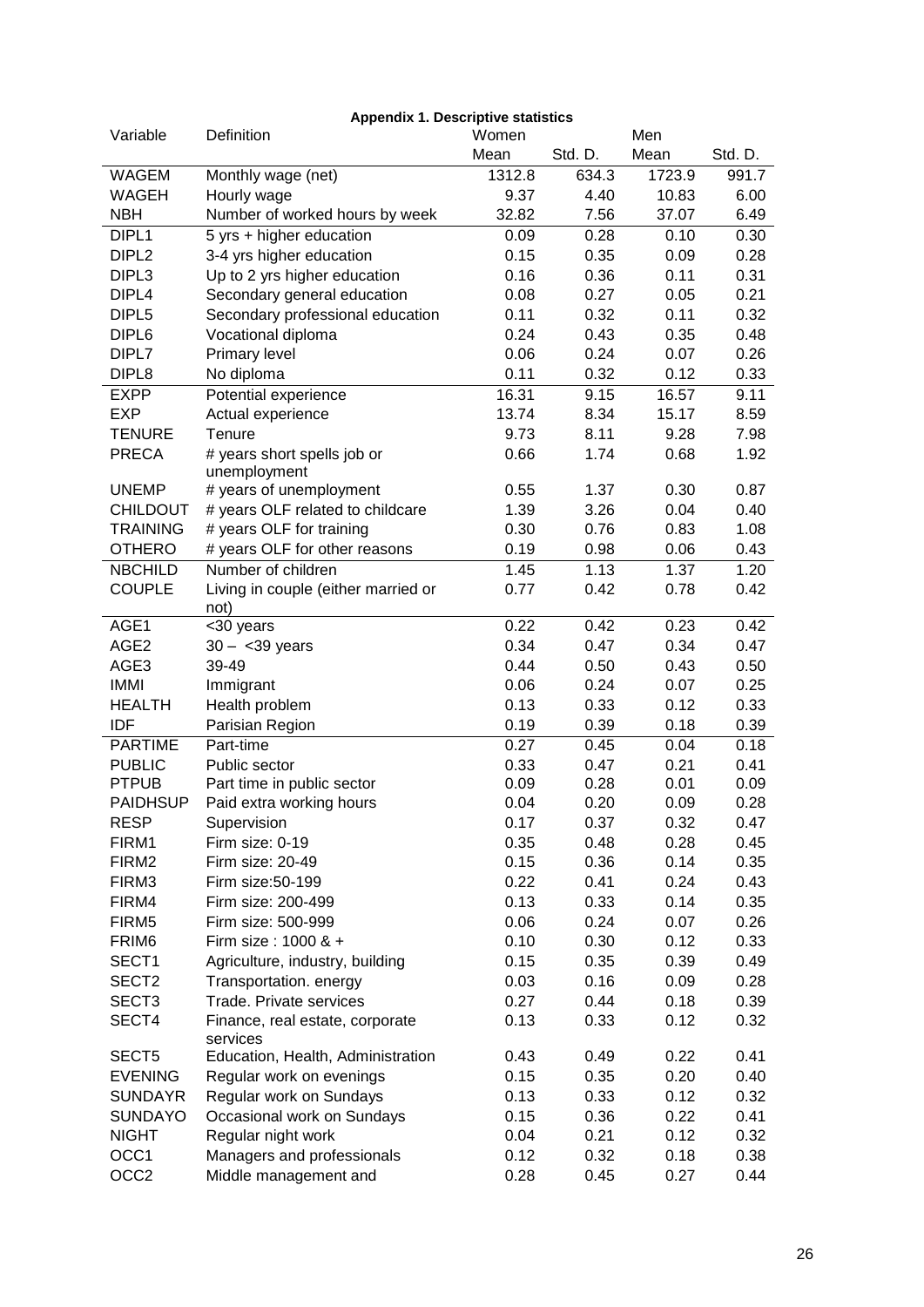|                    | technicians                     |        |        |        |        |
|--------------------|---------------------------------|--------|--------|--------|--------|
| OCC <sub>3</sub>   | <b>Clerks</b>                   | 0.50   | 0.50   | 0.14   | 0.35   |
| OCC4               | <b>Workers</b>                  | 0.10   | 0.30   | 0.41   | 0.49   |
| CHILD <sub>3</sub> | Children aged under 3           | 0.13   | 0.34   | 0.17   | 0.38   |
| <b>MOTHEXP</b>     | Own mother always in employment | 0.40   | 0.49   | 0.39   | 0.49   |
| <b>OTHINC</b>      | Other income of the household   | 1605.5 | 2425.9 | 1178.6 | 2336.3 |
| N Obs              |                                 | 3101   |        | 3131   |        |

# **Appendix 2: Selection equation (employed vs. inactive)**

| Dept var.                 | All women   | Std E    | Women aged Std E<br>39-49 |        |
|---------------------------|-------------|----------|---------------------------|--------|
| DIPL <sub>1</sub>         | 1.381***    | (0.17)   | $0.877***$                | (3.68) |
| DIPL <sub>2</sub>         | 1.264***    | (0.133)  | $0.827***$                | (4.56) |
| DIPL3                     | 1.169***    | (0.121)  | $0.954***$                | (5.26) |
| DIPL4                     | $0.790***$  | (0.129)  | $0.697***$                | (4.18) |
| DIPL5                     | $0.776***$  | (0.114)  | 1.002***                  | (4.86) |
| DIPL <sub>6</sub>         | $0.524***$  | (0.083)  | $0.632***$                | (5.28) |
| DIPL7                     | 0.157       | (0.112)  | 0.099                     | (0.70) |
| <b>EXPP</b>               | -0.041*     | (0.022)  | $-0.151*$                 | (1.75) |
| EXPP2                     | $0.001***$  | (0.001)  | 0.003*                    | (1.92) |
| <b>NBCHILD</b>            | -0.354***   | (0.032)  | -0.235***                 | (6.07) |
| CHILD3                    | $-0.888***$ | (0.074)  |                           |        |
| CHILD6                    |             |          | -0.471***                 | (3.44) |
| <b>COUPLE</b>             | 0.039       | (0.088)  | -0.075                    | (0.56) |
| AGE1                      | -0.421**    | (0.179)  |                           |        |
| AGE <sub>2</sub>          | -0.019      | (0.106)  |                           |        |
| <b>IMMI</b>               | $-0.516***$ | (0.098)  | -0.398***                 | (2.93) |
| <b>HEALTH</b>             | -0.193**    | (0.081)  | -0.211**                  | (2.00) |
| IDF                       | $0.267***$  | (0.081)  | 0.192                     | (1.64) |
| <b>ACTM</b>               | 0.170***    | (0.06)   | 0.144                     | (1.58) |
| O_INCO                    | -0.000***   | (0.00)   | $-0.000***$               | (7.16) |
| O_INCO2                   | $0.000***$  | (0.00)   | $0.000***$                | (6.14) |
| CONSTANT                  | 1.932***    | $-0.294$ | $3.288***$                | (2.97) |
| Observations              |             |          | 1625                      |        |
| 3787<br>Pseudo R2<br>0.28 |             |          | 0.17                      |        |

Robust standard errors in parentheses

\* significant at 10%; \*\* significant at 5%; \*\*\* significant at 1%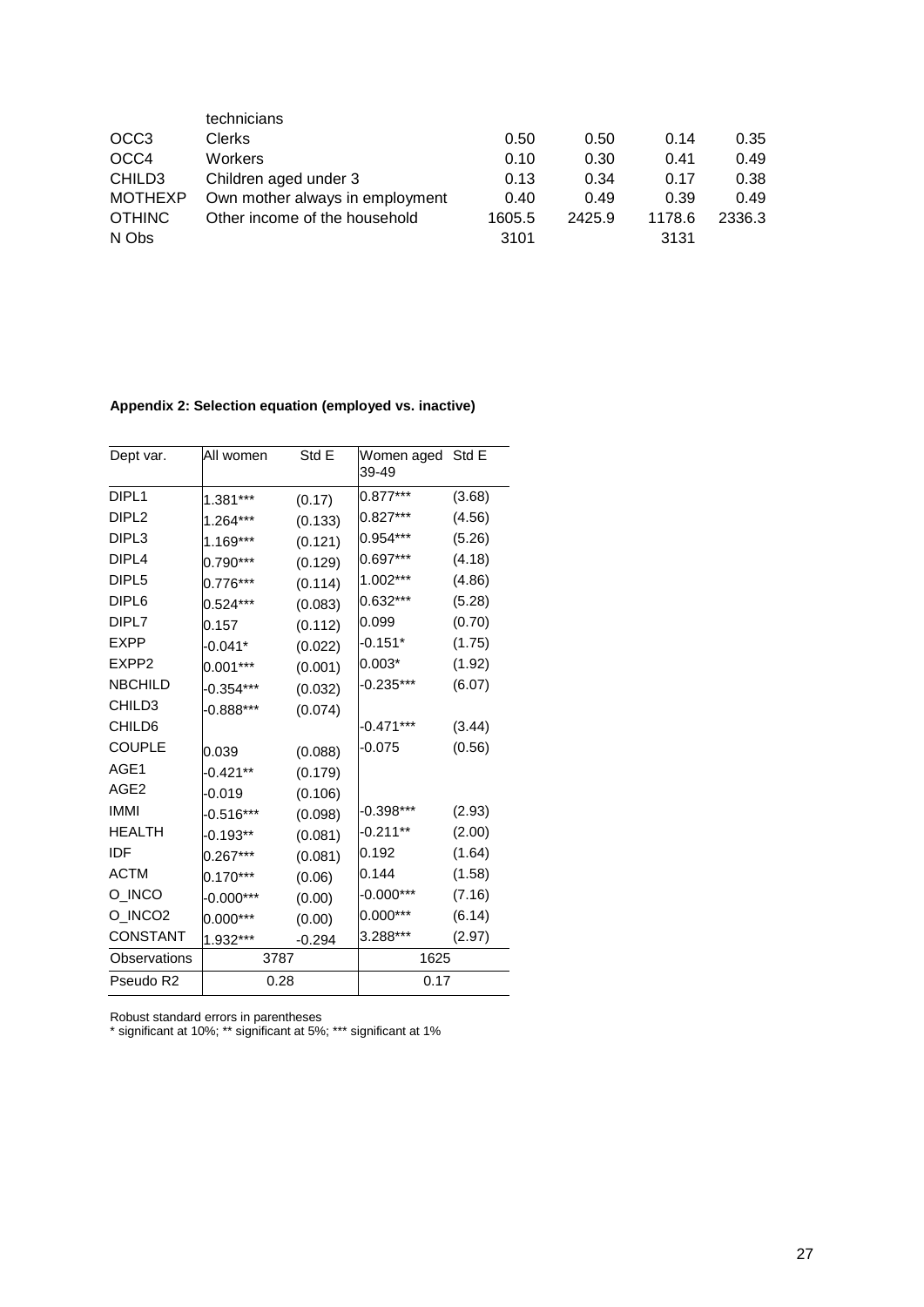### **Appendix 3: OLS Regressions**

|                     |            |            | Women       |             | Men         |             |             |
|---------------------|------------|------------|-------------|-------------|-------------|-------------|-------------|
|                     | (1)        | (1')       | (2')        | (3')        | (1)         | (2)         | (3)         |
| <b>DEPT VAR</b>     | lwh        | lwh        | lwh         | lwh         | lwh         | lwh         | lwh         |
| DIPL <sub>1</sub>   | $0.713***$ | $0.752***$ | $0.682***$  | $0.597***$  | $0.792***$  | $0.743***$  | $0.684***$  |
|                     | (0.028)    | (0.031)    | (0.034)     | (0.032)     | (0.030)     | (0.030)     | (0.031)     |
| DIPL <sub>2</sub>   | $0.589***$ | $0.629***$ | $0.562***$  | $0.486***$  | $0.546***$  | $0.508***$  | $0.486***$  |
|                     | (0.023)    | (0.027)    | (0.030)     | (0.028)     | (0.030)     | (0.031)     | (0.031)     |
| DIPL3               | $0.404***$ | $0.446***$ | $0.389***$  | $0.341***$  | $0.383***$  | $0.344***$  | $0.319***$  |
|                     | (0.020)    | (0.026)    | (0.028)     | (0.026)     | (0.023)     | (0.024)     | (0.023)     |
| DIPL4               | $0.273***$ | $0.302***$ | $0.268***$  | $0.237***$  | $0.286***$  | $0.266***$  | $0.248***$  |
|                     | (0.024)    | (0.026)    | (0.027)     | (0.025)     | (0.031)     | (0.031)     | (0.031)     |
| DIPL <sub>5</sub>   | $0.223***$ | $0.256***$ | $0.215***$  | $0.193***$  | $0.275***$  | $0.243***$  | $0.219***$  |
|                     | (0.020)    | (0.024)    | (0.026)     | (0.025)     | (0.022)     | (0.023)     | (0.022)     |
| DIPL <sub>6</sub>   | $0.127***$ | $0.151***$ | $0.133***$  | $0.116***$  | $0.101***$  | $0.087***$  | $0.077***$  |
|                     | (0.017)    | (0.019)    | (0.020)     | (0.019)     | (0.017)     | (0.018)     | (0.017)     |
| DIPL7               | $0.082***$ | $0.090***$ | $0.091***$  | $0.087***$  | $0.132***$  | $0.120***$  | $0.101***$  |
|                     | (0.024)    | (0.025)    | (0.025)     | (0.024)     | (0.023)     | (0.023)     | (0.022)     |
| <b>EXP</b>          | $0.015***$ | $0.015***$ | $0.016***$  | $0.016***$  | $0.033***$  | $0.035***$  | $0.034***$  |
|                     | (0.004)    | (0.004)    | (0.004)     | (0.004)     | (0.004)     | (0.005)     | (0.004)     |
| EXP2 (*100)         | $-0.024*$  | $-0.022*$  | $-0.038***$ | $-0.035***$ | $-0.076***$ | $-0.087***$ | $-0.082***$ |
|                     | (0.013)    | (0.013)    | (0.013)     | (0.013)     | (0.012)     | (0.012)     | (0.011)     |
| <b>TENURE</b>       | $0.014***$ | $0.013***$ | $0.009***$  | $0.006*$    | 0.004       | $-0.000$    | $-0.003$    |
|                     | (0.003)    | (0.003)    | (0.003)     | (0.003)     | (0.003)     | (0.003)     | (0.003)     |
| TENURE2             | $-0.017$   | $-0.016$   | $-0.006$    | $-0.002$    | 0.012       | $0.020*$    | $0.022**$   |
|                     | $0.713***$ | (0.011)    | (0.011)     | (0.11)      | (0.011)     | (0.011)     | (0.010)     |
| <b>NBCHILD</b>      | 0.007      | $-0.011$   | 0.005       | 0.001       | $0.019***$  | $0.017***$  | $0.014***$  |
|                     | (0.006)    | (0.008)    | (0.008)     | (0.008)     | (0.006)     | (0.006)     | (0.005)     |
| <b>PRECA</b>        |            |            | $-0.019***$ | $-0.015**$  |             | $-0.022***$ | $-0.021***$ |
|                     |            |            | (0.007)     | (0.007)     |             | (0.006)     | (0.006)     |
| PRECA2              |            |            | $0.145***$  | $0.097*$    |             |             |             |
| $(*100)$            |            |            |             |             |             | $0.104***$  | $0.095**$   |
|                     |            |            | (0.053)     | (0.057)     |             | (0.036)     | $-0.021***$ |
| <b>UNEMP</b>        |            |            | $-0.044***$ | $-0.038***$ |             | $-0.073***$ | $-0.069***$ |
|                     |            |            | (0.008)     | (0.008)     |             | (0.011)     | (0.010)     |
| UNEMP2<br>$(*100)$  |            |            | $0.356*$    | 0.322***    |             | $0.687***$  | $0.695***$  |
|                     |            |            | (0.074)     | (0.072)     |             | (0.149)     | (0.140)     |
| <b>CHILDOUT</b>     |            |            | $-0.025***$ | $-0.021***$ |             | $-0.018$    | $-0.026$    |
|                     |            |            | (0.005)     | (0.004)     |             | (0.031)     | (0.028)     |
| CHILDOUT2           |            |            | $0.110***$  | 0.096***    |             |             |             |
| $(*100)$            |            |            |             |             |             | 0.222       | 0.275       |
|                     |            |            | (0.022)     | (0.022)     |             | (0.369)     | (0.338)     |
| <b>TRAINING</b>     |            |            | $0.025*$    | 0.011       |             | 0.009       | 0.005       |
|                     |            |            | (0.015)     | (0.015)     |             | (0.009)     | (0.009)     |
| <b>TRAINING2</b>    |            |            | $-0.214$    | $-0.048$    |             |             |             |
| $(*100)$            |            |            | (0.403)     | (0.393)     |             | 0.021       | 0.095       |
| <b>OTHERO</b>       |            |            | $-0.023**$  | $-0.017*$   |             | (0.123)     | (0.115)     |
|                     |            |            | (0.010)     | (0.010)     |             | $-0.069***$ | $-0.057**$  |
| OTHERO <sub>2</sub> |            |            | $0.103*$    | 0.084       |             | (0.023)     | (0.022)     |
| $(*100)$            |            |            |             |             |             | $0.406**$   | $0.368*$    |
|                     |            |            | (0.077)     | (0.075)     |             | (0.204)     | (0.201)     |
| <b>PARTIME</b>      |            |            |             | $-0.027*$   |             |             | 0.026       |
|                     |            |            |             | (0.014)     |             |             | (0.038)     |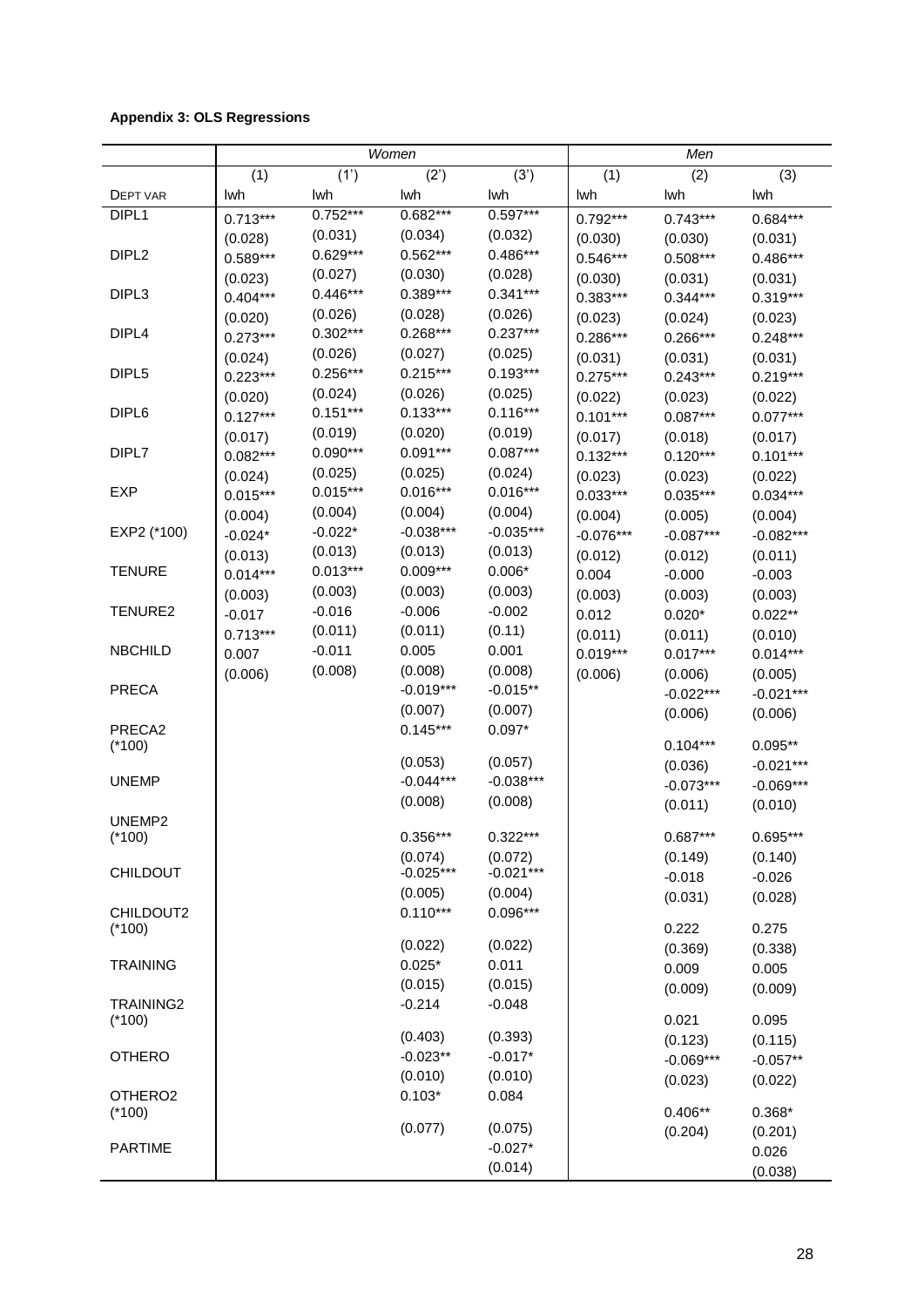| <b>PUBLIC</b>      |            |                  |                     | $0.035**$           |             |             | $0.052**$   |
|--------------------|------------|------------------|---------------------|---------------------|-------------|-------------|-------------|
|                    |            |                  |                     | (0.017)             |             |             | (0.025)     |
| PTPUB <sub>2</sub> |            |                  |                     | $0.071***$          |             |             | 0.003       |
| <b>PAIDHSUP</b>    |            |                  |                     | (026)<br>$0.142***$ |             |             | (0.087)     |
|                    |            |                  |                     |                     |             |             | $0.087***$  |
| <b>RESP</b>        |            |                  |                     | (026)<br>$0.104***$ |             |             | (0.019)     |
|                    |            |                  |                     | (0.014)             |             |             | $0.104***$  |
| AGE1               |            | $-0.031$         | $-0.113***$         | $-0.103***$         |             |             | (0.012)     |
|                    | $-0.010$   | (0.030)          | (0.036)             | (0.034)             | $-0.040$    | $-0.090**$  | $-0.081**$  |
| AGE <sub>2</sub>   | (0.028)    | $-0.008$         | $-0.057***$         | $-0.048**$          | (0.035)     | (0.036)     | (0.035)     |
|                    | 0.001      |                  |                     |                     | $-0.039*$   | $-0.067***$ | $-0.060***$ |
| <b>COUPLE</b>      | (0.017)    | (0.017)<br>0.000 | (0.021)<br>$-0.003$ | (0.020)<br>0.001    | (0.021)     | (0.022)     | (0.021)     |
|                    | 0.011      |                  |                     |                     | $0.043***$  | $0.037**$   | 0.021       |
| <b>IMMI</b>        | (0.013)    | (0.013)          | (0.012)             | (0.012)             | (0.015)     | (0.015)     | (0.014)     |
|                    | $-0.019$   | $-0.041$         | $-0.041$            | $-0.023$            | $-0.090***$ | $-0.067***$ | $-0.054**$  |
|                    | (0.030)    | (0.031)          | (0.031)             | (0.029)             | (0.026)     | (0.026)     | (0.025)     |
| <b>HEALTH</b>      | $-0.034**$ | $-0.041**$       | $-0.039**$          | $-0.036**$          | $-0.039**$  | $-0.030*$   | $-0.037**$  |
|                    | (0.016)    | (0.016)          | (0.016)             | (0.015)             | (0.016)     | (0.016)     | (0.016)     |
| IDF                | $0.123***$ | $0.127***$       | $0.119***$          | $0.109***$          | $0.124***$  | $0.125***$  | $0.115***$  |
|                    | (0.015)    | (0.015)          | (0.015)             | (0.015)             | (0.015)     | (0.015)     | (0.015)     |
| FIRM1              |            |                  |                     | $-0.085***$         |             |             | $-0.126***$ |
|                    |            |                  |                     | (0.020)             |             |             | (0.020)     |
| FIRM <sub>2</sub>  |            |                  |                     | $-0.078***$         |             |             | $-0.065***$ |
|                    |            |                  |                     | (0.022)             |             |             | (0.021)     |
| FIRM3              |            |                  |                     | $-0.050**$          |             |             | $-0.042**$  |
|                    |            |                  |                     | (0.021)             |             |             | (0.020)     |
| FIRM4              |            |                  |                     | $-0.073***$         |             |             | $-0.052**$  |
|                    |            |                  |                     | (0.022)             |             |             | (0.021)     |
| FIRM5              |            |                  |                     | $-0.070***$         |             |             | $-0.018$    |
|                    |            |                  |                     | (0.026)             |             |             | (0.025)     |
| SECT1              |            |                  |                     | $-0.011$            |             |             | $0.061**$   |
|                    |            |                  |                     | (0.019)             |             |             | (0.025)     |
| SECT <sub>2</sub>  |            |                  |                     | $0.069**$           |             |             | $0.101***$  |
|                    |            |                  |                     | (0.035)             |             |             | (0.028)     |
| SECT <sub>3</sub>  |            |                  |                     | $-0.079***$         |             |             | $-0.007$    |
|                    |            |                  |                     | (0.017)             |             |             | (0.029)     |
| SECT4              |            |                  |                     | $0.061***$          |             |             | $0.078***$  |
|                    |            |                  |                     | (0.019)             |             |             | (0.026)     |
| <b>EVENING</b>     |            |                  |                     | $0.039**$           |             |             | 0.005       |
|                    |            |                  |                     | (0.019)             |             |             | (0.020)     |
| <b>SUNDAYR</b>     |            |                  |                     | $0.048***$          |             |             | $0.037*$    |
|                    |            |                  |                     | (0.017)             |             |             | (0.022)     |
| <b>SUNDAYO</b>     |            |                  |                     | $0.093***$          |             |             | $0.042***$  |
|                    |            |                  |                     | (0.016)             |             |             | (0.013)     |
| <b>NIGHT</b>       |            |                  |                     | 0.011               |             |             | 0.029       |
|                    |            |                  |                     | (0.028)             |             |             | (0.025)     |
| <b>IMR</b>         |            | $0.140***$       | $0.119***$          | $0.112***$          |             |             |             |
|                    |            | (0.037)          | (0.037)             | (0.034)             |             |             |             |
| Constant           | $1.579***$ | 1.558***         | $1.712***$          | 1.778***            | 1.662***    | 1.763***    | $1.771***$  |
|                    | (0.038)    | (0.040)          | (0.054)             | (0.055)             | (0.051)     | (0.053)     | (0.060)     |
| Observations       | 3101       | 3101             | 3101                | 3101                | 3131        | 3131        | 3131        |
| R-squared          | 0.41       | 0.42             | 0.43                | 0.49                | 0.44        | 0.45        | 0.49        |

Robust standard errors in parentheses (White"s method)

(1"), (2"), (3"): Standard errors are estimated by bootstraps (1000 replications)

\* significant at 10%; \*\* significant at 5%; \*\*\* significant at 1%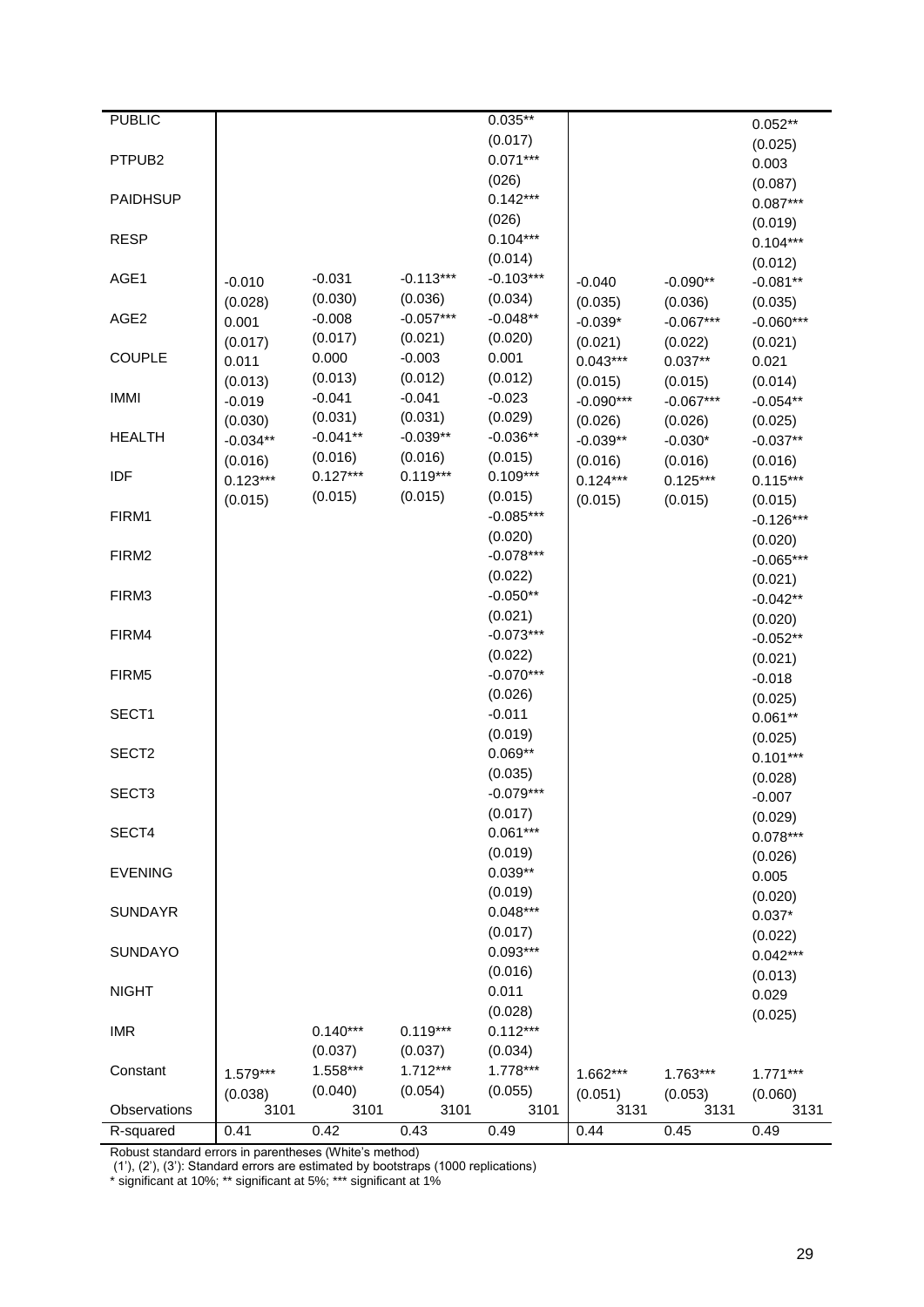| VARIABLES             |                                           | Model 1                                 |             |                                           | Model 2                                 |            |                                           | Model 3                                 |            | Model 4                                   |                                         |         |
|-----------------------|-------------------------------------------|-----------------------------------------|-------------|-------------------------------------------|-----------------------------------------|------------|-------------------------------------------|-----------------------------------------|------------|-------------------------------------------|-----------------------------------------|---------|
|                       |                                           | Women                                   |             |                                           | Women                                   |            |                                           | Women                                   | Women      |                                           |                                         |         |
|                       | without<br>child-related<br>interruptions | with child-<br>related<br>interruptions | Men         | without<br>child-related<br>interruptions | with child-<br>related<br>interruptions | Men        | without<br>child-related<br>interruptions | with child-<br>related<br>interruptions | Men        | without<br>child-related<br>interruptions | with child-<br>related<br>interruptions | Me      |
| DIPL <sub>1</sub>     | $0.840***$                                | $0.842***$                              | $0.948***$  | $0.787***$                                | $0.765***$                              | $0.889***$ | $0.663***$                                | $0.689***$                              | $0.815***$ | $0.357***$                                | $0.350***$                              | 0.518   |
|                       | (14.15)                                   | (12.81)                                 | (22.64)     | (12.56)                                   | (10.40)                                 | (20.75)    | (10.39)                                   | (9.51)                                  | (19.07)    | (5.44)                                    | (4.26)                                  | (11.5)  |
| DIPL <sub>2</sub>     | $0.746***$                                | $0.657***$                              | $0.631***$  | $0.695***$                                | $0.598***$                              | $0.586***$ | $0.604***$                                | $0.507***$                              | $0.554***$ | $0.390***$                                | $0.300***$                              | 0.309   |
|                       | (14.70)                                   | (11.64)                                 | (15.02)     | (13.11)                                   | (9.49)                                  | (13.80)    | (11.19)                                   | (8.05)                                  | (13.16)    | (7.14)                                    | (4.57)                                  | (7.25)  |
| DIPL3                 | $0.542***$                                | $0.492***$                              | $0.424***$  | $0.505***$                                | $0.434***$                              | $0.388***$ | $0.424***$                                | $0.411***$                              | $0.347***$ | $0.252***$                                | $0.263***$                              | 0.163   |
|                       | (10.36)                                   | (8.91)                                  | (10.65)     | (9.44)                                    | (7.10)                                  | (9.70)     | (7.83)                                    | (6.78)                                  | (8.88)     | (4.63)                                    | (4.27)                                  | (4.23)  |
| DIPL <sub>4</sub>     | $0.397***$                                | $0.270***$                              | $0.385***$  | $0.375***$                                | $0.240***$                              | $0.374***$ | $0.319***$                                | $0.207***$                              | $0.349***$ | $0.208***$                                | $0.127**$                               | 0.183   |
|                       | (7.79)                                    | (5.30)                                  | (8.26)      | (7.34)                                    | (4.50)                                  | (7.98)     | (6.19)                                    | (3.98)                                  | (7.57)     | (4.16)                                    | (2.46)                                  | (4.11)  |
| DIPL5                 | $0.332***$                                | $0.317***$                              | $0.344***$  | $0.318***$                                | $0.291***$                              | $0.317***$ | $0.256***$                                | $0.273***$                              | $0.273***$ | $0.158***$                                | $0.212***$                              | 0.156   |
|                       | (6.01)                                    | (5.46)                                  | (8.17)      | (5.77)                                    | (4.79)                                  | (7.51)     | (4.61)                                    | (4.58)                                  | (6.67)     | (2.96)                                    | (3.65)                                  | (3.95)  |
| DIPL <sub>6</sub>     | $0.196***$                                | $0.181***$                              | $0.116***$  | $0.192***$                                | $0.167***$                              | $0.109***$ | $0.144***$                                | $0.163***$                              | $0.093***$ | $0.093**$                                 | $0.125***$                              | 0.072   |
|                       | (4.69)                                    | (4.60)                                  | (4.47)      | (4.58)                                    | (4.09)                                  | (4.21)     | (3.43)                                    | (4.12)                                  | (3.72)     | (2.32)                                    | (3.28)                                  | (3.08)  |
| DIPL7                 | $0.125**$                                 | $0.108**$                               | $0.176***$  | $0.121**$                                 | $0.120**$                               | $0.162***$ | $0.097*$                                  | $0.130***$                              | $0.123***$ | 0.055                                     | $0.118**$                               | 0.074   |
|                       | (2.43)                                    | (2.23)                                  | (4.83)      | (2.37)                                    | (2.44)                                  | (4.45)     | (1.94)                                    | (2.70)                                  | (3.50)     | (1.16)                                    | (2.58)                                  | (2.21)  |
| <b>EXP</b>            | 0.000                                     | $-0.002$                                | $0.034**$   | 0.002                                     | 0.006                                   | $0.031**$  | 0.002                                     | $-0.002$                                | $0.031**$  | 0.002                                     | $-0.000$                                | 0.033   |
|                       | (0.01)                                    | (0.17)                                  | (2.46)      | (0.10)                                    | (0.49)                                  | (2.21)     | (0.14)                                    | (0.17)                                  | (2.29)     | (0.13)                                    | (0.00)                                  | (2.65)  |
| EXP2 (*100)           | 0.008                                     | 0.030                                   | $-0.066**$  | $-0.002$                                  | $-0.005$                                | $-0.067**$ | $-0.002$                                  | 0.022                                   | $-0.064**$ | $-0.001$                                  | 0.019                                   | $-0.07$ |
|                       | (0.23)                                    | (0.99)                                  | (2.15)      | (0.05)                                    | (0.13)                                  | (2.13)     | (0.06)                                    | (0.65)                                  | (2.13)     | (0.03)                                    | (0.60)                                  | (2.61)  |
| <b>TENURE</b>         | 0.008                                     | $0.014**$                               | 0.005       | 0.003                                     | $0.012*$                                | 0.002      | $-0.001$                                  | $0.013**$                               | $-0.000$   | 0.001                                     | $0.010*$                                | 0.000   |
|                       | (1.44)                                    | (2.23)                                  | (1.08)      | (0.45)                                    | (1.79)                                  | (0.50)     | (0.16)                                    | (2.11)                                  | (0.02)     | (0.17)                                    | (1.74)                                  | (0.05)  |
| <b>TENURE2 (*100)</b> | $-0.188$                                  | $-2.212$                                | 0.719       | 0.981                                     | $-1.696$                                | 1.122      | 1.610                                     | $-3.443$                                | 1.028      | 1.130                                     | $-2.349$                                | 1.054   |
|                       | (0.10)                                    | (0.91)                                  | (0.49)      | (0.54)                                    | (0.69)                                  | (0.75)     | (0.92)                                    | (1.45)                                  | (0.72)     | (0.69)                                    | (1.04)                                  | (0.79)  |
| <b>NBCHILD</b>        | 0.012                                     | $-0.001$                                | 0.013       | 0.013                                     | $-0.006$                                | 0.008      | 0.015                                     | $-0.008$                                | 0.006      | 0.011                                     | $-0.014$                                | 0.005   |
|                       | (0.91)                                    | (0.08)                                  | (1.58)      | (1.01)                                    | (0.34)                                  | (1.04)     | (1.24)                                    | (0.49)                                  | (0.80)     | (0.95)                                    | (0.87)                                  | (0.64)  |
| <b>COUPLE</b>         | 0.017                                     | $-0.054$                                | $0.071***$  | 0.010                                     | $-0.061*$                               | $0.056**$  | 0.019                                     | $-0.032$                                | 0.039      | 0.015                                     | $-0.030$                                | 0.023   |
|                       | (0.60)                                    | (1.50)                                  | (2.71)      | (0.37)                                    | (1.71)                                  | (2.15)     | (0.72)                                    | (0.93)                                  | (1.51)     | (0.59)                                    | (0.89)                                  | (0.95)  |
| <b>IMMI</b>           | $-0.031$                                  | $-0.162***$                             | $-0.107***$ | $-0.039$                                  | $-0.159***$                             | $-0.079**$ | $-0.012$                                  | $-0.106**$                              | $-0.071**$ | $-0.000$                                  | $-0.100**$                              | $-0.04$ |
|                       | (0.62)                                    | (3.26)                                  | (3.09)      | (0.76)                                    | (3.15)                                  | (2.26)     | (0.24)                                    | (2.13)                                  | (2.11)     | (0.01)                                    | (2.10)                                  | (1.49)  |
| <b>HEALTH</b>         | $-0.032$                                  | $-0.026$                                | $-0.038$    | $-0.025$                                  | $-0.031$                                | $-0.026$   | $-0.020$                                  | $-0.034$                                | $-0.041*$  | $-0.017$                                  | $-0.016$                                | $-0.02$ |
|                       | (1.04)                                    | (0.74)                                  | (1.55)      | (0.83)                                    | (0.89)                                  | (1.05)     | (0.69)                                    | (1.01)                                  | (1.73)     | (0.60)                                    | (0.50)                                  | (1.02)  |

# **Appendix 4: OLS regressions (men and women aged 39-49) dependent var = lwh**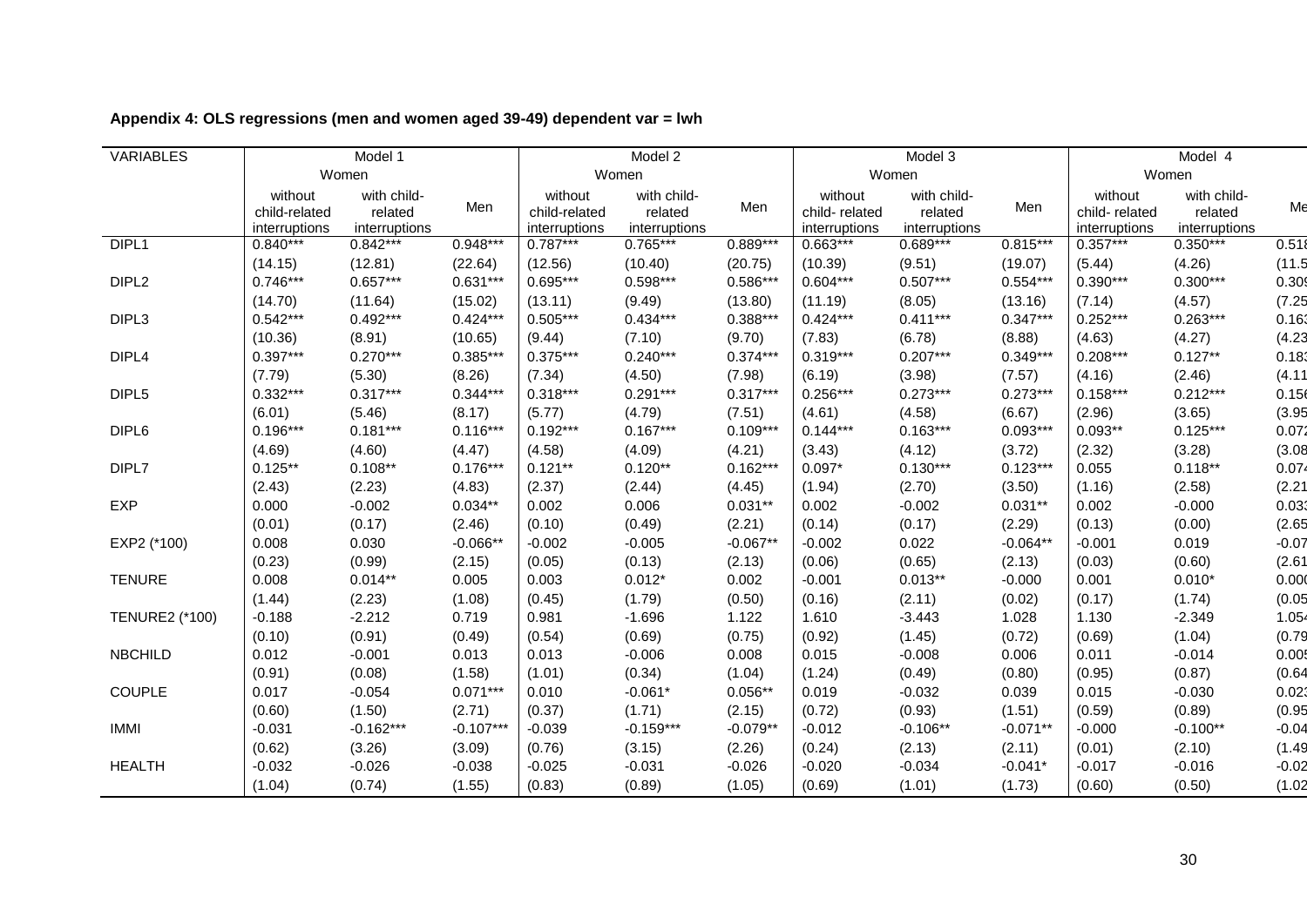| <b>IDF</b>          | $0.128***$ | $0.121***$ | $0.105***$ | $0.129***$        | $0.116***$  | $0.108***$  | $0.103***$  | $0.082**$  | $0.091***$  | $0.059**$   | $0.076**$  | 0.066             |
|---------------------|------------|------------|------------|-------------------|-------------|-------------|-------------|------------|-------------|-------------|------------|-------------------|
|                     | (4.55)     | (3.22)     | (4.41)     | (4.59)            | (3.12)      | (4.59)      | (3.69)      | (2.19)     | (3.94)      | (2.25)      | (2.13)     | (3.05)            |
| <b>PRECA</b>        |            |            |            | 0.019             | $-0.019$    | $-0.017*$   | 0.022       | $-0.013$   | $-0.016*$   | $0.027*$    | $-0.004$   | $-0.01$           |
|                     |            |            |            | (1.19)            | (1.60)      | (1.73)      | (1.38)      | (1.10)     | (1.72)      | (1.82)      | (0.33)     | (1.64)            |
| PRECA2              |            |            |            | $-0.001$          | $0.001*$    | 0.001       | $-0.002$    | 0.001      | 0.001       | $-0.002$    | 0.000      | 0.00 <sup>1</sup> |
|                     |            |            |            | (1.02)            | (1.65)      | (1.33)      | (1.27)      | (0.79)     | (1.01)      | (1.52)      | (0.15)     | (1.06)            |
| <b>UNEMP</b>        |            |            |            | $-0.070***$       | $-0.047***$ | $-0.080***$ | $-0.058***$ | $-0.039**$ | $-0.071***$ | $-0.048***$ | $-0.039**$ | $-0.05$           |
|                     |            |            |            | (4.14)            | (2.61)      | (4.19)      | (3.52)      | (2.26)     | (3.84)      | (3.13)      | (2.35)     | (3.00)            |
| UNEMP2              |            |            |            | $0.005***$        | $0.005**$   | $0.008**$   | $0.004***$  | $0.005**$  | $0.007**$   | $0.003**$   | $0.005**$  | 0.005             |
|                     |            |            |            | (2.97)            | (2.12)      | (2.51)      | (2.61)      | (1.98)     | (2.37)      | (2.36)      | (2.29)     | (1.79)            |
| <b>CHILDOUT</b>     |            |            |            | 0.000             | $-0.019**$  | 0.008       | 0.000       | $-0.018**$ | 0.009       | 0.000       | $-0.014*$  | 0.026             |
|                     |            |            |            | $\left( .\right)$ | (2.38)      | (0.16)      | (.)         | (2.39)     | (0.18)      | (.)         | (1.91)     | (0.57)            |
| CHILDOUT2           |            |            |            | 0.000             | $0.001**$   | 0.002       | 0.000       | $0.001**$  | 0.001       | 0.000       | $0.001**$  | $-0.00$           |
|                     |            |            |            | (.)               | (2.48)      | (0.31)      | (.)         | (2.40)     | (0.19)      | (.)         | (2.12)     | (0.17)            |
| <b>TRANING</b>      |            |            |            | 0.020             | 0.013       | 0.006       | $-0.005$    | $-0.004$   | $-0.000$    | $-0.011$    | $-0.009$   | $-0.00$           |
|                     |            |            |            | (0.80)            | (0.45)      | (0.47)      | (0.22)      | (0.15)     | (0.03)      | (0.47)      | (0.33)     | (0.18)            |
| TRAINING2           |            |            |            | 0.001             | 0.002       | 0.001       | 0.005       | 0.002      | 0.002       | 0.006       | 0.001      | 0.00 <sup>4</sup> |
|                     |            |            |            | (0.26)            | (0.28)      | (0.52)      | (0.98)      | (0.33)     | (1.17)      | (1.24)      | (0.26)     | (1.00)            |
| <b>OTHERO</b>       |            |            |            | $-0.026$          | $-0.021$    | $-0.079**$  | $-0.015$    | $-0.016$   | $-0.069**$  | $-0.012$    | $-0.002$   | $-0.06$           |
|                     |            |            |            | (1.25)            | (1.06)      | (2.24)      | (0.74)      | (0.86)     | (2.02)      | (0.63)      | (0.12)     | (2.16)            |
| OTHERO <sub>2</sub> |            |            |            | 0.001             | $-0.000$    | 0.004       | 0.001       | $-0.000$   | 0.004       | 0.001       | $-0.001$   | 0.005             |
|                     |            |            |            | (1.15)            | (0.20)      | (1.04)      | (0.80)      | (0.23)     | (1.03)      | (0.81)      | (0.82)     | (1.38)            |
| <b>PARTIME</b>      |            |            |            |                   |             |             | $-0.068**$  | 0.038      | 0.077       | $-0.047$    | 0.041      | 0.07 <sup>1</sup> |
|                     |            |            |            |                   |             |             | (1.99)      | (1.26)     | (1.28)      | (1.50)      | (1.41)     | (1.26)            |
| PTPUB <sub>2</sub>  |            |            |            |                   |             |             | 0.050       | $-0.099*$  | 0.094       | 0.058       | $-0.057$   | 0.012             |
|                     |            |            |            |                   |             |             | (0.94)      | (1.82)     | (0.84)      | (1.16)      | (1.11)     | (0.11)            |
| <b>PUBLIC</b>       |            |            |            |                   |             |             | 0.047       | $0.105***$ | $0.081**$   | 0.042       | $0.076**$  | 0.088             |
|                     |            |            |            |                   |             |             | (1.35)      | (2.63)     | (2.44)      | (1.29)      | (2.00)     | (2.84)            |
| FIRM1               |            |            |            |                   |             |             | $-0.124***$ | $-0.119**$ | $-0.143***$ | $-0.122***$ | $-0.077$   | $-0.10$           |
|                     |            |            |            |                   |             |             | (3.13)      | (2.27)     | (4.70)      | (3.32)      | (1.54)     | (3.51)            |
| FIRM2               |            |            |            |                   |             |             | $-0.106**$  | $-0.124**$ | $-0.041$    | $-0.099**$  | $-0.058$   | $-0.02$           |
|                     |            |            |            |                   |             |             | (2.48)      | (2.20)     | (1.23)      | (2.48)      | (1.08)     | (0.75)            |
| FIRM3               |            |            |            |                   |             |             | $-0.096**$  | $-0.048$   | $-0.031$    | $-0.098***$ | $-0.013$   | $-0.02$           |
|                     |            |            |            |                   |             |             | (2.47)      | (0.90)     | (1.07)      | (2.70)      | (0.26)     | (0.75)            |
| FIRM4               |            |            |            |                   |             |             | $-0.086**$  | $-0.026$   | $-0.035$    | $-0.080**$  | 0.006      | $-0.03$           |
|                     |            |            |            |                   |             |             | (2.02)      | (0.45)     | (1.11)      | (2.01)      | (0.11)     | (1.11)            |
| FIRM5               |            |            |            |                   |             |             | $-0.085*$   | $-0.127*$  | 0.000       | $-0.058$    | $-0.077$   | 0.011             |